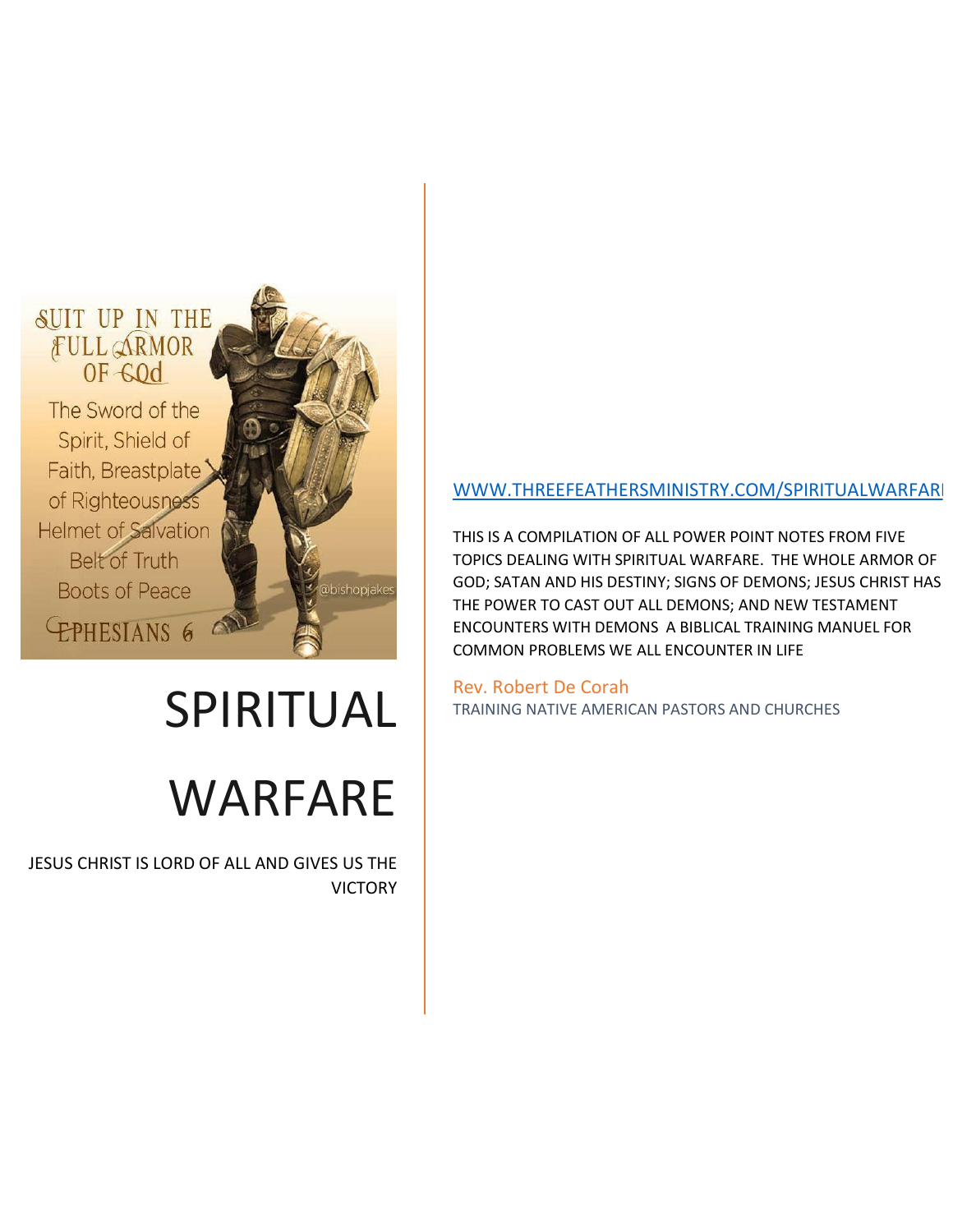# **The whole armor of god**

GOD'S PROVISION TO PROTECT YOU DURING A SATANIC ATTACK

EPHESIANS 6:10-18

WE MOVE FROM STENGTH INTO BATTLE VV 10

WE JOIN THE LORD FIRST IN HEAVENLY PLACES ABOVE THE FOE V 10 STRONG IN THE LORD & POWER OF HIS MIGHT

Eph 3:16 That he would grant you, according to the riches of his glory, to be strengthened with might by his Spirit in the inner man; CP I JOHN 4:4

**Eph 3:17** That Christ may dwell in your hearts by faith

**Eph 2:6** And hath raised *us* up together, and made *us* sit together in heavenly *places* in Christ Jesus:

WE ARE TO GO ARMED FOR WAR V 11

Rom 13:12 The night is far spent, the day is at hand: let us therefore cast off the works of darkness, and let us put on the armour of light.

Rom 13:13 Let us walk honestly, as in the day; not in rioting and drunkenness, not in chambering and wantonness, not in strife and envying.

Rom 13:14 But put ye on the Lord Jesus Christ, and make not provision for the flesh, to *fulfil* the lusts *thereof.*

THE PURPOSE OF THE ARMOR V 11

able to stand against the wiles of the devil.

*meth-od-i'-ah*

From a compound of G3326 and G3593 [compare "method"]; *traveling over*, that is, *travesty*, (*trickery*): - wile, lie in wait.

TEMPTATION LUKE 4:1-13 V1 JESUS FACED SPIRIT FILLED

IDOLATRY I CORINTIANS 10 idolatrous sacrifice is anything?

**1Co 10:20** But *I say* that the things which the nations sacrifice, *they* sacrifice to demons and not to God. And I do not desire that you should have fellowship with demons.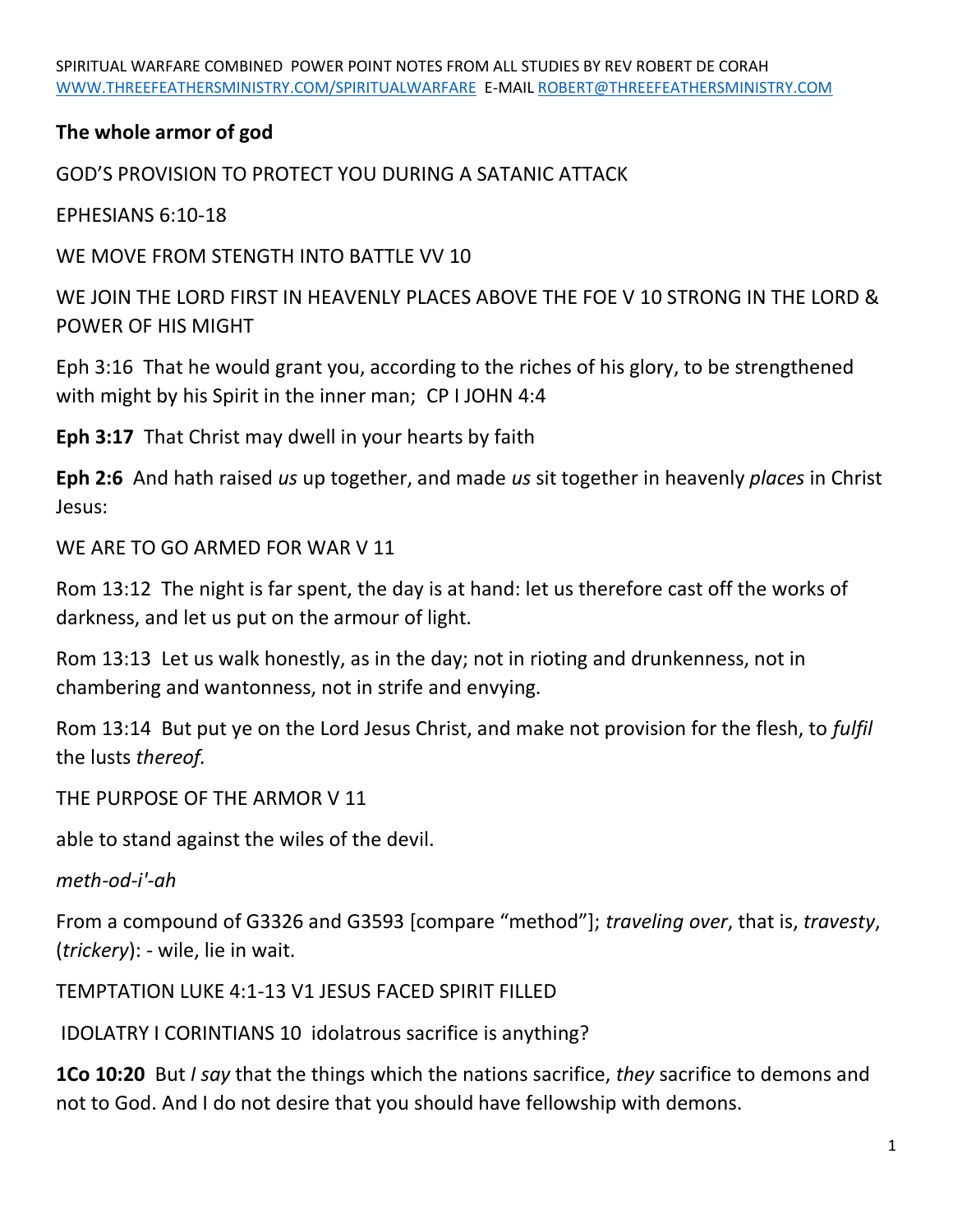THE ENEMY WE FACE VV 11,12

SATAN V 11

NOT PEOPLE BEING USED –FLESH AND BLOOD

PRINCIPALITIES – GENERALS IN ARMY DANIEL 10:13, 20

POWERS – CAPTIANS OR DEMONS ABLE TO DISPLAY POWERFUL MIRACLES OR STRENGTH

RULERS OF THE DARKESS – DEMONS IN CHARGE OF GOVERNMENTS

SPIRITUAL WICKEDNESS IN HIGH PLACES – TROOPS DEDICATED TO SPREADING EVIL AND DESTROYING LIVES THROUGH SINFUL BONDAGE *Ponēria* (from *ponēros*) is depravity (Mat 22:18; 1Co 5:8).

THE WHOLE ARMOR OF GOD

BELT OF TRUTH V14

BREASTPLATE OF RIGHTEOUSNESS V 14

SHOES OF PEACE USED TO HELP SPREAD GOSPEL V15

SHEILD OF FAITH V16

HELMET OF SALVATION V17

SWORD OF THE SPIRIT V17

ALL PRAYER: CHRISTIANS, LEADER, LOST SOULS V18-20

The whole armor of god

BELT OF TRUTH Eph 6:14 Be ready! Let the truth be like a belt around your waist,

Joh 17:15 I am not asking that You take them out of the world, but that **You keep them from the evil one.**

Joh 17:16 They are not of the world, just as I am not of the world.

Joh 17:17 Make them (SANCTIFY) holy in the truth. Your **word is truth**.

Joh 17:18 Just as You sent Me into the world, so I have sent them into the world.

**Joh 17:19 And for their sakes I make Myself holy, so that they also may be made holy in truth."**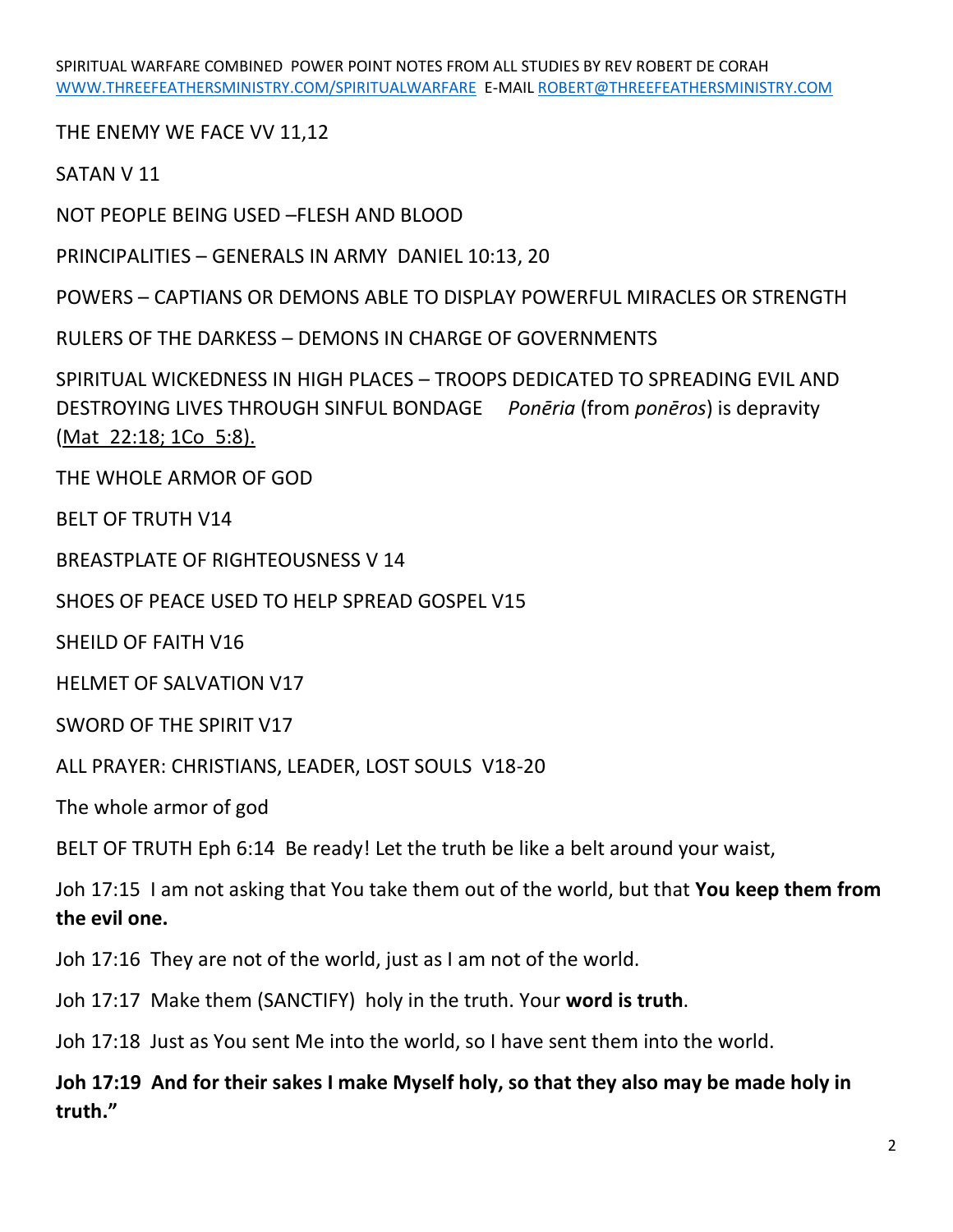# **The Light of the Gospel**

**2Co 4:1** For this reason, since we have this ministry, just as we received mercy, we do not lose heart. **SATAN ATTACKS BY GETTING YOU WANTING TO QUIT**

2Co 4:2 Instead, **we renounced the hidden shameful ways**—not walking in **deception** or **distorting the word of God**, *but commending ourselves before God to everyone's conscience* by the **open proclamation of the truth**.

THE WHOLE ARMOR OF GOD

BREASTPLATE OF RIGHTEOUSNESS V 14 **SATAN ATTACKS OUR EMOTIONS REMINDING US OF OUR FAILURE AS THE ACCUSER OF THE BRETHREN**

WE RESPOND BY SAYING IT WAS NEVER ME WHO MADE MYSELF RIGHTEOUS BUT I STAND IN **THE BLOOD OF JESUS CHRIST THAT MAKES ME RIGHTEOUS**

**2Co 5:21** For he hath made him *to be* sin for us, who knew no sin; that **we might be made the righteousness of God in him**

**RIGHTEOUSNESS** δικαιοσύνη dikaiosunē *dik-ah-yos-oo'-nay*

*equity* (of character or act); specifically (Christian) *justification = JUST AS IF I HAVE NEVER SINNED:* - righteousness. JESUS IMPUTES HIS RIGHTEOUSNESS TO US **Total KJV occurrences: 92**

Pro\_13:6 Righteousness keepeth *him that is* upright in the way: but *wickedness overthroweth the sinner*.

# **IMPUTED RIGHTEOUSNESS TO BE LIVING RIGHTEOUSNES I JOHN 1:9-2:2**

THE WHOLE ARMOR OF GOD

SHOES OF THE GOSPEL OF PEACE - USED TO PROTECT AS WE SPREAD THE GOSPEL OF PEACE V15 AND TO TREAD ON THE HEAD OF THE ENEMY

Rom\_10:15 And how shall they preach, except they be sent? as it is written, **How beautiful are the feet of them that preach the gospel of peace**, and bring glad tidings of good things!

Rom\_16:20 And **the God of peace shall bruise Satan under your feet shortly**. The **grace of our Lord Jesus Christ** *be* with you. Amen.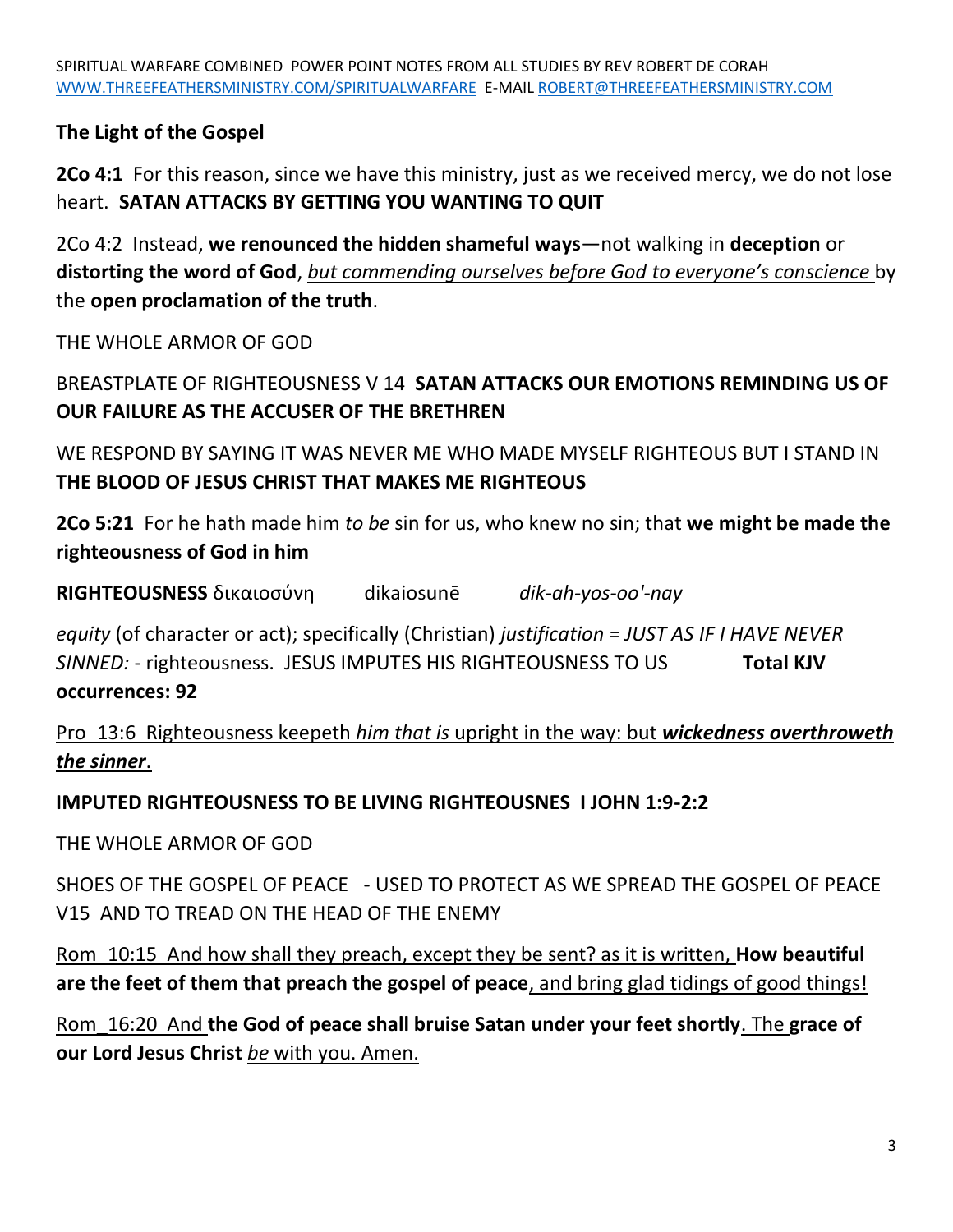# **SATAN TRIES TO GET YOU TO FORGET YOUR MAIN TASK IS TO INTRODUCE PEOPLE TO JESUS CHRIST THROUGH THE GOSPEL**

1Co 15:1 Moreover, brethren, I declare unto you **the gospel** which **I preached** unto you, which also ye have received, and wherein ye stand;

1Co 15:2 By which also **ye are saved**, if ye keep in memory what I preached unto you, unless **ye have believed** in vain.

**1Co 15:3** For I delivered unto you first of all that which I also received, how **that Christ died for our sins** according to the **scriptures**;

1Co 15:4 And that he was **buried**, and that he rose again the third day according to the **scriptures**: JOHN 3:16, ROMANS 3:3; 6:23, EPESIANS 2:8-10, JOHN 1:12, ROMANS 10:9-10

THE WHOLE ARMOR OF GOD

**SHIELD OF FAITH V V16 Eph 6:16 above all, taking up the shield of faith, with which you will be able to quench all the flaming arrows of the evil one.**

THE WHOLE ARMOR OF GOD

HELMET OF SALVATION V 17 SATAN KEEPS YOU SECOND GUESSING YOUR OWN SALVATION SO YOU DO NOT PRESENT THE GOSPEL FOR OTHERS TO BE SAVED

1Jn 5:11 And this is the testimony: that **God has given to us eternal life**, and this **life is in His Son**.

1Jn 5:12 **He that has the Son has life**; he that does not have the Son of God does not have life.

1Jn 5:13 **These things I write** to you who **believe in the name** of the Son of God, **that you may know that you have eternal life**, and that you may believe in the name of the Son of God.

THE WHOLE ARMOR OF GOD

SWORD OF THE SPIRIT V 17 **Eph 6:17** And take the helmet of salvation, and the sword of the Spirit, which is the word of God;

OFFENCE WEAPON USE TO FIGHT BACK LIKE JESUS QUOTING THE SCRIPTURE HAVING PRAYED THAT THE HOLY SPIRIT WILL FILL YOU AND EMPOWER THE WORD OF GOD

2Co\_3:6 who also has made us efficient as ministers of the new covenant, not of the letter but of the Spirit; for the letter kills, but the Spirit makes alive.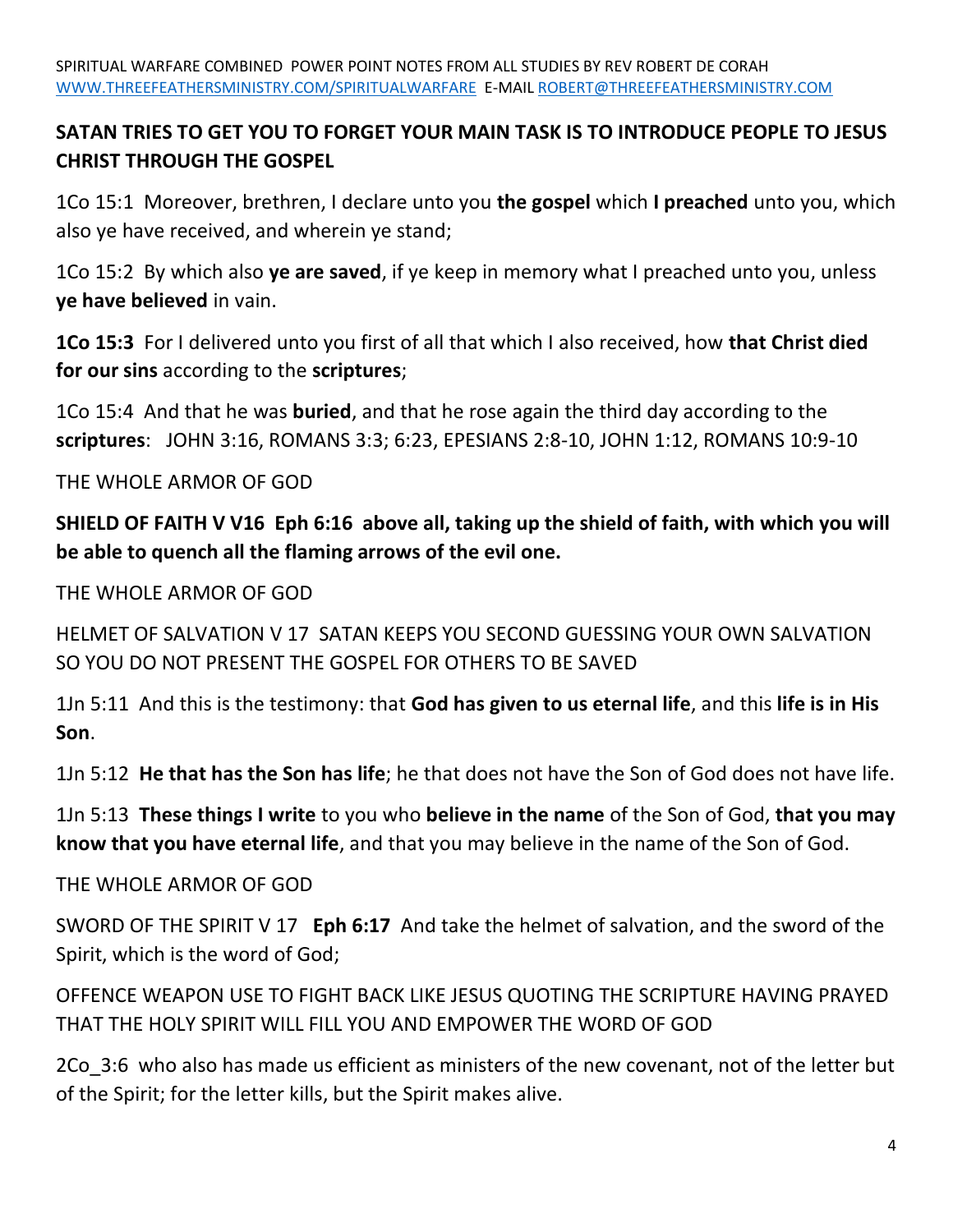# THE WHOLE ARMOR OF GOD

# WEAPON OF ALL PRAYER VV18-20

Eph 6:18 through every prayer and petition, praying in every season in the Spirit, being watchful to this same thing with all perseverance and petition concerning all the saints– **PRAY FOR FELLOW CHRISTIANS**

**Eph 6:19** and for me, **PRAY FOR SPIRITUAL LEADERS** that utterance may be given to me in the opening of my mouth, to make known with boldness the mystery of the gospel, **PRAY FOR LOST PEOPLE**

Eph 6:20 for the sake of which I serve as an ambassador in chains; that in it I may speak boldly, as I must speak.

Sixteen passages showing attacks of demons against believers C. FRED DICKASON

1. RESISTANCE TO THE GOSPEL

A. LUKE 8:12 **SATAN TRIES TO STOP PEOPLE FROM UNDERSTANDING GOSPEL** then *cometh the devil, and taketh away the word* out of their hearts, lest they should believe and be saved.

B. **BLIND THE MINDS OF UNBELIEVERS 2Co 4:3** But if our gospel be hid, it is hid to them that are lost:

2Co 4:4 In *whom the god of this world hath blinded the minds of them which believe no*t, lest the light of the glorious gospel of Christ, who is the image of God, should shine unto them.

C. HINDER CHRISTIAN WORKERS 1Th 2:18 Wherefore we would have come unto you, even I Paul, once and again; *but Satan hindered us*.

Sixteen passages showing attacks of demons against believers C. FRED DICKASON

# 2. **DEMONS WAGE DIRECT WARFARE AGAINST THE BELIEVER**

(Ephesians 6:12) For **we wrestle** not against flesh and blood, but against principalities, against powers, against the rulers of the darkness of this world, against spiritual wickedness in high *places.*

COMPARE COLOSIANS 1:16; 2:10, 15; EPHESIANS 1:21; 3:10; ROMANS 8:38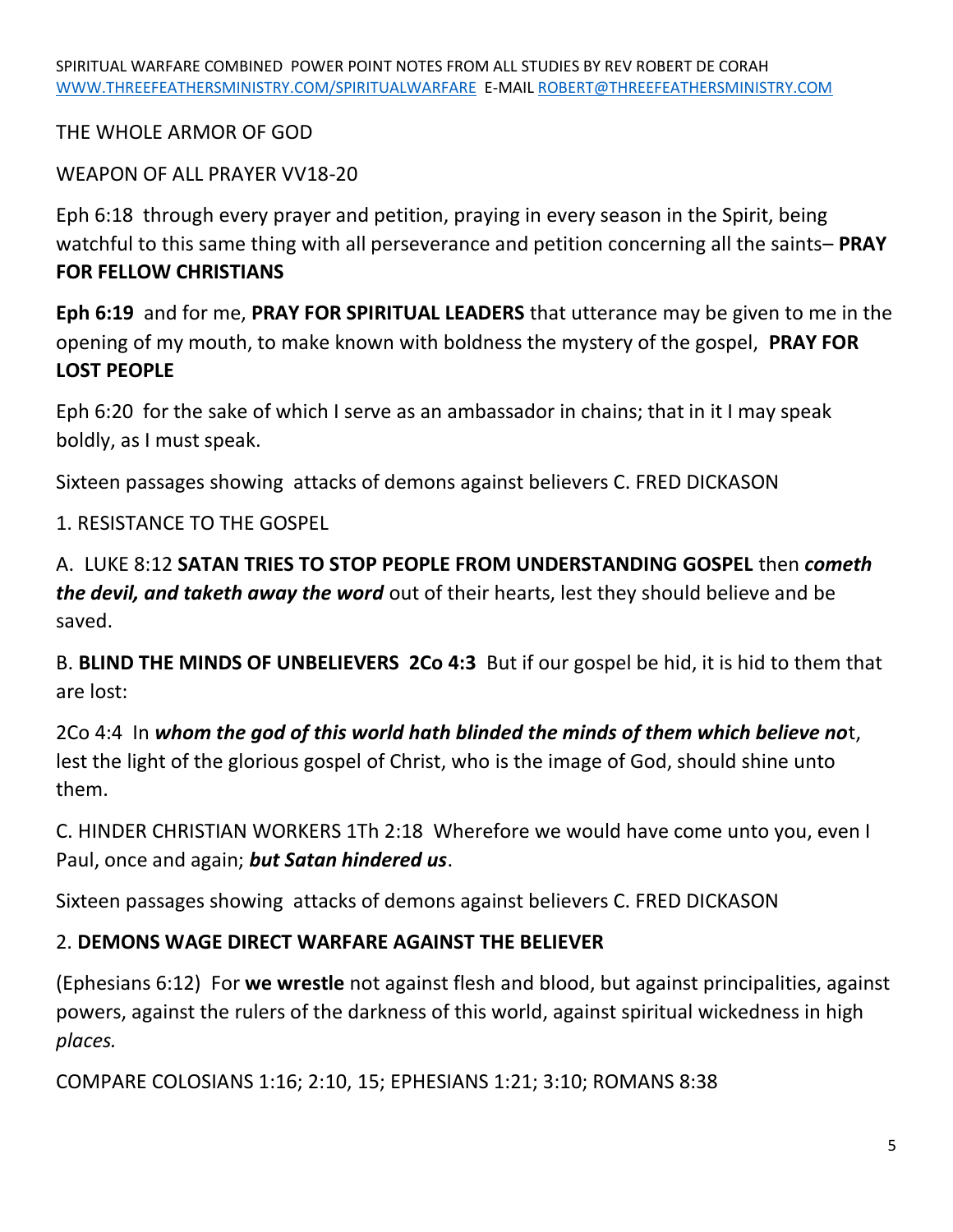## 3. **DEMONS ACCUSE AND SLANDER**

**Rev 12:10** And I heard a loud voice saying in heaven, Now is come salvation, and strength, and the kingdom of our God, and the power of his Christ: for **the accuser of our brethren is cast down, which accused them before our God day and night**.

Sixteen passages showing attacks of demons against believers C. FRED DICKASON

# 4. DEMONS PLANT DOUBT ABOUT GOD'S TRUTH

**Gen 3:1** Now the serpent was more subtil than any beast of the field which the LORD God had made. And he said unto the woman, **Yea, hath God said,** Ye shall not eat of every tree of the garden?

Gen 3:2 And the woman said unto the serpent, We may eat of the fruit of the trees of the garden:

Gen 3:3 But of the fruit of the tree which *is* in the midst of the garden, **God hath said, Ye shall not eat of it, neither shall ye touch it, lest ye die.**

Gen 3:4 And the **serpent said** unto the woman, **Ye shall not surely die:**

Gen 3:5 **For God doth know** that in the day ye eat thereof, then your eyes shall be opened, and **ye shall be as gods, knowing good and evil.**

Sixteen passages showing attacks of demons against believers C. FRED DICKASON

## **5. PROMOTE REBELLION AND DEFECTION**

1Co 10:6 Now these things were our examples, to the intent we should not lust after evil things, as they also lusted.

1Co 10:7 Neither be ye idolaters, as *were* some of them; as it is written, The people sat down to eat and drink, and rose up to play.

1Co 10:8 Neither let us commit fornication, as some of them committed, and fell in one day three and twenty thousand.

1Co 10:9 Neither let us tempt Christ, as some of them also tempted, and were destroyed of serpents.

Sixteen passages showing attacks of demons against believers C. FRED DICKASON

## 6. **DEMONS TEMPT TO SPECIFIC SINS**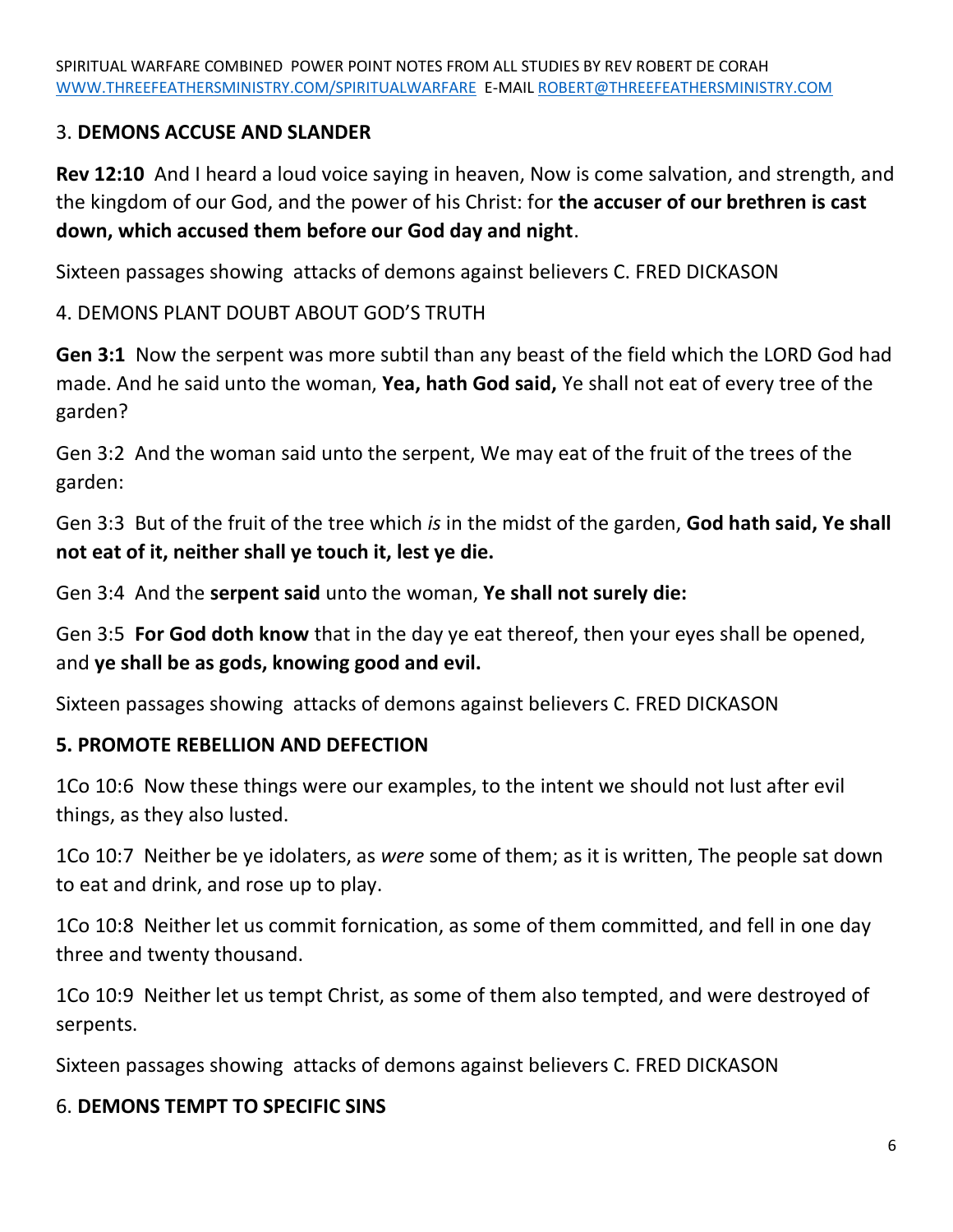A. HYPOCRACY AND LYING ACTS 5:3

B. SEX OUTSIDE MARRIAGE I CORINTHIANS 7:5 II TIMOTHY 4:1-7 HEBREWS 13:4

C. LIVE LIKE WORLD SEEKING PLEASE, PRIDE, POWER I JOHN 2:15-17

D. DEPEND ON YOUR OWN WISDOM I CHRONICLES 21:1-8 MATTHEW 16:21-23

E. PRIDE THINKING YOU ARE SOME BIG CHEESE PASTOR I TIMOTHY 3:6, 7

F. DISCOURAGEMENT I PETER 5:6-10

G. SPIRIT OF FEAR II TIMOTHY 1:7

H. WORSHIP NATURE, BIRDS, CREATED…INSTEAD OF THE CREATOR ROMANS 1:18-23

DEPRAVITY ROMANS 1:24-32

Sixteen passages showing attacks of demons against believers C. FRED DICKASON

# 7. **DEMONS INCITE PERSECUTION**

**Rev 2:10** Fear none of those things which thou shalt suffer: behold, the devil shall cast *some* of you into prison, that ye may be tried; and ye shall have tribulation ten days: be thou faithful unto death, and I will give thee a crown of life.

# 8. **DEMONS SEEK TO WEAKEN THE CHURCH**

A. FALSE TEACHER I TIMOTHY 4:1-5 POSE AS MINISTERS OF LIGHT II CORINTHIANS 11:13-15

B. PROMOTE FALSE DOCTRINE BY DENYING JESUS IS GOD WHO BECAME MAN EMMANUEL = GOD WITH US I JOHN 4:1-4

C. FALSE LIFE STYLES COLOSIANS 2:18-23

D. FALSE FOLLOWERS MATTHEW 1338-39

Sixteen passages showing attacks of demons against believers C. FRED DICKASON

9. DEMONS PROMOTE DIVISIONS IN THE CHURCH

A. UNFORGIVENESS II CORINTHIANS 2:10-11

10. DEMONS TAKE ADVANTAGE OF UNRESOLVED ANGER AND BITTERNESS EPHESIANS 4:26-27

11. DEMONS TRY TO LEAD US AWAY FROM A SIMPLE LOVE FOR JESUS III CORINTHIANS 11:3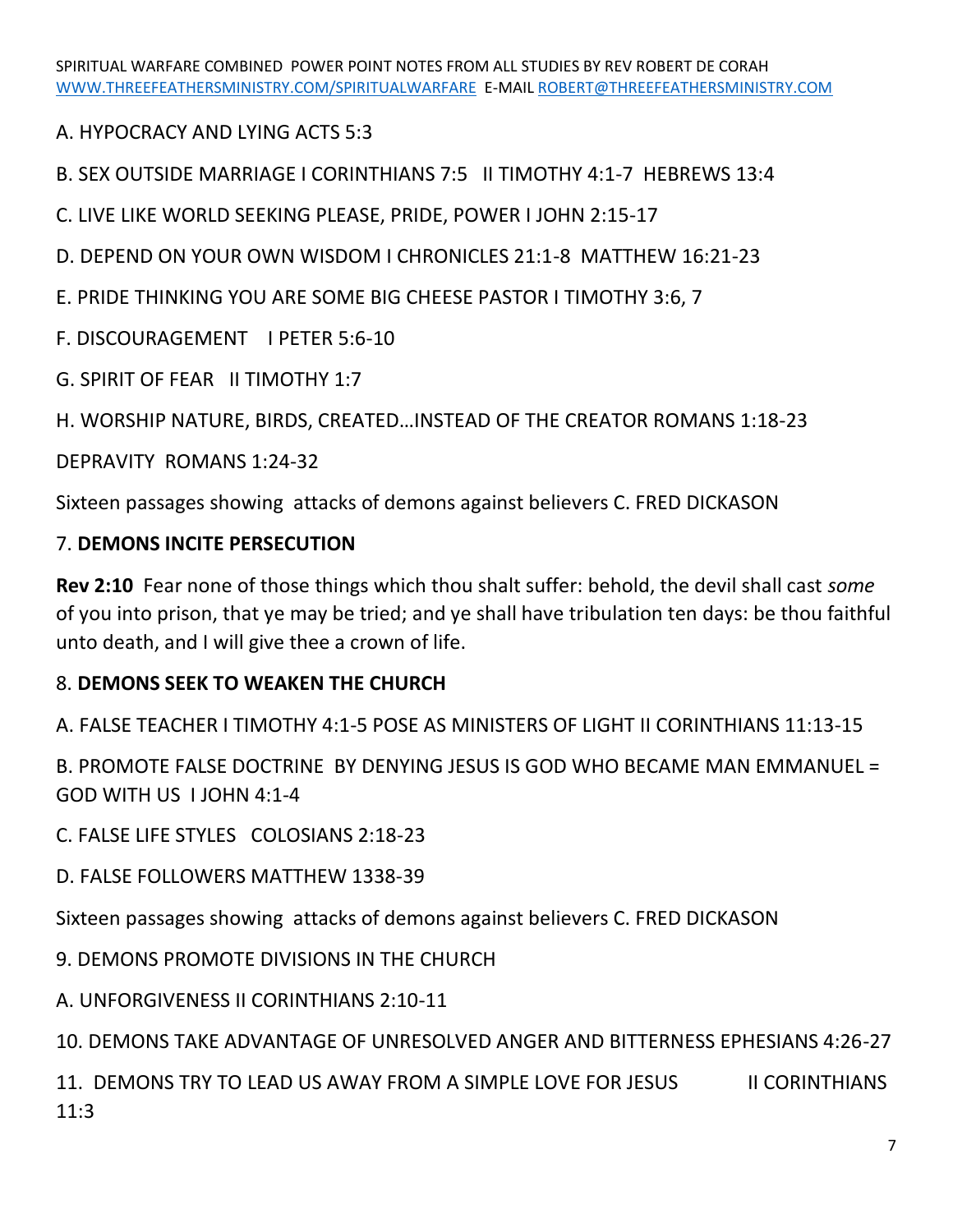SPIRITUAL WARFARE COMBINED POWER POINT NOTES FROM ALL STUDIES BY REV ROBERT DE CORAH [WWW.THREEFEATHERSMINISTRY.COM/SPIRITUALWARFARE](http://www.threefeathersministry.com/SPIRITUALWARFARE) E-MAIL [ROBERT@THREEFEATHERSMINISTRY.COM](mailto:ROBERT@THREEFEATHERSMINISTRY.COM)

12. PARTICIPATION WITH OTHER RELIGIONS TRYING WHAT IS CALLED SYNCRENISM OR COMBINING TWO FAITHS I CORINTHIANS 10:20

13. TRY TO CONVINCE THEY ARE STRONGER AND DISCOURAGE US EPHESIANS 6

HOW DO WE RESPOND

SUIT UP AND IT IS TIME FOR WAR EPHESIANS 6:10-20

BE GUIDED BY SCRIPTURE I TIMOTHY 3:16

KNOW THE END - REVELATION 20 SATAN IS CAST INTO THE LAKE OF FIRE

SUBMIT YOURSELF TO GOD AND RESIST THE DEVIL

**Jas 4:7** Submit yourselves therefore to God. Resist the devil, and he will flee from you.

Jas 4:8 Draw nigh to God, and he will draw nigh to you. Cleanse *your* hands, *ye* sinners; and purify *your* hearts, *ye* double minded.

## • **JESUS CHRIST IS LORD OF ALL AND HAS THE POWER TO CAST OUT DEMONS**

- THE NAME AND PERSON OF JESUS CHRIST IS USED IN THE DELIVERENCE FROM DEMONS
- JESUS CHRIST CONQUERS ALL DEMONS AT THE CROSS
- **Col 2:14** Blotting out the handwriting of ordinances that was against us, which was contrary to us, and took it out of the way, nailing it to his **cross**;
- Col 2:15 *And* having **spoiled** principalities and powers, he made a shew of them openly, triumphing over them in it.
- CP JOHN 12:31-33 OF JUDGMENT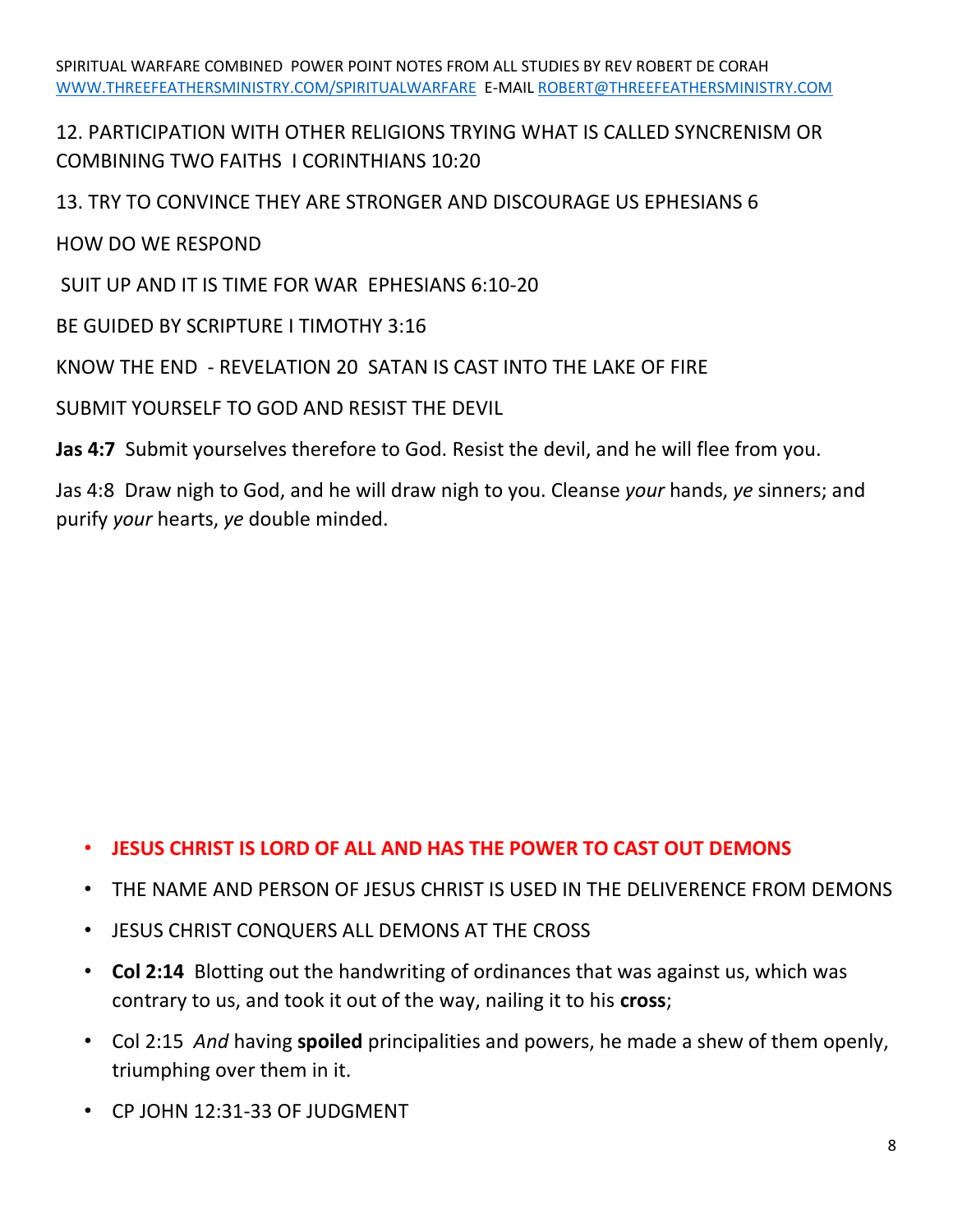- JESUS MINISTRY AND DELEGATED AUTHORITY
- Mar 1:23 And there was in their synagogue a man with an unclean spirit; and he cried out,

Mar 1:24 Saying, Let *us* alone; what have we to do with thee, thou Jesus of Nazareth? art thou come to destroy us? I know thee who thou art, the Holy One of God.

Mar 1:25 And Jesus rebuked him, saying, Hold thy peace, and come out of him.

Mar 1:26 And when the unclean spirit had torn him, and cried with a loud voice, he came out of him.

**Mar 1:27** And they were all amazed, insomuch that they questioned among themselves, saying, What thing is this? what new doctrine *is* this? **for with authority commandeth he even the unclean spirits, and they do obey him**.

Mar 1:28 And immediately his fame spread abroad throughout all the region round about Galilee.

- JESUS GIVES US HIS AUTHORITY
- **Mat 10:1** And when he had called unto *him* his twelve disciples, **he gave them power**  *against* **unclean spirits, to cast them out**, and to heal all manner of sickness and all manner of disease.
- **The Return of the Seventy-Two**

**Luk 10:17** And the seventy returned again with joy, saying, **Lord, even the devils are subject unto us through thy name.**

Luk 10:18 And he said unto them, **I beheld Satan as lightning fall from heaven.**

Luk 10:19 **Behold, I give unto you power** to tread on serpents and scorpions, and **over all the power of the enemy: and nothing shall by any means hurt you**.

Luk 10:20 Notwithstanding in this rejoice not, that **the spirits are subject unto you**; but rather rejoice, because your names are written in heaven.

• JESUS DEATH DEFEATED SATAN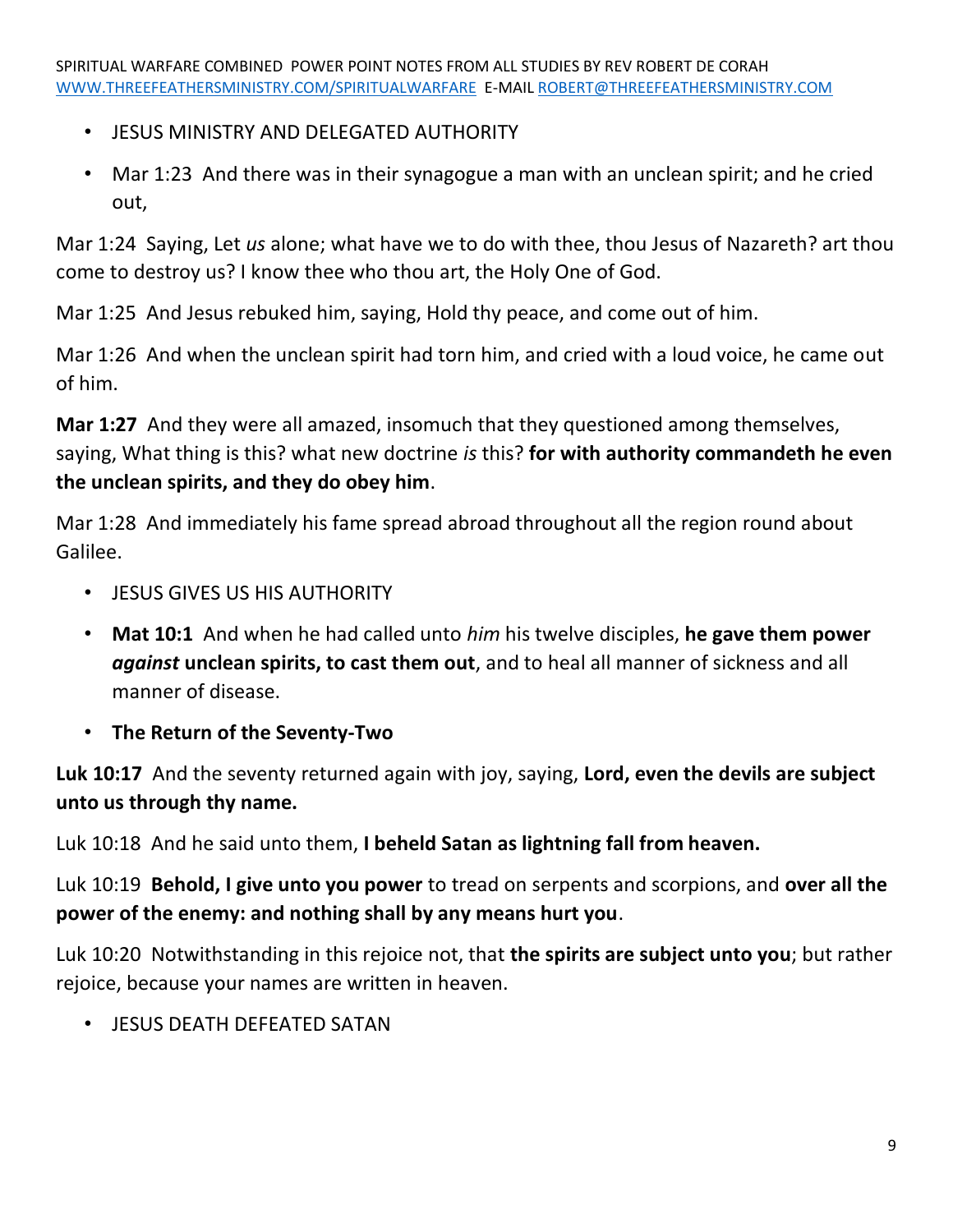- Heb 2:14 Forasmuch then as the children are partakers of flesh and blood, he also himself likewise took part of the same; **that through death he might destroy him that had the power of death, that is, the devil;**
- Heb 2:15 And *deliver them who through fear of death were all their lifetime subject to bondage*.
- Heb 2:16 For verily he took not on *him the nature of* angels; but he took on *him* the seed of Abraham.
- Heb 2:17 Wherefore in all things it behoved him to be made like unto *his* brethren, that he might be a merciful and faithful high priest in things *pertaining* to God, to make reconciliation for the sins of the people.
- Heb 2:18 For in that he himself hath suffered being tempted, he is able to succour them that are tempted.
- JESUS CHRIST NAME IS ABOVE ALL NAMES
- Php 2:6 Who, being in the form of God, thought it not robbery to be equal with God:
- Php 2:7 But made himself of no reputation, and took upon him the form of a servant, and was made in the likeness of men:
- Php 2:8 And being found in fashion as a man, he humbled himself, and became obedient unto death, even **the death of the cross**.
- Php 2:9 Wherefore **God also hath highly exalted him, and given him a name which is above every name:**
- **Php 2:10 That at the name of Jesus every knee should bow, of** *things* **in heaven, and**  *things* **in earth, and** *things* **under the earth;**
- **Php 2:11 And** *that* **every tongue should confess that Jesus Christ** *is* **Lord, to the glory of God the Father.**
- **Act 16:18** And this did she many days. But Paul, being grieved, turned and said to the spirit**, I command thee in the name of Jesus Christ to come out of her**. And he came out the same hour.
- JESUS IS SEATED AT THE RIGHT HAND OF GOD EXALTED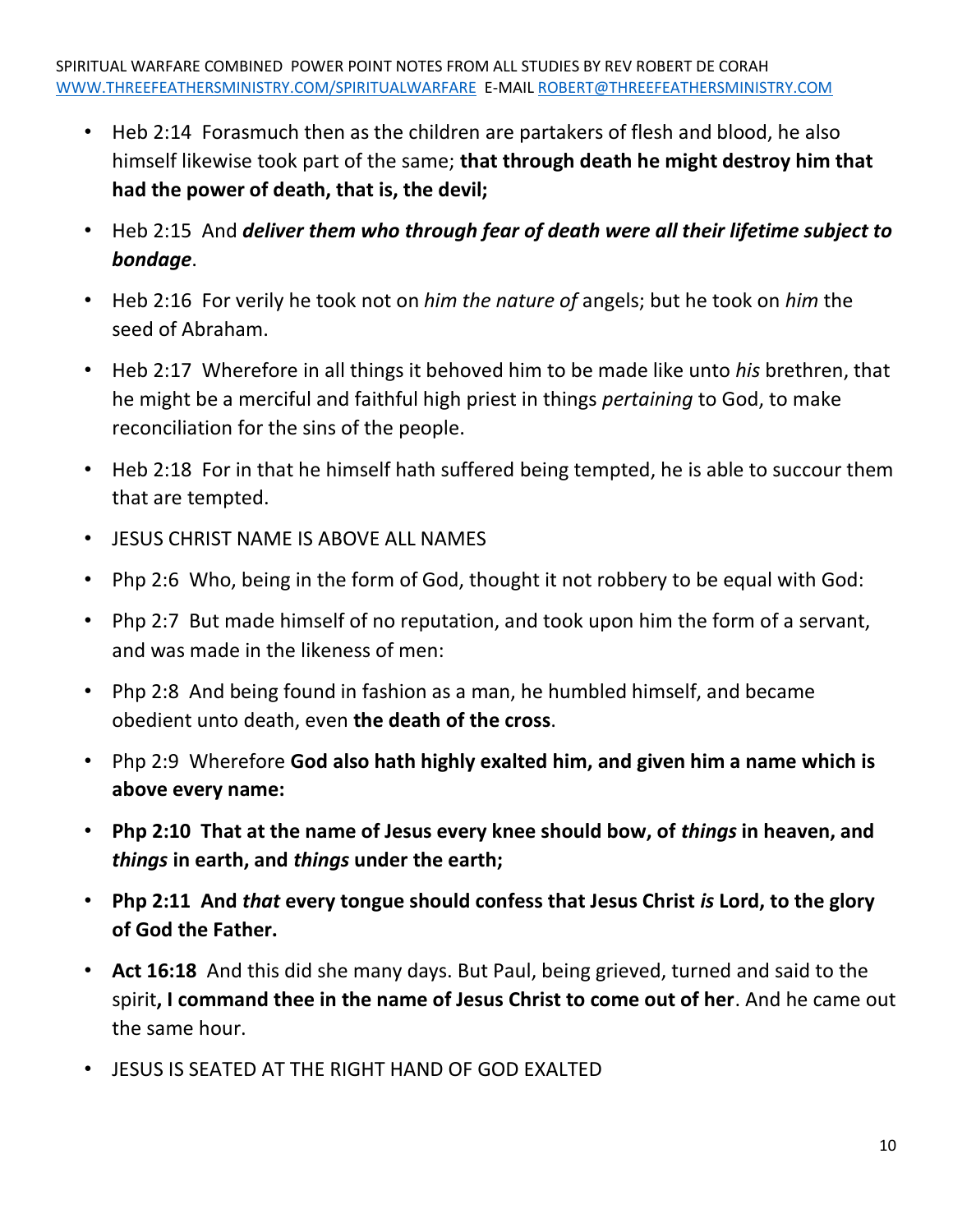- **Eph 1:19** And **what** *is* **the exceeding greatness of his power** to us-ward who believe, according to **the working of his mighty power**,
- Eph 1:20 Which he **wrought in Christ, when he raised him from the dead**, and set *him* at his own *right hand in the heavenly places,*
- Eph 1:21 *Far above all principality, and power, and might, and dominion, and every name that is named*, not only in this world, but also in that which is to come:
- Eph 2:6 And hath **raised** *us* **up together, and made** *us* **sit together in heavenly** *places* **in Christ Jesus**:
- **RAISED WITH HIM AND HIM IN US WE EXERCISE HIS POWER IN HIS NAME**
- MATTHEW 16:18 NOTICE OF EVICTION WARRANT
- **Mat 16:18** And I say also unto thee, That thou art Peter, and upon this rock **I will build my church; and the gates of hell shall not prevail against it**.
- Mat 16:19 And I will give unto thee the keys of the kingdom of heaven: and whatsoever thou shalt **bind** on earth shall be **bound** in heaven: and whatsoever thou shalt loose on earth shall be loosed in heaven.
- PREVAILING POWER AND PROTECTION
- THE POWER TO BIND THE POWERS OF SATAN
- THE POWER TO LOOSE PEOPLE FROM THEIR DEMON OPPRESSION
- MARCHING ORDERS EMPOWERED TO THE MAX
- Mat 28:18 And Jesus came and spake unto them, saying, **All power is given unto me in heaven and in earth.**
- **Mat 28:19 Go ye therefore**, and teach all nations, baptizing them in the name of the Father, and of the Son, and of the Holy Ghost:
- Mat 28:20 Teaching them to observe all things whatsoever I have commanded you: and, lo, **I am with you alway**, *even* unto the end of the world. Amen. JESUS POWER IN US IS THE WAY IT WAS MEANT TO BE AS WE ARE USED TO WIN SOULS AND DISCIPLE THEM TO FOLLOW JESUS AS LORD AND SAVIOR
- IT IS A HOLY SPIRIT FILLED MINISTRY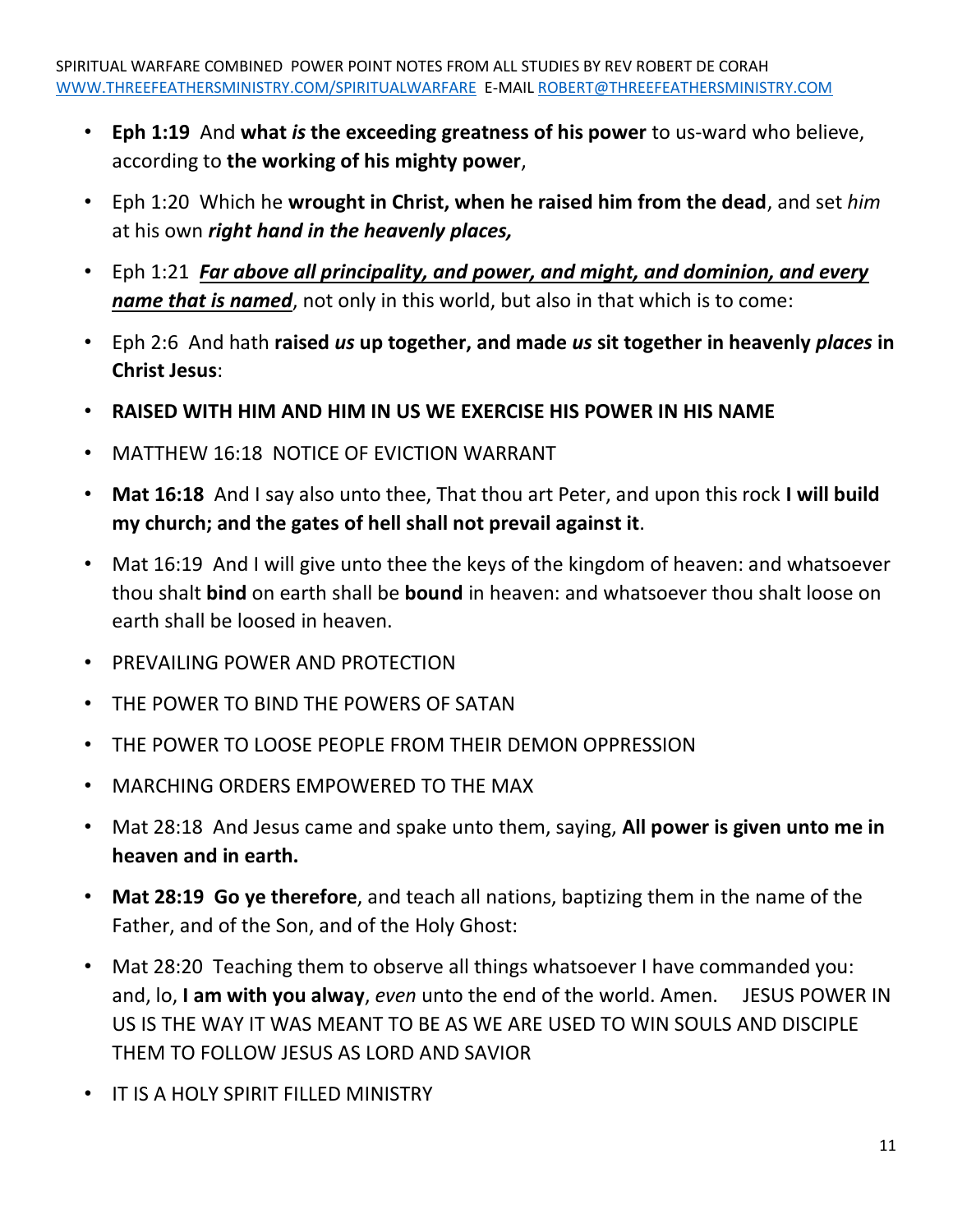- **Luk 4:1** And **Jesus being full of the Holy Ghost** returned from Jordan, and was **led by the Spirit** into the wilderness,
- Luk 4:2 Being forty days **tempted of the devil.**
- Eph 5:18 And be not drunk with wine, wherein is excess; but be **filled with the Spirit; BOOK NOBODY LOVES A DRUNKEN INDIAN MY ALCOHOL IS REPLACED WITH GOD'S SPIRIT**
- 1Jn 4:4 Ye are of God, little children, and **have overcome them: because greater is he that is in you, than he that is in the world**.
- **Eph 6:10** Finally, my brethren, **be strong in the Lord**, and **in the power of his might.**
- DO A DOUBLE TEST
- **FIRST TRY TO LEAD A PERSON TO CHRIST**
- MOST OF THE TIME IF THERE IS SOME RESISTANCE---CAN NOT HEAR, UNDERSTAND, NODS OFF ----ASK TO PRAY AND IN THE PRAYER IN JESUS CHRIST NAME FORBIDE THE DEMON FROM DOING WHAT IT IS DOING AND PRAY THAT THE ANGELS ARE THERE TO PROTECT BOTH OF YOU AND THE HOLY SPIRIT IS THERE TO SHOW THEM JESUS CHRIST
- **ASK THE PERSON TO SAY JESUS CHRIST IS LORD**
- 1Co 12:2 Ye know that ye were Gentiles, carried away unto these **dumb idols,** even as ye were led. IDOLS OF SPIRIT GUIDES, ROCKS, OBJECTS
- 1Co 12:3 Wherefore I give you to understand, that **no man speaking by the Spirit of God calleth Jesus accursed**: and *that* **no man can say that Jesus is the Lord, but by the Holy Ghost.**
- **ASK THE PERSON IF JESUS CHRIST WAS GOD COME IN THE FLESH**
- **1Jn 4:3** And **every spirit that confesseth not that Jesus Christ is come in the flesh is not of God**: and this is that **spirit of antichrist**,
- PREPARING TO CONFRONT THE ENEMY
- Dr. BEN JOHNSON MOODY BIBLE INSTITUE
- Put on the armor of GOD Ephesians 6:18-18 . Keep your mind alert, and remember though Satan is limited, he is also very dangerous. All that you do must be deliberate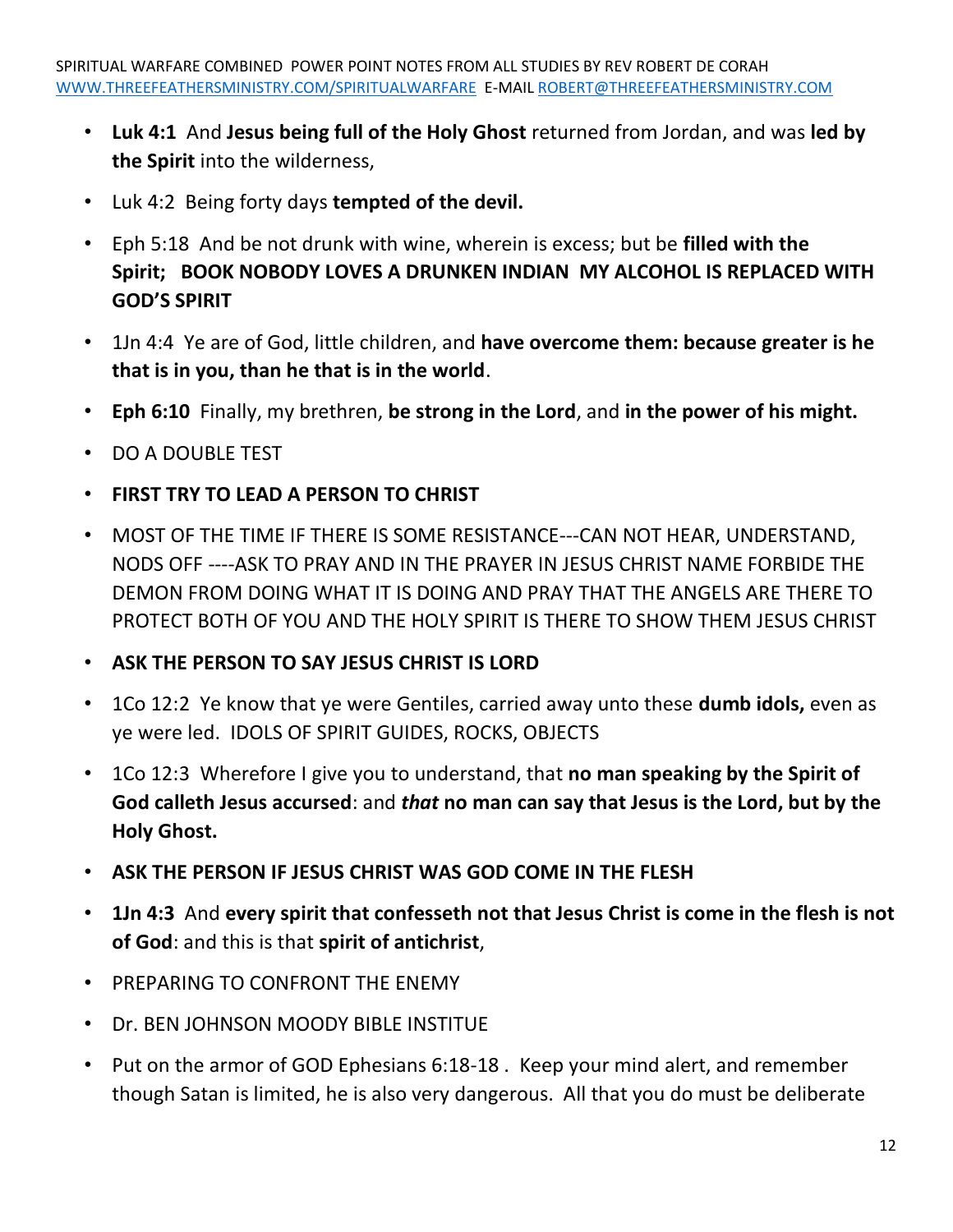and positive act of the will. You must depend upon the Holy Spirit for emotional calmness. In your heart you must maintain a consciousness of God's presence, power, provision, protection and God given authority in the name of the Lord Jesus Christ. All sin must be confessed and dealt with thoroughly. I John 1:9 Though demons may leave immediately, be prepared for a long siege, with much patience and prayer; it can be an all night struggle or longer.

- PREPARING TO CAST OUT DEMONS
- There are four emphases that must be considered. These are: the person, demons, the testing of everything according to the Word of God, and the conscious dependence upon the Holy Spirit. It should be an excellent help to read the twenty-eighth chapter of Clyde Narramore's book The Psychology of Counseling.
- DETERMINE TO WHAT EXTENT A PERSON IS DEMONIZED
- MANY TIMES THE DEMON IS EXTERNAL OR NOT DEEPLY LOUNGED WITH MANIFESTATIONS THEY CAN NOT HEAR, SEE OR UNDERSTAND WITH AGITATION AND EVIDENCE OF A SENSE OF EVIL WITH CONFESSION OF SOME OCCULT OR NATIVE CALLING SONG GIVING THEM A DEMON INSIDE OR IN THEIR HOMES. AT THAT TIME CONFESS THE SIN AND CLAIM BACK THE TERRITORY GIVEN OVER TO SATAN ASKING THAT THE BLOOD OF JESUS CHRIST BOTH CLEANSE AND COVER THAT TERRITORY AS TERRITORY GIVEN BACK TO JESUS CHRIST II CORINTHAINS 10:3-5 AND COMMAND THEM TO LEAVE AND NOT RETURN OR STOP HINDERING BLINDING OR CAUSING THEM NOT TO BE ABLE TO HEAR STAY AWAKE OR UNDERSTAND. ASK THE HOLY SPIRIT AND GOD'S ANGELS TO BE THERE TO DECLARE JESUS CHRIST IS BOTH LORD AND SAVIOR.
- PREPARING TO CAST OUT DEMONS
- There must be a prayerful, patient consideration for the person. It is impossible to have a set approach that will work every time. Prayer is the foundation of this ministry. It is good to have two people work together; one can be a prayer-warrior, while the other deals with the person. Revelation 12:11: "And they overcame him by the blood of the Lamb, and by the word of their testimony: and they loved not their lives unto the death." Claiming the Blood, actually is the truth set forth in Colossians 1:13. On the basis of the shed blood of Jesus Christ, we are free from the penalty and the guilt of sin. Satan must be reminded of this fact. When demons are rebuked, we tell them that we know that Jesus Christ has given us the authority to tell them to depart from us or the person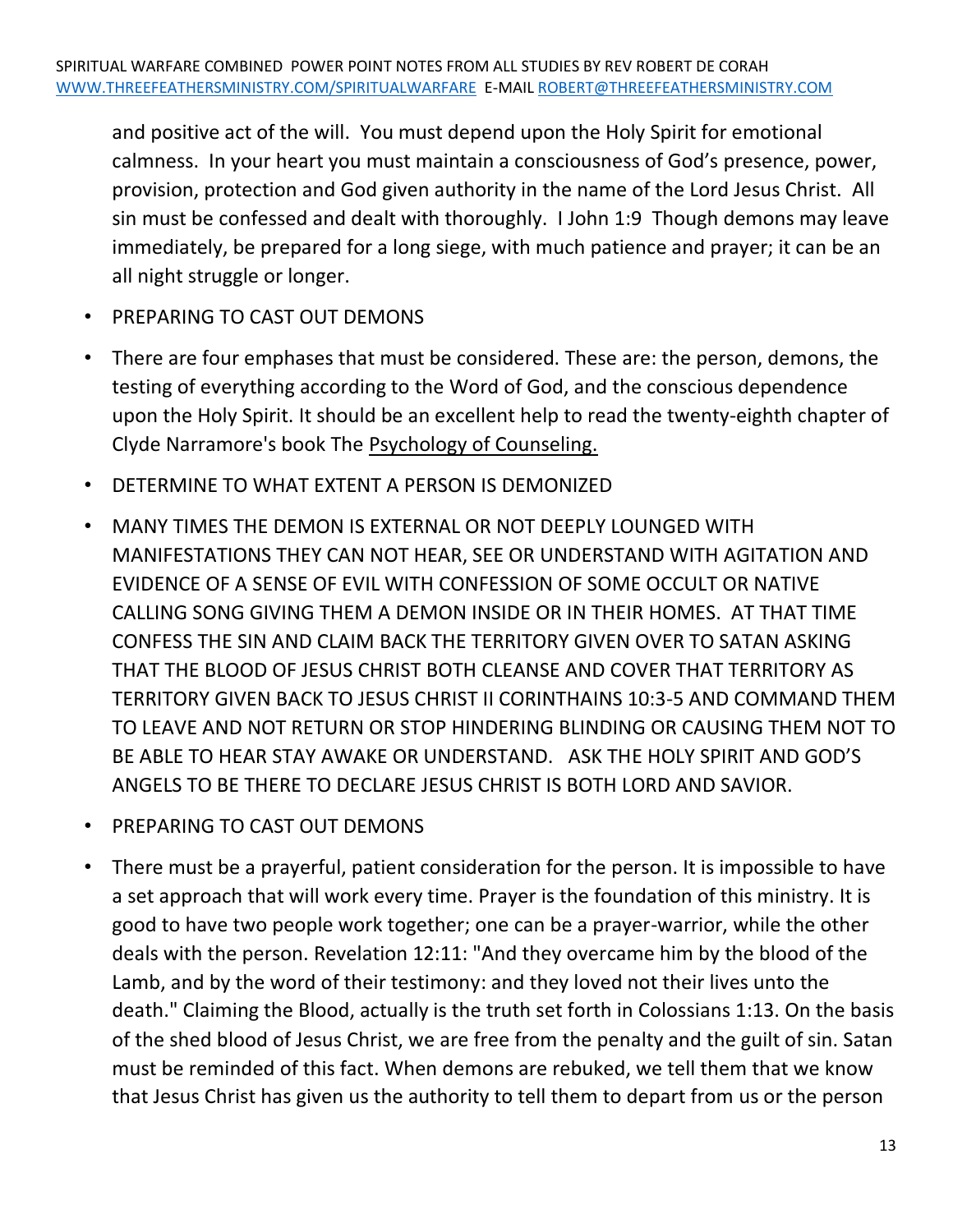they are handling. As we say this with faith in the God-entrusted authority, they will obey. You can pray silently and also rebuke the demons audibly or inaudibly while you are talking to the person. This *is* necessary if the person does not want to cooperate. But if the person will cooperate, you can deal with him about salvation, sin, guilt, fear of death, the Lordship of Christ, fear of demons, the Blood of Jesus, and the power of the Holy Spirit--as the Spirit leads you. Remember, evil spirits respond to us in the authority of the name of Jesus, and not used as if His Name was a magic formula.

- PREPARING TO CAST OUT DEMONS
- There are times when the demons will speak to you and refuse to leave. But as you talk to them and demand that they leave, they will eventually do so. You must command them in the Name of 'Jesus. Any number of demons can be in the person; ask if there are any others; you can demand that they reveal themselves. During and after deliverance, encourage the person to claim the promises concerning salvation and the Lordship of Christ.
- PREPARING TO CAST OUT DEMONS
- Realize that the Bible is the Word of God. Use portions of the Bible to increase your faith and to guide you such as: PSALM 97:10, 103:10-13, Isaiah 26:3,4; 50:17, Daniel 4:32-34, Luke 9:1, 10:19,20, Acts 26:17,18, II Corinthians 10:3-6, Ephesians 2:4-7, 6:10- 18, James 4:7, I Corinthians 12:3
- Confess Jesus Christ as Lord, and depend upon the Holy Spirit for guidance and strength. Ephesians 6:10-18 is imperative for a Christian study if he wants to defeat Satan and his evil spirits.
- Confess, repent and forsake all known sin, and maintain a martyr mentality. Cp Philippians 3:10, Revelation 12:10,11
- PREPARING TO CAST OUT DEMONS
- **Be conscious of the Lord Jesus Christ through the Holy Spirit in your heart, when you enter into the possible presence of demonic activity. When there is peace in time of trouble, it is God directed, when there is confusion in the time of trouble, it is Satan directed.**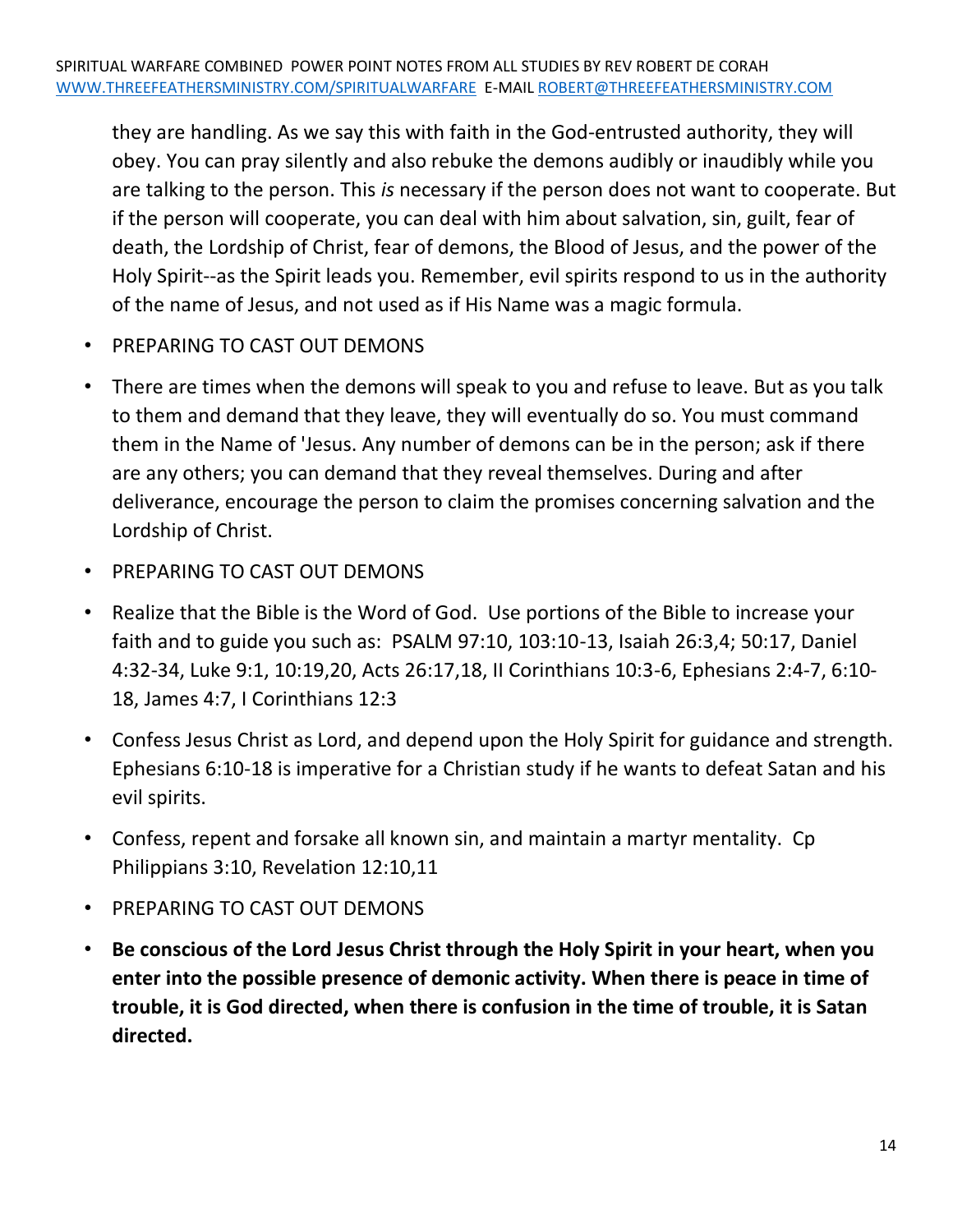- **Bind the powers or the activity of the evil spirits and claim protection of the family on, the basis of the Blood. Satan is to be confronted with the victory over him through the Lord** *Jesus* **Christ. We claim, rebuke from victory, not to gain victory.**
- PREPARING TO CAST OUT DEMONS
- **Ask the Father if demons or evil spirits are present, if so, then we command them to reveal themselves. It is very helpful if the person is willing to admit the possibility of demonic activity, and desires deliverance from them. Command them in the Name or Person of the Lord Jesus Christ on the basis of His Blood, to leave the person. Part of the encounter includes that the person must be willing to forgive all those who have hurt him in the past. The person must be willing to take back or reclaim ground that has yielded to evil spirits. If a person is heard cursing Jesus or using His name in vain it is not the person, but a demon speaking out of the Person body. According to I Cor. 12:3, a Christian cannot talk about the Lord** *Jesus* **Christ in a derogatory manner.**
- PREPARING TO CAST OUT DEMONS
- **Quote the Word of God to Satan and evil spirits. They will respond both audibly and inaudibly. There may not** *be* **an immediate deliverance, do not give in or get discouraged.**
- **Tell Satan and evil spirits how much you love the Lord Jesus Christ, and that He loves you. Spend some of the time praising God, singing hymns, reading appropriate portions of Scripture on the glory of God.**
- **Tell evil spirits that according to Matthew 25:41, Colossians 2:13,15, and other verses that you know the damnation of their master Satan. Keep reminding them of the fact during the encounter. Matt. 18:20 Christ is present!**
- PREPARING TO CAST OUT DEMONS
- **Command them to: give their name, the number, and rank in** *Satan's* **kingdom.**
- **Tell when, how and why they came into the person**
- **Tell them to give the name of their helpers, assignments, and the grounds that they are able to remain in the body of the person. We must have the same faith in the authority granted us over Satan** *by* **the Lord Jesus Christ, as we did when We accepted the Lord Christ as savior, and when we ask the Holy Spirit to fill us.**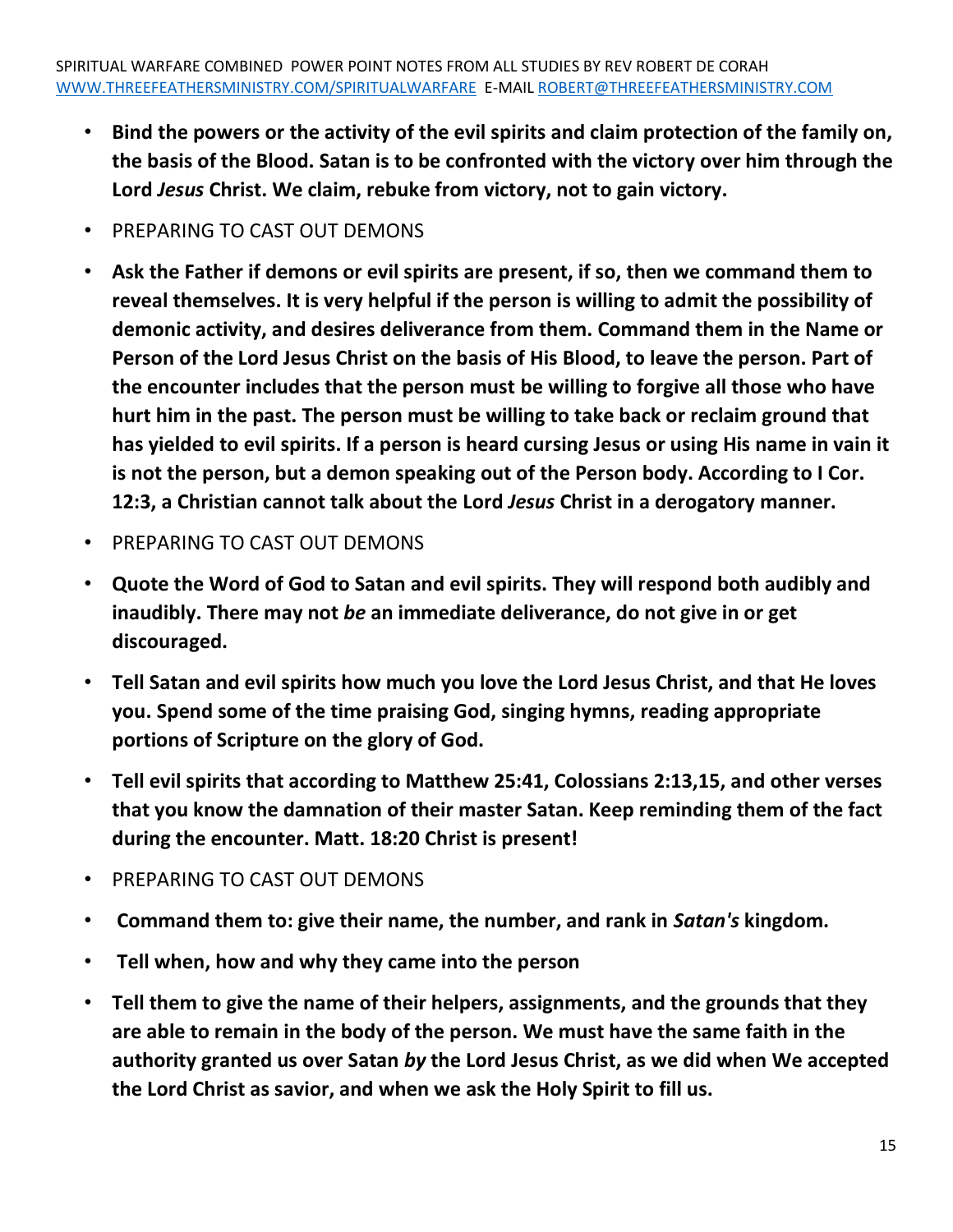# • **"Karl Payne's "Ground Rule Box"**

• *Spiritual Warfare: Christians, Demonization and Deliverance*, 152-154

The Ground Rule Box is the list of ground rules that Dr. Payne uses to bring demons under complete submission to the authority of Christ in a deliverance session.

• A. In the name of the Lord Jesus Christ we bind the strongman. He will

not be allowed to interfere in this process in any way and command you to tell us what is your name and why you have permission to be in this person. There will be no

outside reinforcements of any kind. If there are demons involved with the position on trial and you are going to lose.

- **"Karl Payne's "Ground Rule Box"**
- **B. In the name of the Lord Jesus Christ, there will be one-way traffic only, from \_\_\_\_ to the pit. When you leave you will take all of your works and effects and all of your associates and their works and effects with you. You will not be free to re-enter \_\_\_\_\_ or to enter anyone elseo or animal in the house or yard.**
- C. In the name of the Lord Jesus Christ you may speak only that which

may be used against you and you may not talk to each other to strategize on how to stay in this person.

• D. In the name of the Lord Jesus Christ, the answers you give must stand

as truth before the white throne of God.

- E. In the name of the Lord Jesus Christ, there will be no profanity.
- **"Karl Payne's "Ground Rule Box"**

• F. **In the name of the Lord Jesus Christ**, \_\_\_\_\_ is to have complete and full control of his/her tongue, mind and body. You will not be allowed to control his tongue, mind or body NOR GIVE HIM SUPERNATURAL STRENGTH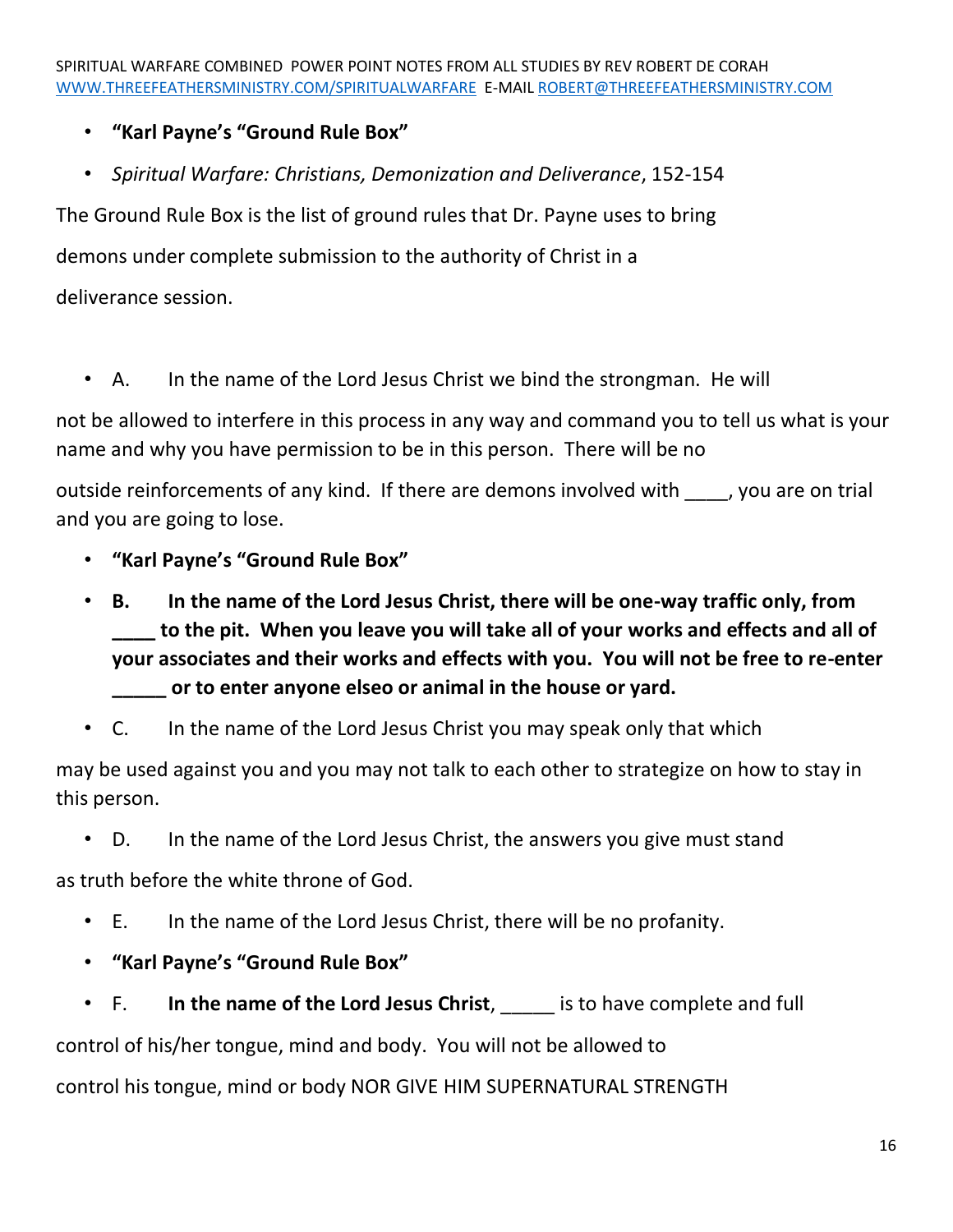SPIRITUAL WARFARE COMBINED POWER POINT NOTES FROM ALL STUDIES BY REV ROBERT DE CORAH [WWW.THREEFEATHERSMINISTRY.COM/SPIRITUALWARFARE](http://www.threefeathersministry.com/SPIRITUALWARFARE) E-MAIL [ROBERT@THREEFEATHERSMINISTRY.COM](mailto:ROBERT@THREEFEATHERSMINISTRY.COM)

• G. **In the name of the Lord Jesus Christ will give commands** stating "We command" because this is \_\_\_\_\_'s fight The Holy Spirit of God is going before us, and we stand as a majority, and we stand together against you. The does not want anything to do with you. is a child of God who stands against you. You are an unwanted intruder who is going to have to leave upon command.

• **"Karl Payne's "Ground Rule Box"**

• H. **In the name of the Lord Jesus Christ,** when I give commands you will give clear, concise, complete answers in \_\_\_\_\_\_\_\_\_'s mind to the questions addressed to you. You will not be permitted to confuse the mind of and will be punished severely by the Holy Spirit of God if you attempt to do so.

• I. **When I give commands in the name of the Lord Jesus Christ** you will clearly give your answers to \_\_\_\_\_\_\_\_\_. You do not have the privilege of speaking directly through him in this confrontation.

- J. **In the name of the Lord Jesus Christ**, there will be no hiding, duplicating, or changing of authority and rank. We bind you by the authority structure you now have, and that structure will only be altered if we choose to change it.
- **Four Declarations (to accompany the Ground Rules)**

• I. **We declare our victory over all the powers of darkness through our head, the Lord Jesus Christ**. We declare *that the Lord Jesus Christ has smashed the authority of Satan at the cross of Calvary where He made an open spectacle of your master.* Colossians 2:13-15 states:

*And when you were dead in your transgressions and the uncircumcision*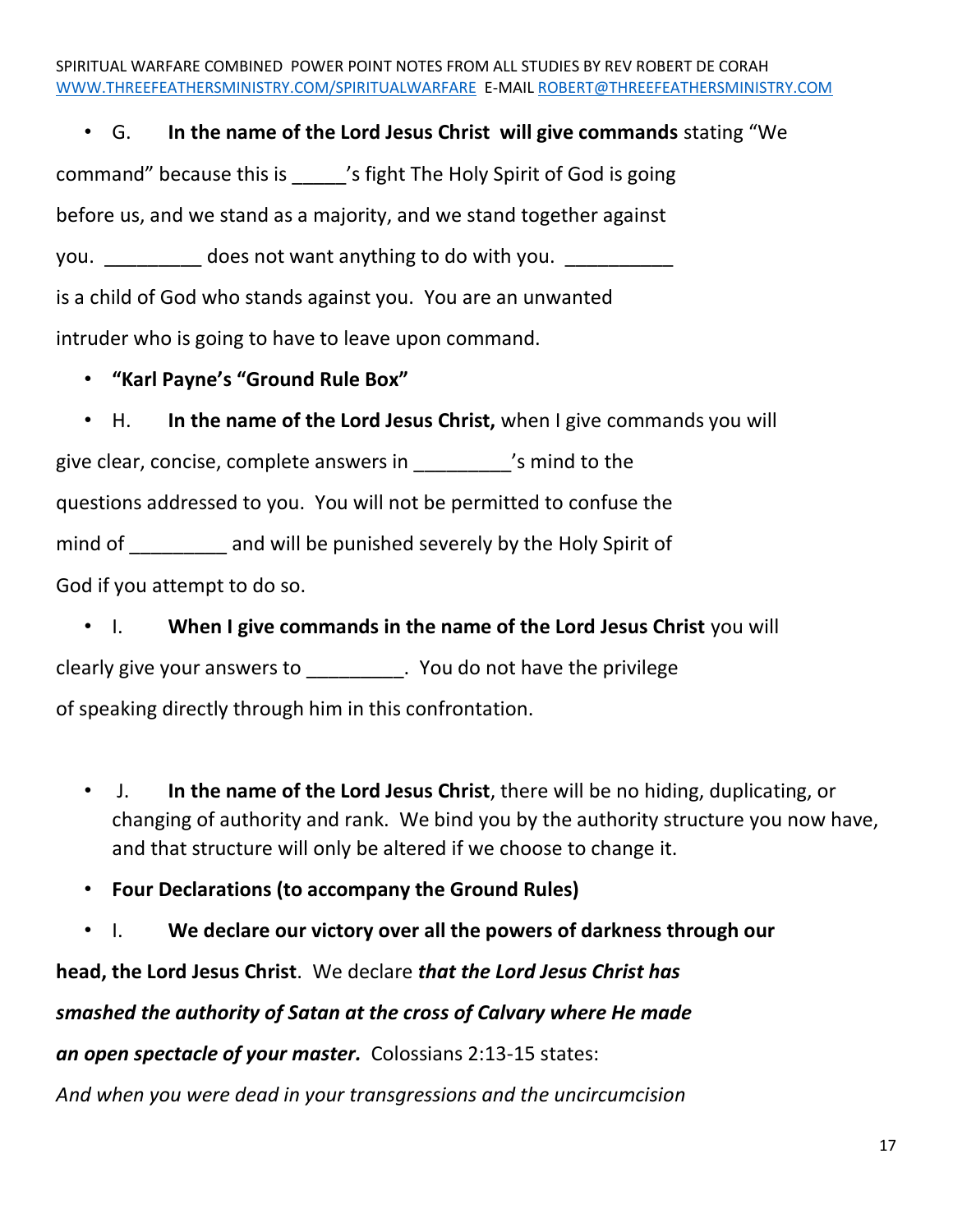*of your flesh, He made you alive together with Him, having forgiven us all of our transgressions, having cancelled out the certificate of debt consisting of decrees against us and which was hostile to us; and He has taken it out of the way, having nailed it to the cross. When He had disarmed the rulers and authorities, He made a public spectacle of them, having triumphed over them through Him.* 

- **Four Declarations (to accompany the Ground Rules)**
- II. We declare our **authority** over the powers of darkness through our Lord Jesus Christ. In Luke 10:18-20 Jesus told those who follow Him:
- *And He said to them, I was watching Satan fall from heaven like lightning. Behold, I have given you authority to tread upon serpentsand scorpions, and over all the power of the enemy, and nothing shall injure you. Nevertheless do not rejoice in this, that the spirits are subject to you, but rejoice that your names are recorded in heaven.*
- **Four Declarations (to accompany the Ground Rules)**
- III. From the same Luke 10 passage we declare our **protection** from the

powers of darkness through our head, the Lord Jesus Christ. Jesus said,"*and nothing shall injure you* " We declare this to be true through our Lord Jesus Christ and stand upon it.

- **Four Declarations (to accompany the Ground Rules)**
- IV. We declare our position over the powers of darkness in Jesus Christ.

Jesus Christ is our head and we make up His body. Ephesians 1:18-23

says:

*I pray that the eyes of your heart may be enlightened, so that you may know what is the hope of His calling, what are the riches of the glory of His inheritance in the saints, and what is the surpassing greatness of His power toward us who believe. These are in accordance with the working of the strength of His might which He brought about in Christ,when He raised Him from the dead, and seated Him at His right hand in the heavenly places, far above all rule and*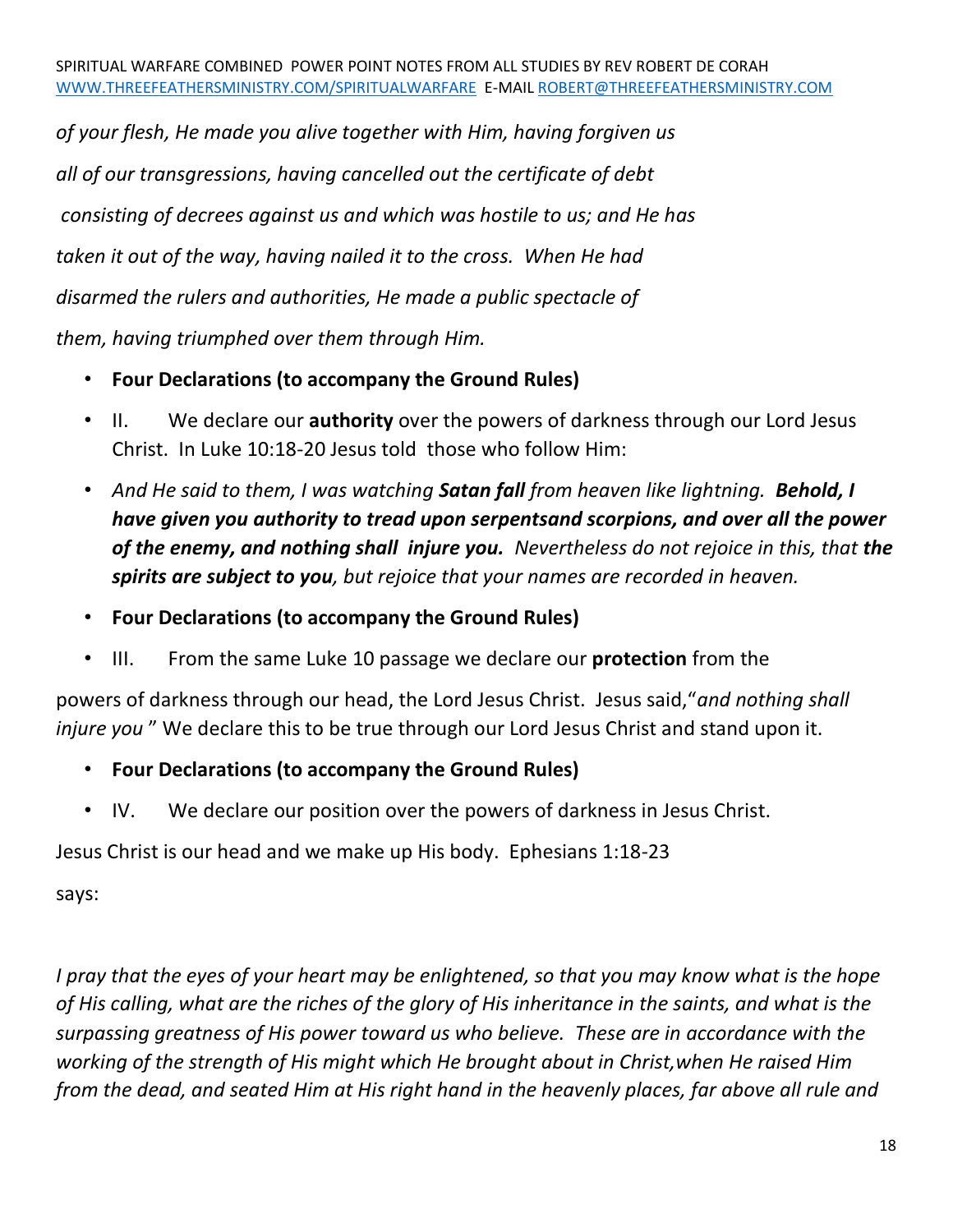*authority and power and dominion, and every name that is named, not only in this age, but also*

*in the one to come. And He put all things in subjection under His feet, and gave Him as head over all things to the church which is His body, the fullness of Him who fills all in all.* 

- **Periodicaly check up with delivered person**
- After the person has been delivered, there must be a consistent follow-up ministry. How long? It depends upon the person's surrender to the Lordship of Christ. Demons will try to return and reclaim their former victim. The person must consciously refuse all solicitation from the demons. He must maintain a conscious dependence upon the Holy Spirit and a strong devotional life. "Scripture Union" has one of the finest devotional guides for the Christian. Saints should invite the person to have regular prayer, testimony, Bible study, hymn-singing, and good, solid, Christian FELLOWSHIP!
- **Three things to help a person once they have had the demons cast out**
- FROM THE WORK DEALING WITH THE KINGDOM OF SATAN **Three things will help the person after deliverance.**
- **1. Develop a daily devotional life. Scriptural Union is a good example of a devotion. You may ask the following questions as a guide to your daily devotion or Bible study.**
- **What is the main thought in the passage?**
- **What is revealed about God the Father, the Son, the Holy Spirit?**
- **What promise, command, advice, information is present in the passage?**
- **What example to follow and what warning to heed is in the passage?**
- **What insight of self, and in life situation is in the passage?**
- **What does God require of me to change in thought, word, or deed?**
- **Transform your mind and help person grow**
- **2. Discipline will and mind, keep mind active and positive.**
- **Read and meditate on God's Word and good Christian books. Learn to apply the Bible immediately to life and practice daily.**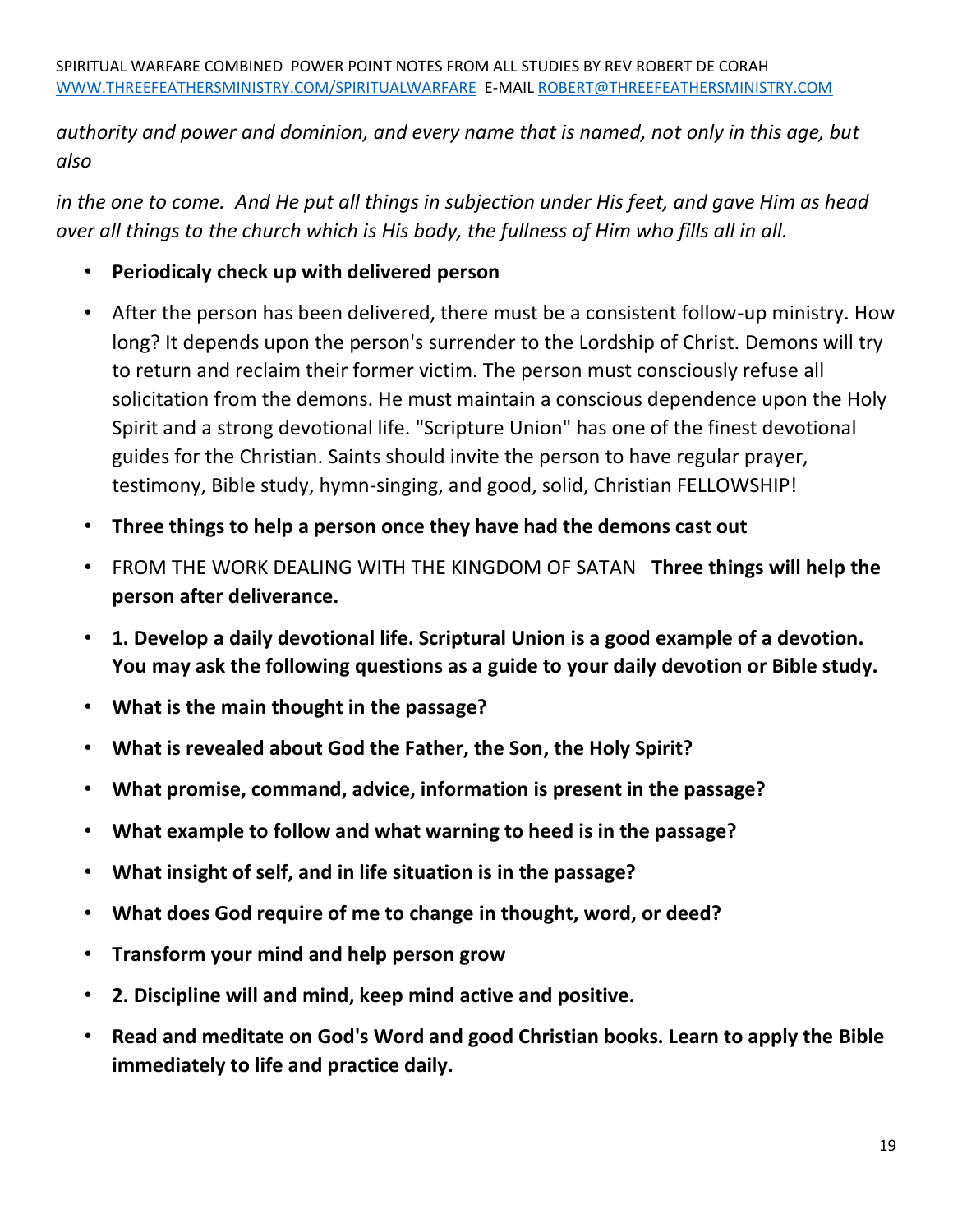- 3. **Develop a joyful inner life, and spend with other believers. Take time with the person delivered on a long term basis. They will need strong personal attention. Follow through with them. God is not in an instant push button building Christian life business. He wants us to be involved in discipling and growing them in their walk with Jesus Christ as Lord.**
- **Learn to rejoice you are going to heaven**
- **Luke 10:20 is a very important verse for us to consider. A power against Satan is our rejoicing that our names are written down in heaven. Why? Because it means that we are part of God's family, kingdom, throne room, and that we have a special place of honor. The fact that we know who we are to God, leads us from self hatred and using man's appraisal to judge** our **worth. We are important to the glory of God! REJOICE IN GOD NOW! Colossians 3:1,2, this is your situation now! Ephesians 2:4-7, 22, 1:21, Satan and his angels, evil spirits, and men can't keep you in bondage of doubting God and hating self, if you trust God's love for you and the rest of the church, as well as the unsaved now. The following scriptures prove and confirm this fact: John 3:16, Hebrews 2:11, 11:16, Phil. 2:5-8, Isaiah 52: 10-53:12, Hebrews 12:1-4. Here is the key. Praise God and think Him; reject and bind Satan and his evil spirits, love love and let God minister to people through you. Don't forget to live out Ephesians 6:10-18!**
- **Learn to rejoice you are going to heaven**

## **THE COMMANDS SECTIONS ABOVE WHERE TAKEN FROM**

- THE WORK OF DEMONS
- [https://biblicalstudies.org.uk/pdf/grace-journal/10-2\\_26.pdf](https://biblicalstudies.org.uk/pdf/grace-journal/10-2_26.pdf)
- CHARLES R. SMITH Registrar, Miami Bible College
- THE WORK OF DEMONS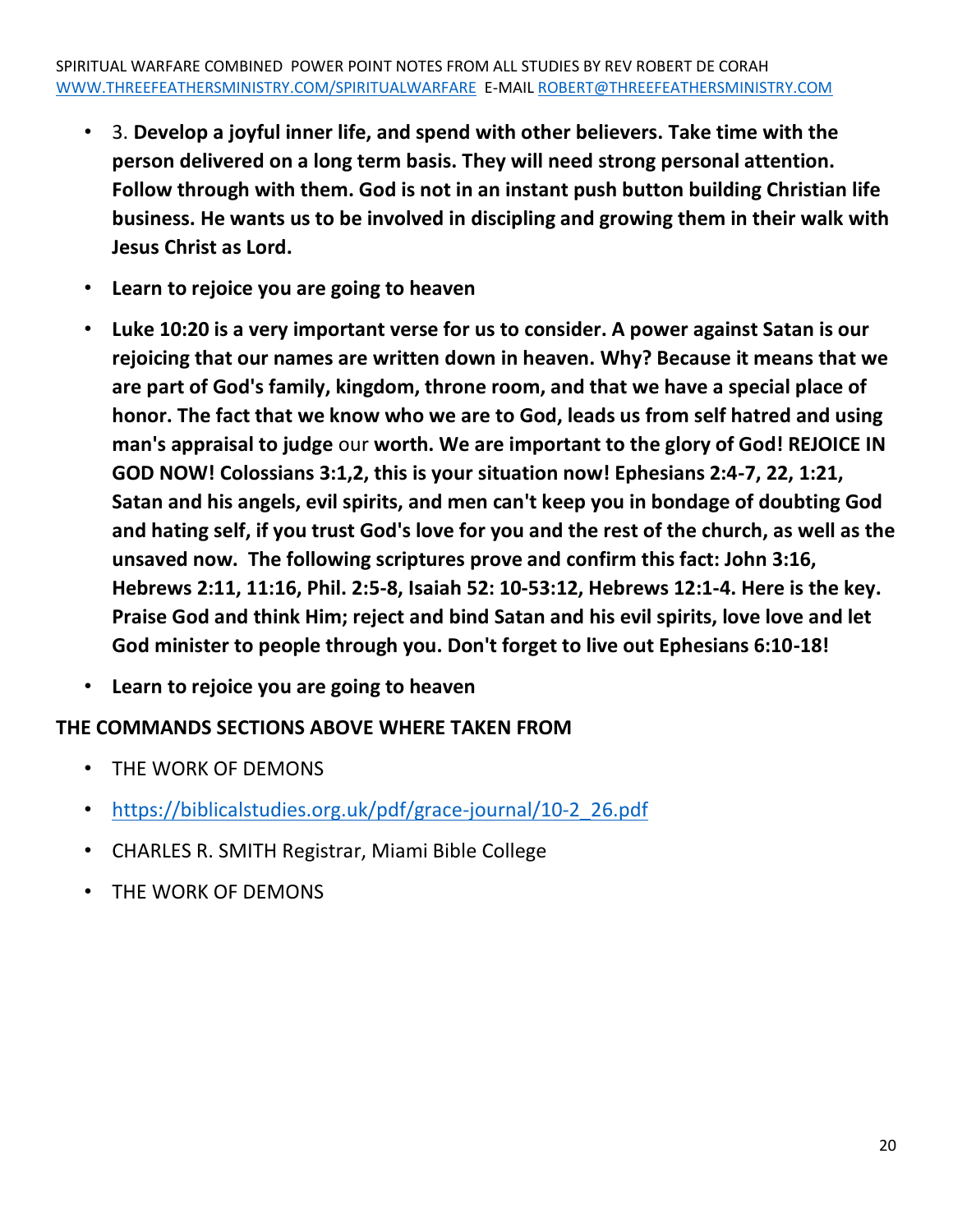- SATAN AND HIS DESTINY
- BIBLE STUDY BY REV. ROBERT DE CORAH
- [WWW.THREEFEATHERSMINISTRY.COM/SPIRITUAL](http://www.threefeathersministry.com/SPIRITUAL) WARFARE
- PLACED IN PDF FORM AND IN POWER POINT SO YOU CAN USE TO TEACH
- ALSO POSTED IN NOTE FORM IN BATCH DOCUMENT OF ALL POWER POINT STUDIES IN MICROSOFT WORD DOCUMENT
- THE ORIGIN OF SATAN HE FELL IN LOVE WITH HIMSELF PRIDE INTRODUCED SIN
- Eze 28:11 Moreover the **word of the LORD came** unto me, saying,
- Eze 28:12 Son of man, take up a lamentation upon the king of Tyrus, and say unto him, Thus saith the Lord GOD; Thou sealest up the sum, **full of wisdom**, and **perfect in beauty**.
- Eze 28:13 Thou hast **been in Eden the garden of God**; every **precious stone was thy covering**, the sardius, topaz, and the diamond, the beryl, the onyx, and the jasper, the sapphire, the emerald, and the carbuncle, and gold: the workmanship of thy tabrets and of thy pipes was prepared in thee in the day that thou **wast created**.
- Eze 28:14 Thou *art* **the anointed cherub that covereth**; and I have set thee *so:* thou wast upon the holy mountain of God; thou hast walked up and down in the midst of the stones of fire.
- Eze 28:15 Thou **wast perfect in thy ways from the day that thou wast created**, till **iniquity** was found in thee.
- Eze 28:16 By the multitude of thy merchandise they have filled the midst of thee with **violence,** and thou **hast sinned:** therefore **I will cast thee as profane out of the mountain of God:** and **I will destroy thee,** O covering cherub, from the midst of the stones of fire.
- Eze 28:17 **Thine heart was lifted up because of thy beauty**, thou hast **corrupted thy wisdom by reason of thy brightness:** I will **cast thee to the ground**, I will lay thee before kings, that they may behold thee.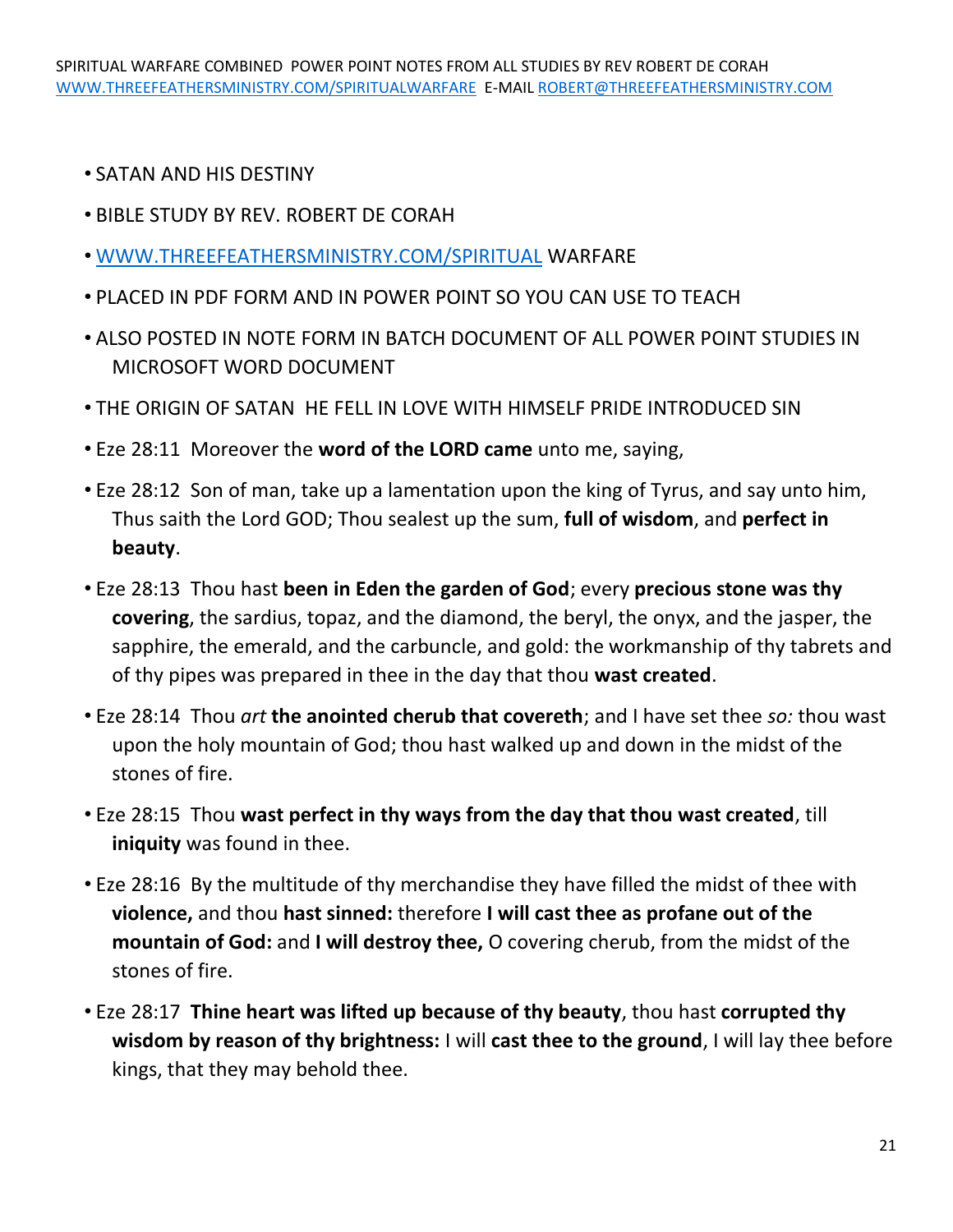- Eze 28:18 Thou hast defiled thy sanctuaries by the multitude of thine iniquities, by the iniquity of thy traffick; therefore will I bring forth a fire from the midst of thee, it shall devour thee, and I will bring thee to ashes upon the earth in the sight of all them that behold thee.
- Eze 28:19 All they that know thee among the **people shall be astonished at thee:** thou shalt be a **terror**, and never *shalt* thou *be* any more.
- THE FALL OF SATAN ATTEMPTED COUP AGAINST GOD
- **Isaiah 14:12-20 How art thou fallen from heaven, O Lucifer, son of the morning!** *how* **art thou cut down to the ground, which didst weaken the nations! (13) For thou hast said in thine heart, I will ascend into heaven, I will exalt my throne above the stars of God: I will sit also upon the mount of the congregation, in the sides of the north: (14) I will ascend above the heights of the clouds; I will be like the most High. SEEKS TO BE WORSHIPPED AS GOD – WHY HE INTODUCES CEREMONIES (15) Yet thou shalt be brought down to hell, to the sides of the pit. (16) They that see thee shall narrowly look upon thee,** *and* **consider thee,** *saying, Is* **this the man that made the earth to tremble, that did shake kingdoms; (17)** *That* **made the world as a wilderness, and destroyed the cities thereof;** *that* **opened not the house of his prisoners? SEEKS TO DESTROY OTHERS AS HE HAS BEEN DESTROYED (18) All the kings of the nations,** *even* **all of them, lie in glory, every one in his own house. (19) But thou art cast out of thy grave like an abominable branch,** *and as* **the raiment of those that are slain, thrust through with a sword, that go down to the stones of the pit; as a carcase trodden under feet. (20) Thou shalt not be joined with them in burial, because thou hast destroyed thy land,** *and* **slain thy people: the seed of evildoers shall never be renowned.**
- Results of the Fall of Satan

Bancroft tabulates seven results as follows:

- **1. The anointed cherub became the original sinner (I John 3:8).**
- **2. He became the author, fountain-head and discriminator of sin (John 8:44**

**3. He ceased to abide in the truth and sin became his inherent nature, element, environment, and delight (I John 3:8; 8:L14).**

**4. His wisdom became corrupted (Ezek. 28:17; Rom. 1:21-25).**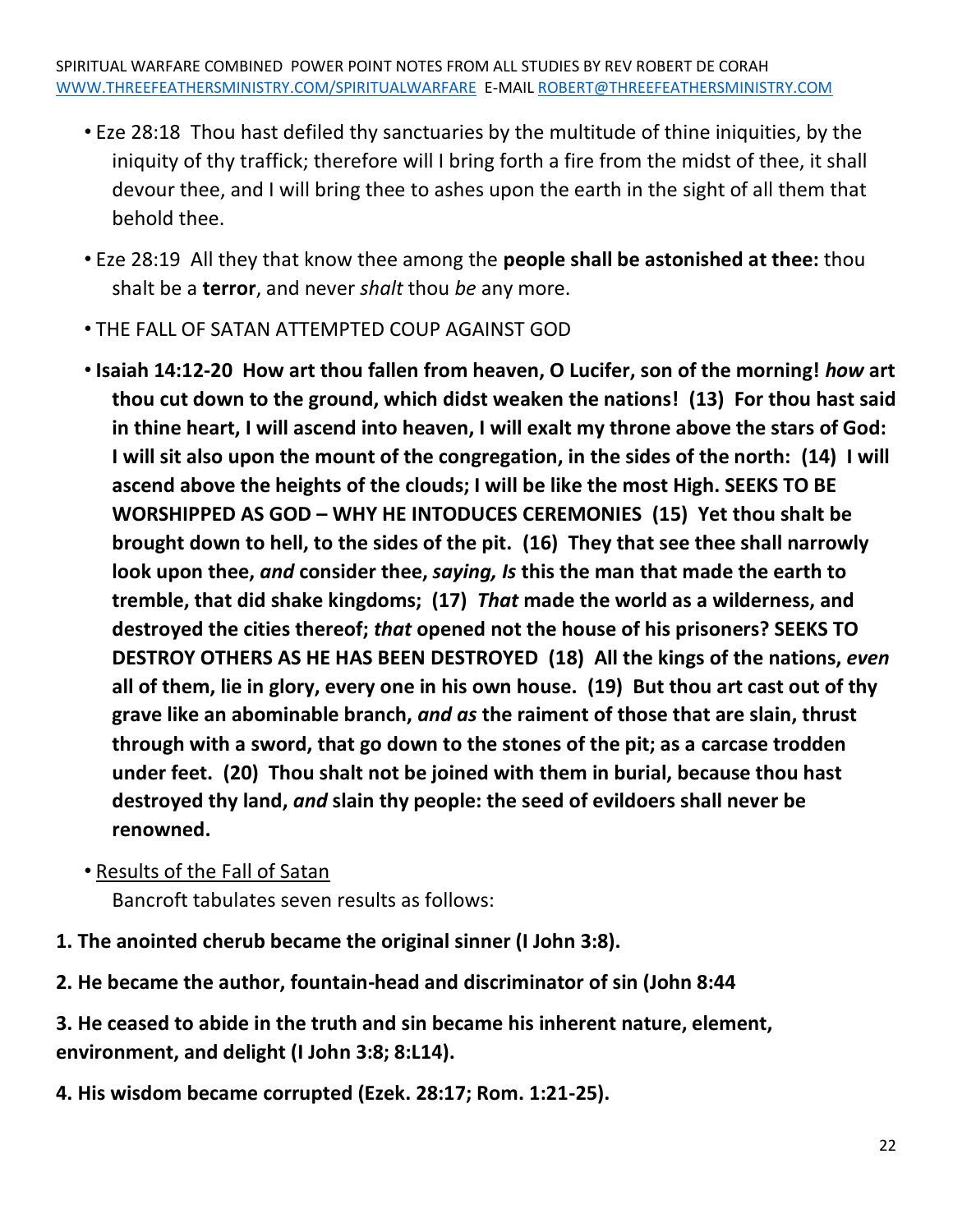- **5. He came under condemnation (I Tim. 3:6).**
- **6. He is to be expelled from the heavenlies (Ezek. 28:16; Rev. 12:7-10).**
- **7. His future destruction is determined (Isa. 14:12-17; Rev. 20:1-3).**
- **8. To this list, for greater clarity, may be added:**

**"He became the great oppressor, the arch-enemy of God, the hater of the good, arising out of that hatred of God."**

- The work of Satan may be thus summarized:
- **He instigates men to sin** (Gen. 3:1-6 **Yea, hath God said**, Ye shall not eat of every tree of the garden? V5 eyes shall be opened, and ye shall **be as gods,** knowing good and evil. Jn. 13:2 **JohN 13:2** And supper being ended, the **devil having now put into the heart of Judas** Iscariot, Simon's *son,* to **betray him**;
- **He tempts** men, **allures the saints** (I Thess. 3:5 **1Th 3:5** For this cause, when I could no longer forbear, I sent to know your faith, lest by some means **the tempter have tempted you**, and our labour be in vain.
- ; I Cor. 7:5 **1Co 7:5** Defraud ye not one the other, except *it be* with consent for a time, that ye may give yourselves to **fasting and prayer**; and come together again, that **Satan tempt you not for your incontinency**. ). He even **tempted Christ** LUKE 4:1,2
- 3. **Slanders God** to man (Gen. 3:1-6).
- **Slanders man** to God (Job 1:9-11; Rev. 12:9,10). **ACCUSER** OF THE BRETHERN
- The work of Satan may be thus summarized:
- **Inflicts suffering and disease** (Job 2:7; Acts 10:38 **Act 10:38 How God anointed Jesus of Nazareth with the Holy Ghost and with power:** who went about **doing good,** and **healing all** that were **oppressed of the devil**; for **God was with him.** ; . Luk 13:11 And, behold, there was a woman which had a **spirit of infirmity** eighteen years, and was bowed together, and could in no wise lift up *herself.* Luk 13:12 And when **Jesus saw her, he called her to him,** and said unto her, Woman, thou **art loosed** from **thine infirmity.** Luk 13:13 And he **laid his hands on her:** and immediately she was **made straight**, and **glorified God.**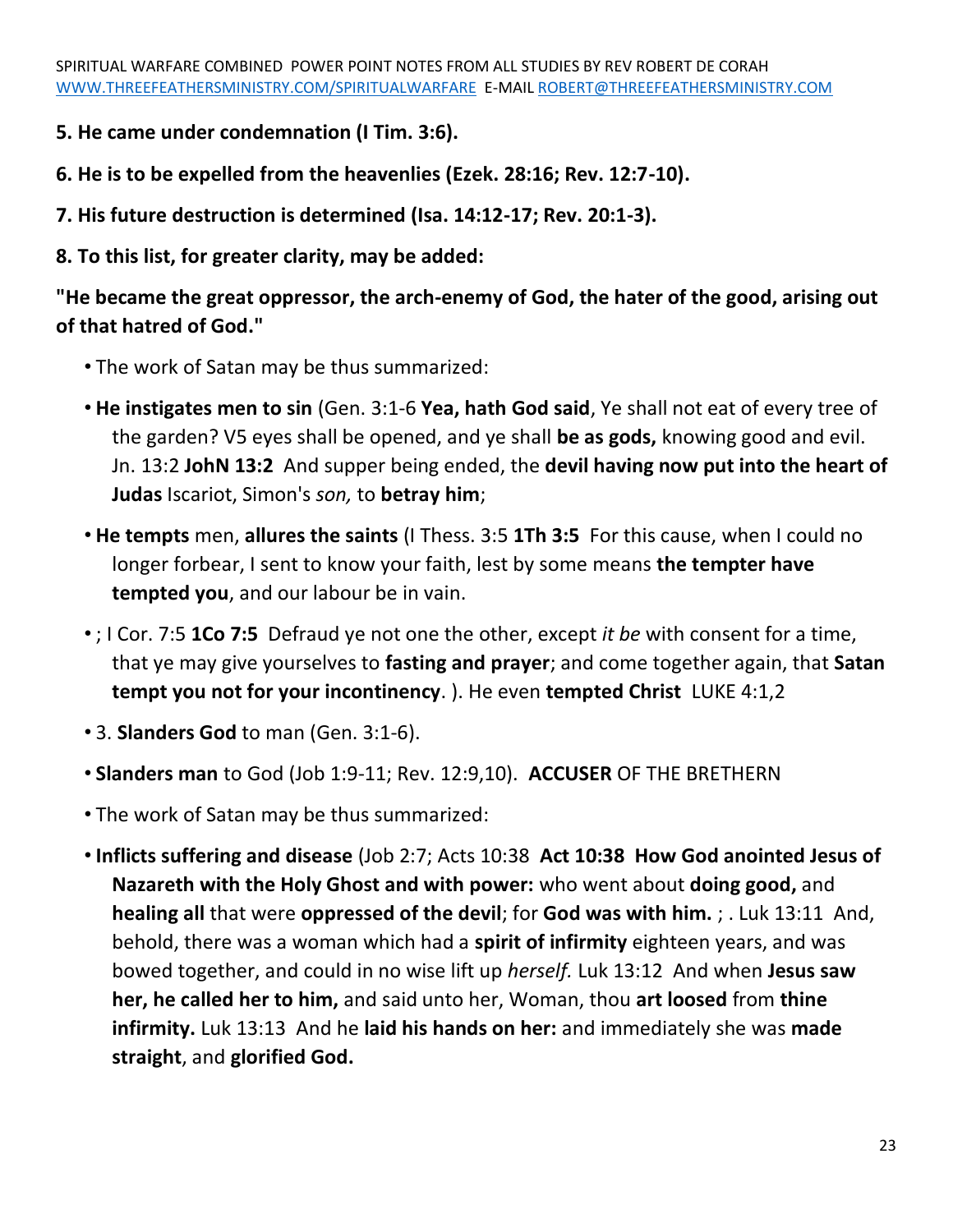- **Enters into and controls men** (Eph. 4:27 Eph 4:26 Be ye angry, and sin not: let not the sun go down upon your wrath: **Eph 4:27 Neither give place to the devil**.
- **1Ti 3:7** Moreover he must have a good report of them which are without; **lest he fall into reproach and the snare of the devil**.
- The work of Satan may be thus summarized:

**Contends with and opposes the saints Eph 6:12** For we wrestle not against flesh and blood, but **against** principalities, **against** powers, **against** the rulers of the darkness of this world, **against** spiritual wickedness in high *places.*

- **Zec 3:1** And he shewed me **Joshua the high priest standing before the angel of the LORD,** and **Satan** standing at his right hand **to resist him**.
- Zec 3:2 And the LORD said unto **Satan**, **The LORD rebuke thee,** O **Satan**; even **the LORD that hath chosen Jerusalem rebuke thee:** *is* not this a brand plucked out of the fire?
- 1Ti 2:13 For Adam was first formed, then Eve.
- 1Ti 2:14 And Adam was **not deceived,** but the **woman being deceived** was in the **transgression**.
- The work of Satan may be thus summarized:
- **He sifts and tries believers Luk 22:31** And the Lord said, Simon, Simon, behold, Satan hath desired *to have* you, that he may sift *you* as wheat: Luk 22:32 **But I have prayed for thee, that thy faith fail not**: and when thou art converted, strengthen thy brethren.
- **He blinds the minds of the unbelievers** 2Co 4:3 But if our gospel be **hid**, it is hid to them that are lost:
- **2Co 4:4** In whom the **god of this world hath blinded the minds** of them which believe not, lest the **light of the glorious gospel of Christ, who is the image of God, should shine unto them**.
- 2Co 4:5 For **we preach** not ourselves, but **Christ Jesus the Lord;** and ourselves **your servants for Jesus' sake.**
- 2Co 4:6 For God, who commanded the light to shine out of darkness, hath **shined in our hearts**, to *give* the **light of the knowledge of the glory of God in the face of Jesus Christ.**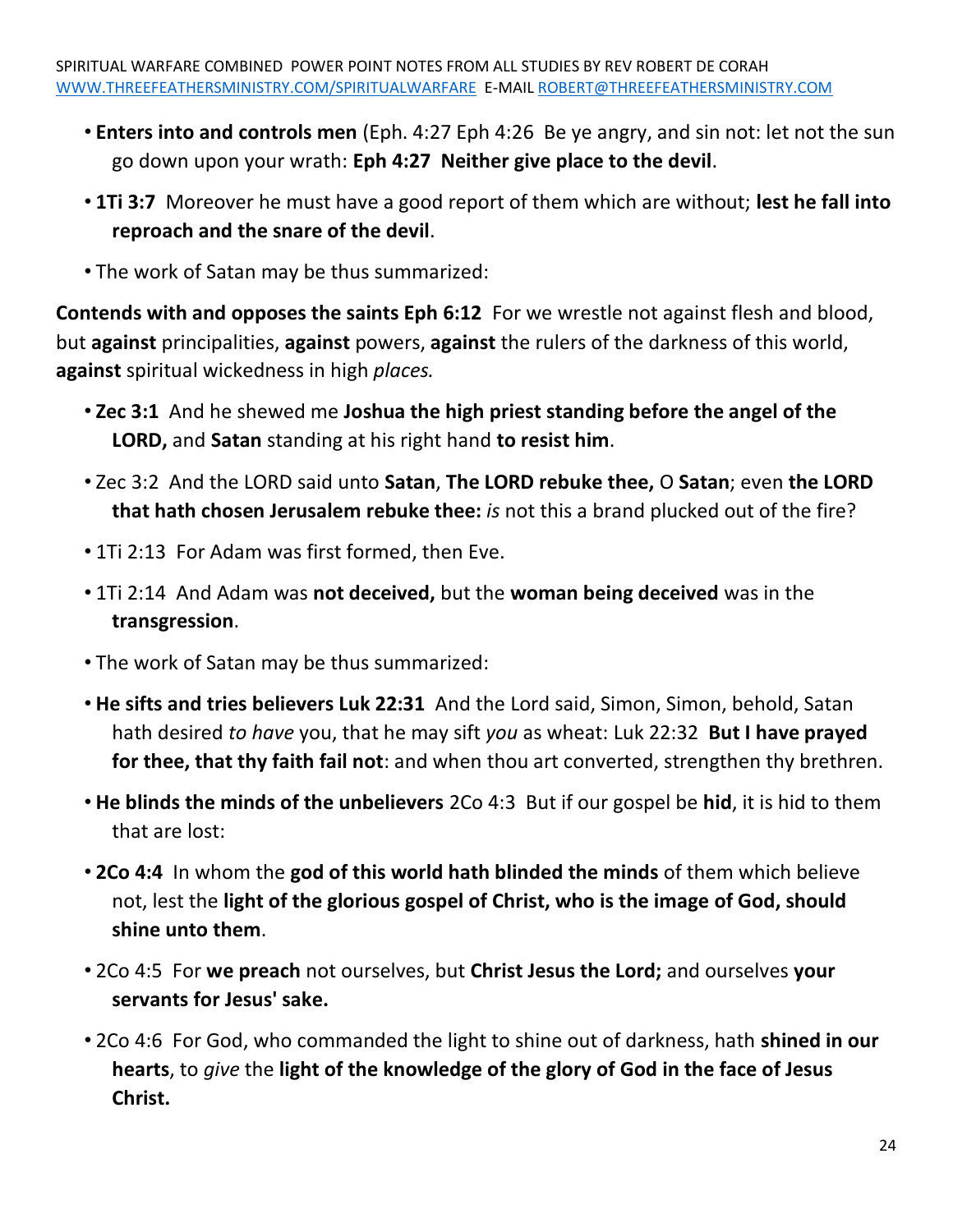- The work of Satan may be thus summarized:
- He sows **tares** or **counterfeit doctrine**
- **Mat 13:38** The field is the world; the good seed are the children of the kingdom; but the tares are the **children of the wicked one***;*
- Mat 13:39 The **enemy that sowed them is the devil;** the harvest is the end of the world; and the reapers are the angels.
- **1Ti 4:1** Now the Spirit speaketh expressly, that in the latter times some shall depart from the faith, giving **heed to seducing spirits**, and **doctrines of devils**;
- 1Ti 4:2 Speaking lies in hypocrisy; having their conscience seared with a hot iron;
- 1Ti 4:3 **Forbidding to marry,** *and commanding* to **abstain from meats**, which God hath created to be received with thanksgiving of them which believe and know the truth.
- **He authorized and energized his own ministers into angels of LIGHT**
- 2 Corinthians 11:13-15 For such *are* **false apostles**, **deceitful workers**, **transforming themselves into the apostles of Christ.** (14) And no marvel; **for Satan himself is transformed into an angel of light.** (15) Therefore *it is* no great thing if **his ministers also be transformed as the ministers of righteousness**; whose end shall be according to their works.
- The work of Satan may be thus summarized:
- **He institutes his own churches and religious systems, called "Synagogues of Satan**" Rev 2:9 I know thy works, and tribulation, and poverty, (but thou art rich) and *I know* the blasphemy of them which say they are Jews, and are not, but *are* **the synagogue of Satan**.
- Rev 2:10 Fear none of those things which thou shalt suffer: behold, the devil shall cast *some* of you into prison, that ye may be tried; and ye shall have tribulation ten days: **be thou faithful unto death,** and I will give **thee a crown of life.**
- Rev 2:12 And to the angel of the church in Pergamos write; These things saith **which hath the sharp sword with two edges;**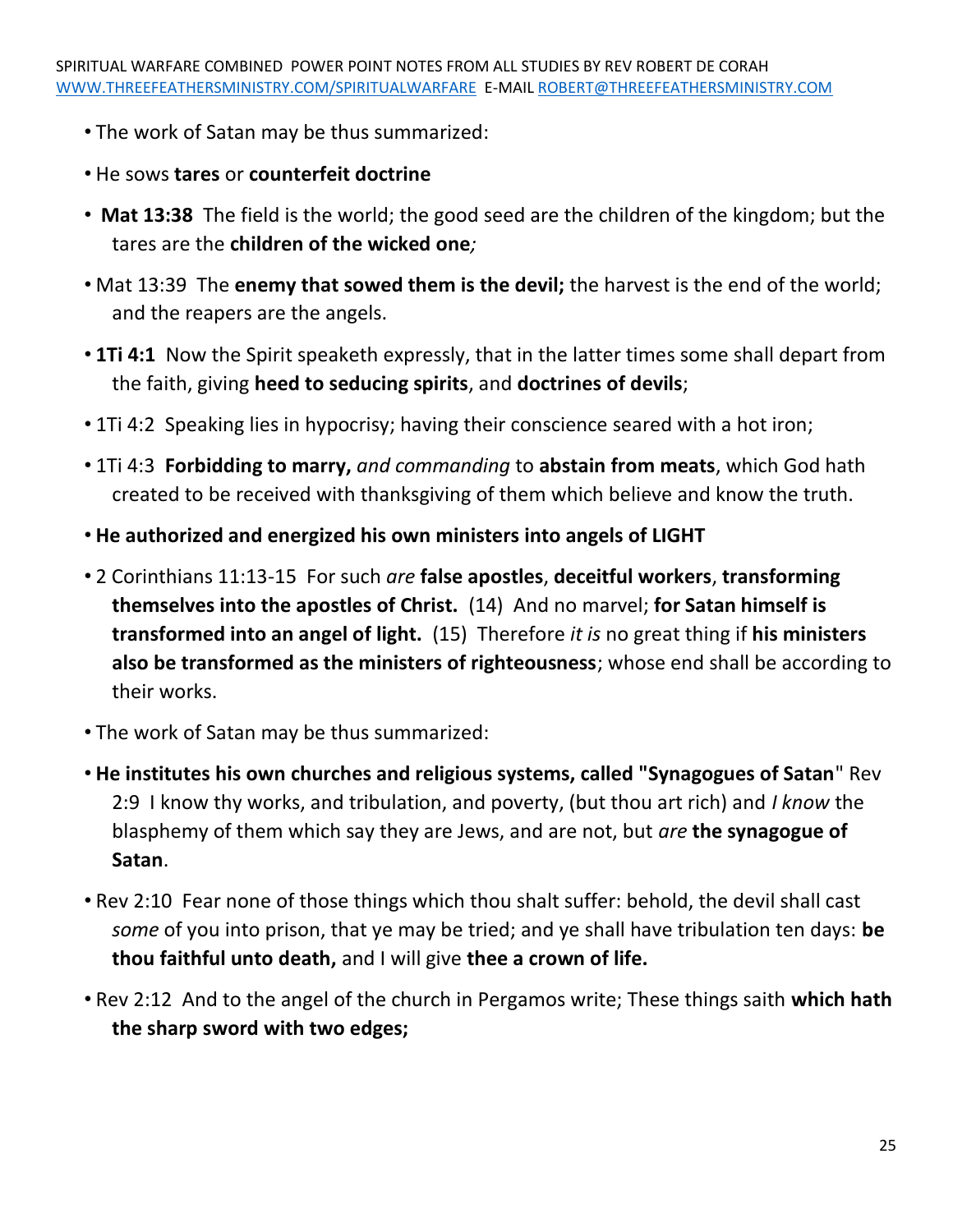- he Rev 2:13 I know thy works, and where **thou dwellest, even where Satan's seat is***:* and thou **holdest fast my name, and hast not denied my faith,** even in those days wherein Antipas *was* **my faithful martyr**, who was slain among you, **where Satan dwelleth**.
- Rev 2:14 But I have a few things against thee, because thou hast there them that hold the **doctrine of Balaam**, who taught Balac to cast a **stumblingblock** before the children of Israel, to **eat things sacrificed unto idols**, and to **commit fornication.**
- Rev 2:15 So hast thou also them that hold the **doctrine of the Nicolaitans**, which thing **I hate.**
- The work of Satan may be thus summarized:
- **Seeks to destroy men 1Pe 5:8** Be **sober**, be **vigilant;** because **your adversary the devil**, as a **roaring lion**, walketh about, seeking whom **he may devour**:
- 1Pe 5:9 Whom **resist stedfast in the faith,** knowing that the same afflictions are accomplished in your brethren that are in the world.
- 1Pe 5:10 But the **God of all grace,** who hath **called us** unto **his eternal glory by Christ Jesus,** after that ye have suffered a while, make you **perfect, stablish, strengthen, settle you***.*
- The work of Satan may be thus summarized:

## **Father of all lies**

• John 8:44-47 Ye are of *your* **father the devil,** and the **lusts of your father** ye will do. He was a **murderer** from the beginning, and abode not in the truth, because there is **no truth in him**. When he **speaketh a lie,** he speaketh of his o**wn**: for he is **a liar,** and the **father of it.** (45) And because I tell *you* the truth, ye believe me not. (46) **Which of you convinceth me of sin?** And if I say the truth, why do ye not believe me? (47) He that is of God heareth God's words: ye therefore hear *them* not, because ye are not of God.

# **Opposite of "God of Truth."**

2 Thessalonians 2:3-4 Let no man deceive you by any means: for *that day shall not come,* except there come a **falling away first**, and that **man of sin be revealed**, the **son of**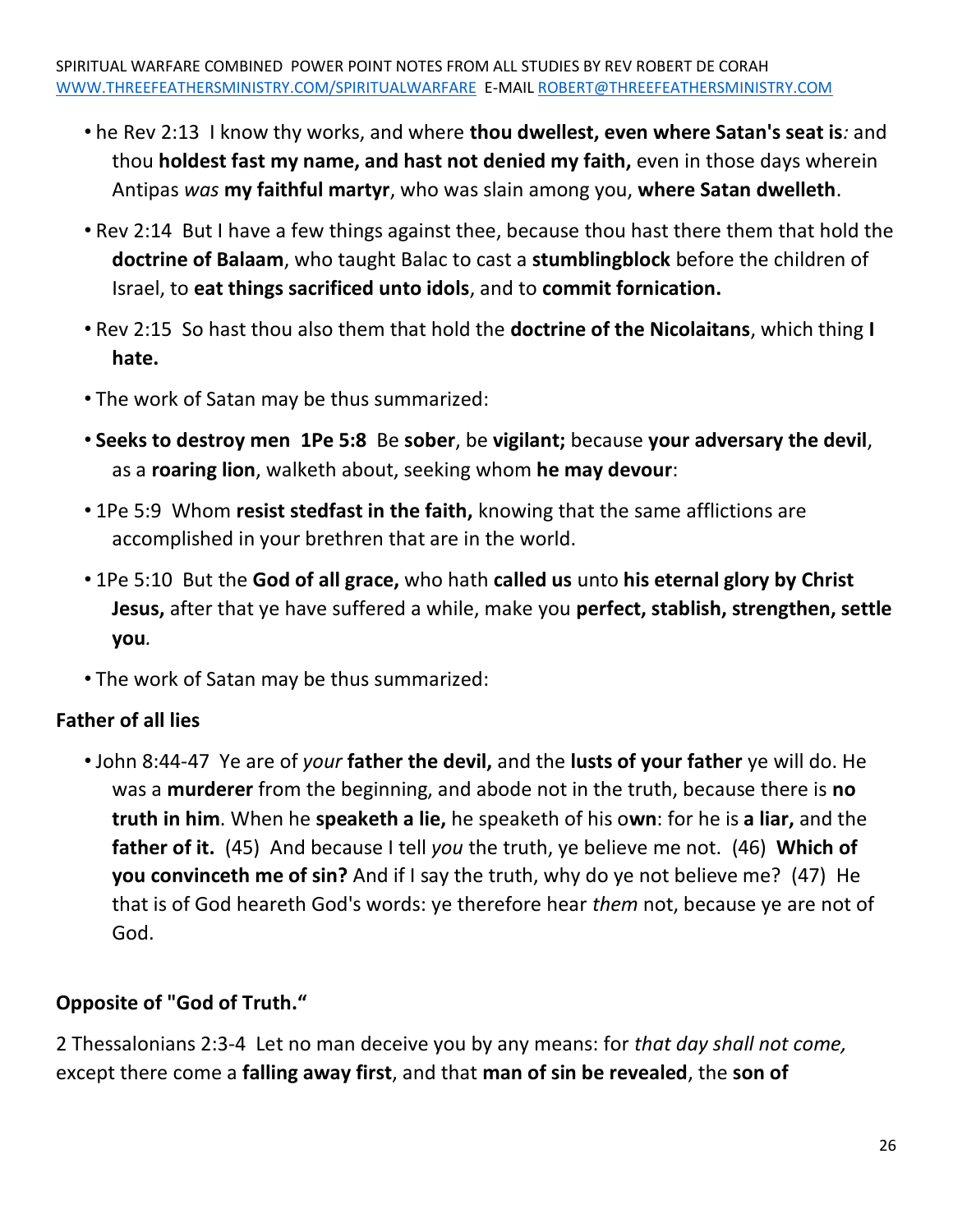**perdition**; (4) Who opposeth and **exalteth himself above all that is called God**, or that **is worshipped**; so **that he as God sitteth in the temple of God**, **shewing himself that he is God.**

- The work of Satan may be thus summarized:
- **Deceives the nations**
- **2Co 11:3** But I fear, lest by any means, as the **serpent beguiled** Eve through his **subtilty,**  so your **minds** should be **corrupted** from the **simplicity that is in Christ.**
- 2Co 11:4 For if he that cometh **preacheth another Jesus,** whom we have **not** preached, or *if* ye receive **another spirit, which ye have not received**, or **another gospel,** which ye have **not accepted**, ye might well bear with *him.*
- 2 Thessalonians 2:8-12 And then shall that **Wicked be revealed,** w**hom the Lord shall consume with the spirit of his mouth, and shall destroy with the brightness of his coming:** (9) *Even him,* whose coming is after the **working of Satan** with **all power** and **signs** and **lying wonders**, (10) And with all **deceivableness of unrighteousness** in them that perish; because they received not the love of the truth, that they might be saved. (11) And for this cause God shall send them **strong delusion,** that they **should believe a lie:** (12) That they all might be damned who **believed not the truth**, but had **pleasure in unrighteousness**.
- The work of Satan may be thus summarized:

# • **DECEIVES THE NATIONS**

- Rev 12:7 And there was **war in heaven: Michael and his angels fought** against the **dragon**; and the **dragon** fought and his angels,
- Rev 12:8 And **prevailed not**; **neither was their place found any more in heaven.**
- **Rev 12:9** And the **great dragon was cast out**, that **old serpent**, called the **Devil,** and **Satan,** which **deceiveth the whole world:** he was **cast out into the earth,** and **his angels**  were **cast out with him**.
- Rev 12:10 And I heard a loud voice saying in heaven, **Now is come salvation, and strength, and the kingdom of our God, and the power of his Christ: for the accuser of our brethren is cast down**, which **accused them before our God day and night**.
- Rev 12:11 And they **overcame him** by the **blood of the Lamb,** and by **the word of their testimony;** and they **loved not their lives unto the death.**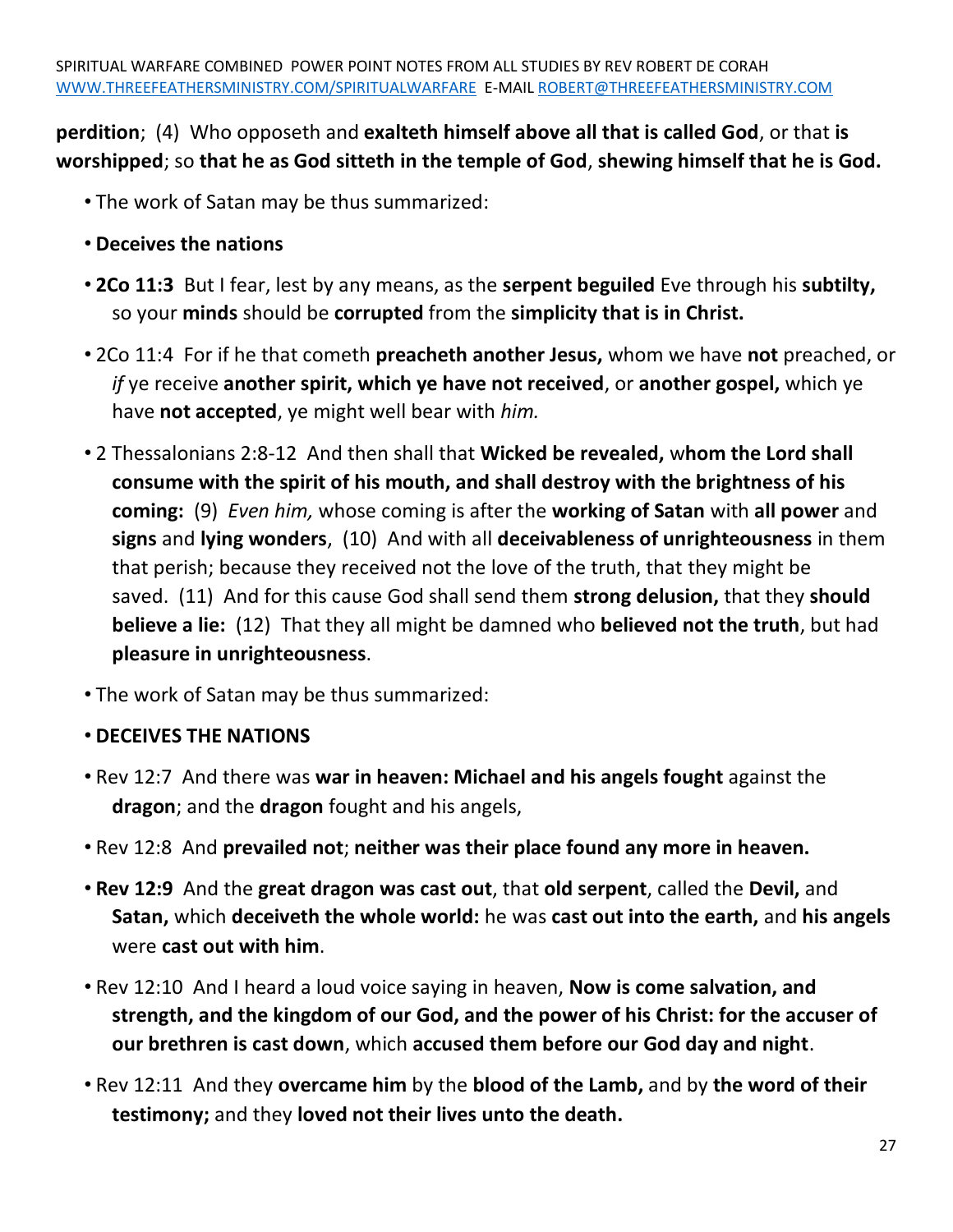- THE DESTINY OF SATAN LAKE OF FIRE THE PIT
- The **first curse attached to Satan was being "Cast as profane out of the mountain Of God**, and pro-nouncement of destruction from the midst of the stones of fire"
- **Eze 28:16** By the multitude of thy merchandise they have filled the midst of thee with violence, and **thou hast sinned: therefore I will cast thee as profane out of the mountain of God: and I will destroy thee, O covering cherub, from the midst of the stones of fire**.
- **There is henceforth only a waiting for the inevitable doom in "the Lake of Fire prepared for Satan and his angels Matthew** 25:41 Then shall he say also unto them on the left hand, Depart from me, ye cursed, into everlasting fire, **prepared** for the devil and his angels:
- Rev 20:3 And cast him into the bottomless pit, and shut him up, and set a seal upon him, that he should deceive the nations no more, till the thousand years should be fulfilled: and after that he must be loosed a little season.
- Rev 20:10 And the devil that deceived them was cast into the lake of fire and brimstone, where the **beast** and the **false prophet** *are,* and shall be **tormented day and night for ever and ever.**
- UNBELIEVERS ARE TOLD THIS WHEN CONVICTED
- John 16:7-11 Nevertheless I tell you the truth; It is expedient for you that I go away: for if I go not away, the Comforter will not come unto you; but if I depart, I will send him unto you. (8) And when he is come, he will reprove the world of sin, and of righteousness, and of judgment: (9) Of **sin**, because they **believe not on me**; (10) Of **righteousness**, because **I** go to my Father, and ye see me no more; (11) Of **judgment**, because the **prince of this world is judged**.
- LOST PEOPLE WILL BURN IN THE DEVIL'S HELL AND LAKE OF FIRE IF THEY FOLLOW SATAN REJECTING THE SAVIOR WHO BECAME THE SAVIOR
- [WWW.THREEFEATHERSMINISTRY.COM/SPIRITUAL](http://www.threefeathersministry.com/SPIRITUAL)
- THE DESTINY OF SATAN LAKE OF FIRE THE PIT

**The second step in Satan's destiny was his defeat by Jesus upon the cross, prophesied in**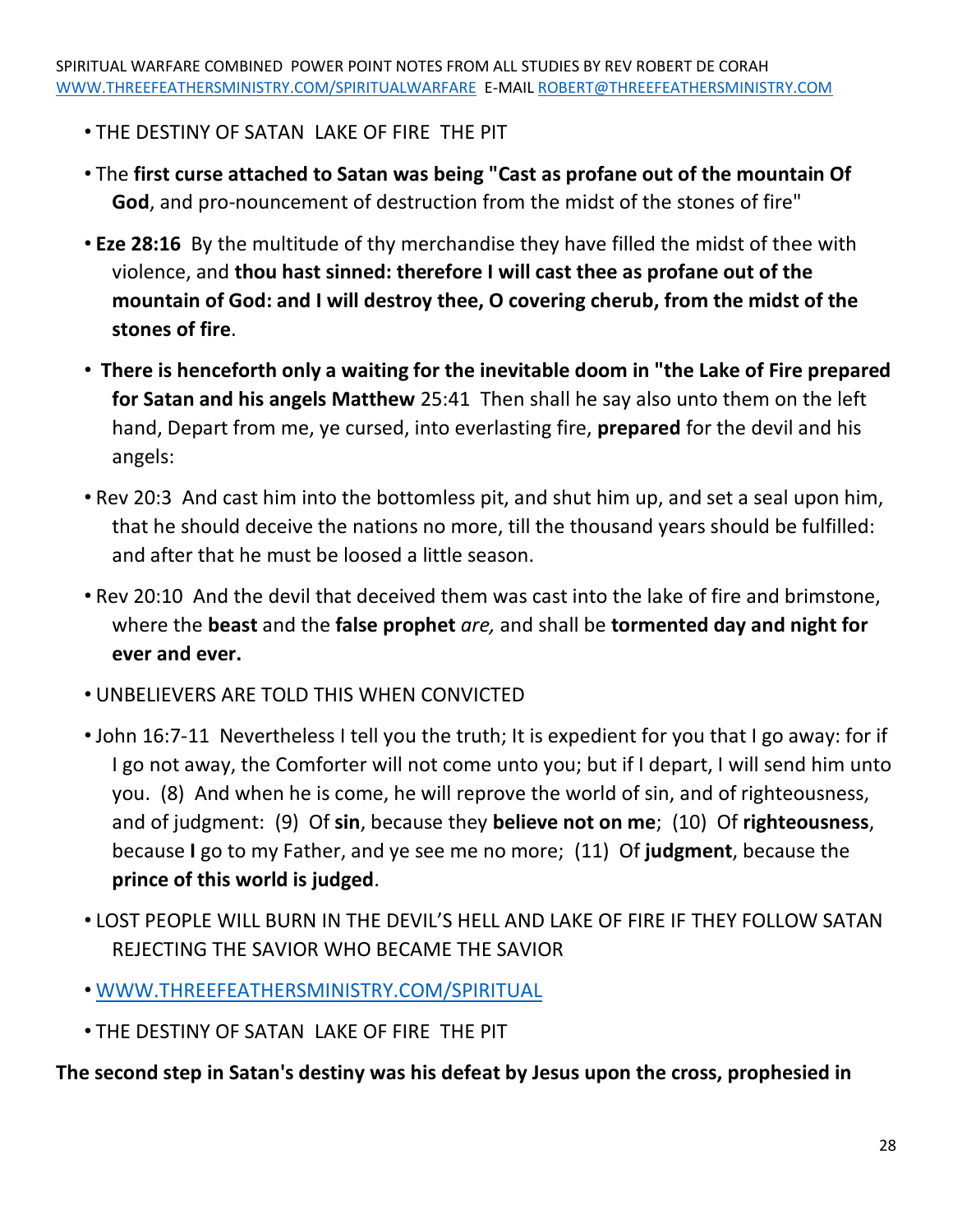Genesis 3:15 And I will put enmity between thee and the woman, and between thy seed and her seed; it shall bruise

thy head, and thou **shalt bruise his heel**.

1 John 3:8 He that committeth sin is of the devil; for the devil sinneth from the beginning.

For this purpose the Son of God was manifested, **that he might destroy the works of the devil**.

Hebrews 2:14-15 Forasmuch then as the children are partakers of flesh and blood, he also himself likewise took part of the same; that through death he **might destroy him that had the power of death, that is, the devil**;

(15) And deliver them who through fear of death were all their lifetime subject to bondage.

Colossians 2:15 *And* **having spoiled principalities and powers,** he made a shew of them openly, triumphing over them in it.

John 12:31 Now is the **judgment of this world**: now shall the **prince of this world be cast out**.

- Lk. 10:18.
- THE DESTINY OF SATAN LAKE OF FIRE THE PIT
- **His expulsion from the heavenlies, that is, his access to them for the purpose of accusing the brethren before God. This is the war in heaven between Michael and his angels and Satan and his angels**
- Revelation 12:7-9 And there was war in heaven: Michael and his angels fought **against the dragon**; and the dragon fought and his angels, (8) And prevailed not; neither was their place found any more in heaven. (9) And the **great dragon was cast out**, that old **serpent**, called the **Devil**, and **Satan**, which **deceiveth** the whole world: he was **cast out into the earth**, and his **angels were cast out with him.**
- THE DESTINY OF SATAN LAKE OF FIRE THE PIT
- **Then Satan is bound in the bottomless pit for 1,000 years**
- **Rev 20:1** And I saw an angel come down from heaven, having the key of the bottomless pit and a great chain in his hand.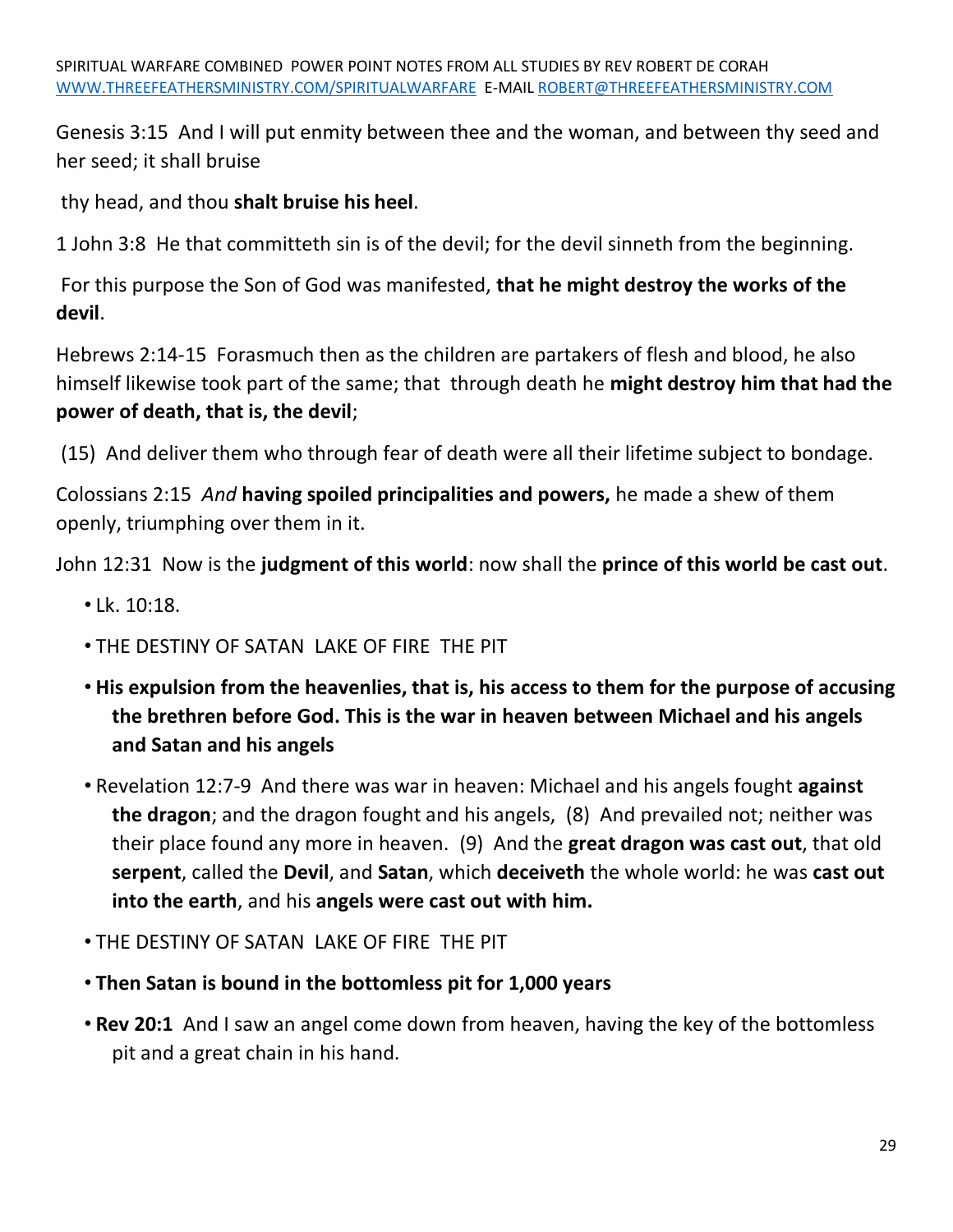- Rev 20:2 And he **laid hold on the dragon, that old serpent, which is the Devil, and Satan, and bound him a thousand years**,
- Rev 20:3 And **cast him into the bottomless pit**, and shut him up, and set a seal upon him, that he should deceive the nations no more, **till the thousand years** should be fulfilled: and after that he must be loosed a little season.
- THE DESTINY OF SATAN LAKE OF FIRE THE PIT
- He is loosed for a short season to deceive the nations and reap the final harvest of iniquity from the earth (Rev. 20:7-9). During the millennial reign of our Lord upon the earth, there will be many unconverted people who will yield only feigned obedience, or forced obedience. These will follow Satan in the final rebellion.
- Revelation 20:7-9 And when the **thousand years are expired, Satan shall be loosed out of his prison**, (8) And shall go out to **deceive the nations** which are in the four quarters of the earth, Gog and Magog, to gather them together to battle: the number of whom *is* as the sand of the sea. (9) And they went up on the breadth of the earth, and *compassed the camp* of the saints about, and the beloved city: and fire came down from God out of heaven, and devoured them.
- SATAN FOREVER WILL BURN IN THE LAKE OF FIRE
- **Satan is cast into the Lake of Fire and brimstone**
- Revelation 20:10 And the **devil** that deceived them was cast into the **lake of fire and brimstone**, where the **beast** and the false prophet *are,* and shall be **tormented day and night for ever and ever**.
- FOR NOW THE FIGHT IS ON
- **The pathway of victory is outlined in the Scriptures:**
- To put on the whole armor of God that we might be able to stand **against the wiles of the devil**
- (Eph. 6:11-18).
- **Watchfulness is necessary when such an enemy seeks our downfall.** I Pet. 5:8 says, "Be sober, be watchful; your adversary the **devil, as a roaring lion walketh about seeking whom he may devour**" (RV).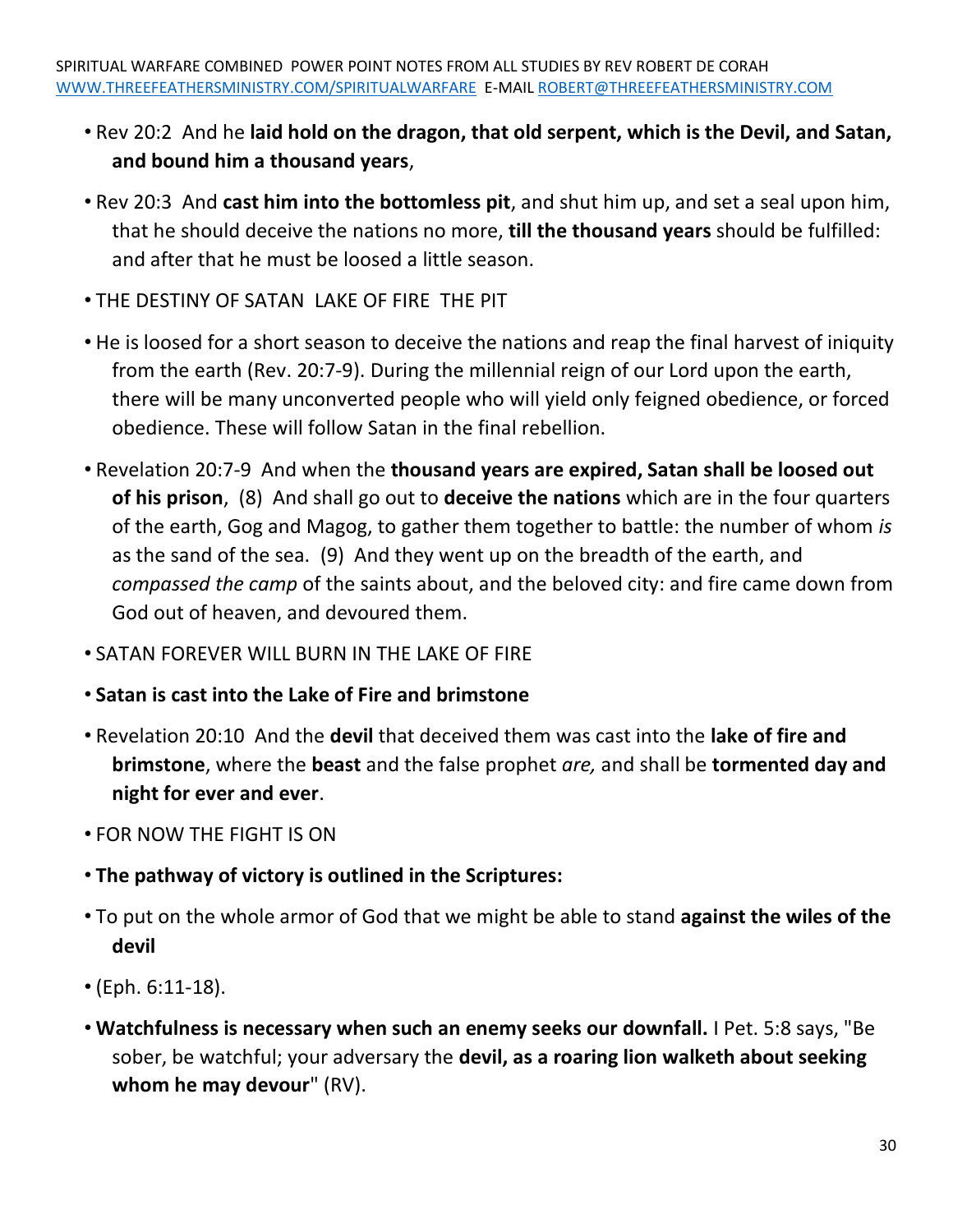# • **Resistance should be made to the devil's attacks.**

- **Jas 4:7** Submit yourselves therefore to God. Resist the devil, and he will **flee** from you.
- Jas 4:8 Draw nigh to God, and he will draw nigh to you. Cleanse *your* hands, *ye* sinners; and purify *your* hearts, *ye* double minded.
- FOR NOW THE FIGHT IS ON
- 1 John 5:18 We know that whosoever is born of God sinneth not; but he that is begotten of God keepeth himself, and **that wicked one toucheth him not**.

New testament encounters with demons AND SATAN jesus had nine encounters the apostles had six in acts

#### **BIBLE STUDY BY REV. ROBERT DE CORAH**

#### **[WWW.THREEFEATHERSMINISTRY.COM/SPIRITUAL](http://www.threefeathersministry.com/SPIRITUAL)**

# **THIS AND OTHERS POSTED IN PDF FORM AND IN POWER POINT FORM IF YOU WANT TO USE THIS TO TEACH**

# **NEW TESTAMENT HAS 17 MENTIONS OF DEMONIZATION WITH 9 OF THEM INVOLVING JESUS CHRIST**

MARK 1:21-28 & Luke 4:31-37

**1.(Mark 1:23) And there was in their synagogue a man with an unclean spirit; and he cried out,**

**(Mark 1:24) Saying, Let** *us* **alone; what have we to do with thee, thou Jesus of Nazareth? art thou come to destroy us? I know thee who thou art, the Holy One of God.**

**(Mark 1:25) And Jesus rebuked him, saying, Hold thy peace, and come out of him.**

**(Mark 1:26) And when the unclean spirit had torn him, and cried with a loud voice, he came out of him.**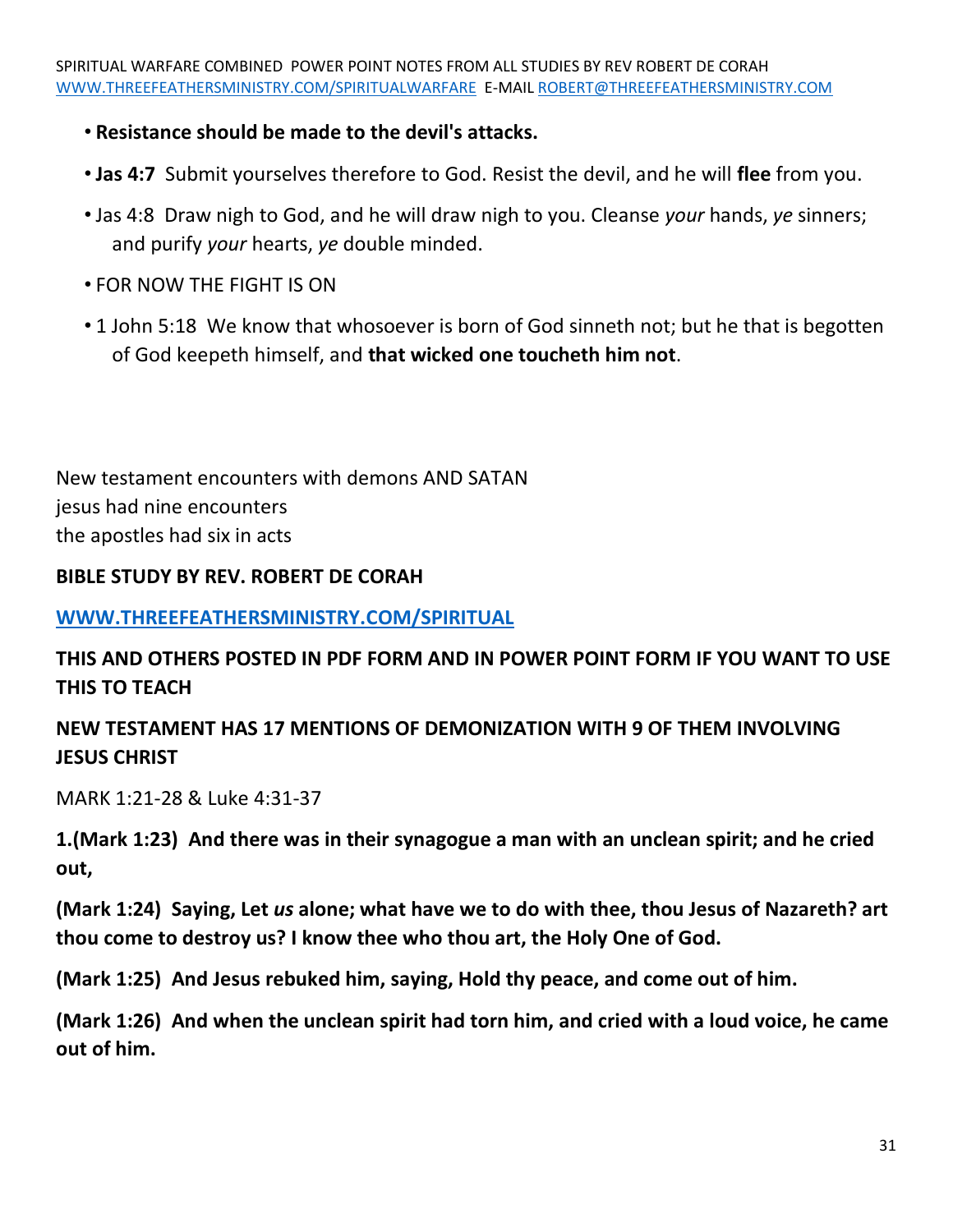**(Mark 1:27) And they were all amazed, insomuch that they questioned among themselves, saying, What thing is this? what new doctrine** *is* **this? for with authority commandeth he even the unclean spirits, and they do obey him.**

**(Mark 1:28) And immediately his fame spread abroad throughout all the region round about Galilee.**

# **JESUS SECOND ENCOUNTER**

**(Luke 8:1) And it came to pass afterward, that he went throughout every city and village, preaching and shewing the glad tidings of the kingdom of God: and the twelve** *were* **with him,**

**(Luke 8:2) And certain women, which had been healed of evil spirits and infirmities, Mary called Magdalene, out of whom went seven devils,**

**(Luke 8:3) And Joanna the wife of Chuza Herod's steward, and Susanna, and many others, which ministered unto him of their substance.**

# **JESUS THIRD ENCOUNTER**

**Matthew 12:22-29 Then was brought unto him one possessed with a devil, blind, and dumb: and he healed him, insomuch that the blind and dumb both spake and saw. (23) And all the people were amazed, and said, Is not this the son of David? (24) But when the Pharisees heard** *it,* **they said, This** *fellow* **doth not cast out devils, but by Beelzebub the prince of the devils. (25) And Jesus knew their thoughts, and said unto them, Every kingdom divided against itself is brought to desolation; and every city or house divided against itself shall not stand: (26) And if Satan cast out Satan, he is divided against himself; how shall then his kingdom stand? (27) And if I by Beelzebub cast out devils, by whom do your children cast**  *them* **out? therefore they shall be your judges. (28) But if I cast out devils by the Spirit of God, then the kingdom of God is come unto you. (29) Or else how can one enter into a strong man's house, and spoil his goods, except he first bind the strong man? and then he will spoil his house.**

# **JESUS FOURTH ENCOUNTER CP MARK 5:1-17 LUKE 8:26-37**

**Mat 8:28 And when he was come to the other side into the country of the Gergesenes, there met him two possessed with devils, coming out of the tombs, exceeding fierce, so that no man might pass by that way.**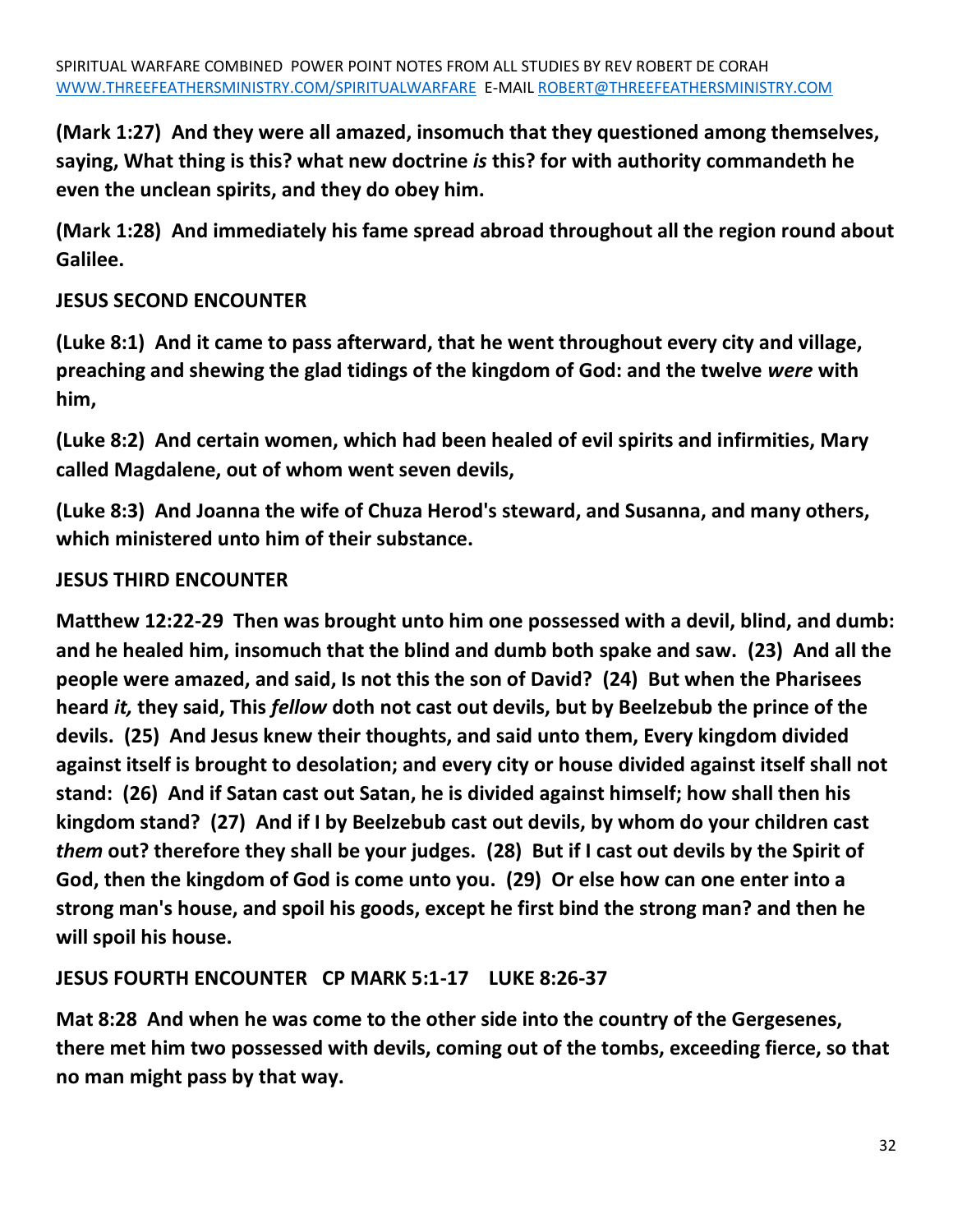**Mat 8:29 And, behold, they cried out, saying, What have we to do with thee, Jesus, thou Son of God? art thou come hither to torment us before the time?**

**Mat 8:30 And there was a good way off from them an herd of many swine feeding.**

**Mat 8:31 So the devils besought him, saying, If thou cast us out, suffer us to go away into the herd of swine**

**Mat 8:32 And he said unto them, Go. And when they were come out, they went into the herd of swine: and, behold, the whole herd of swine ran violently down a steep place into the sea, and perished in the waters.**

**Mat 8:33 And they that kept them fled, and went their ways into the city, and told every thing, and what was befallen to the possessed of the devils.**

**Mat 8:34 And, behold, the whole city came out to meet Jesus: and when they saw him, they besought** *him* **that he would depart out of their coasts.**

#### JESUS FIFTH ENCOUNTER

**Mat 9:32 As they went out, behold, they brought to him a dumb man possessed with a devil.**

**Mat 9:33 And when the devil was cast out, the dumb spake: and the multitudes marvelled, saying, It was never so seen in Israel.**

**Mat 9:34 But the Pharisees said, He casteth out devils through the prince of the devils.**

#### **JESUS SIXTH ENCOUNTER**

**Mark 7:25-30 For a** *certain* **woman, whose young daughter had an unclean spirit, heard of him, and came and fell at his feet: (26) The woman was a Greek, a Syrophenician by nation; and she besought him that he would cast forth the devil out of her daughter. (27) But Jesus said unto her, Let the children first be filled: for it is not meet to take the children's bread, and to cast** *it* **unto the dogs. (28) And she answered and said unto him, Yes, Lord: yet the dogs under the table eat of the children's crumbs. (29) And he said unto her, For this saying go thy way; the devil is gone out of thy daughter. (30) And when she was come to her house, she found the devil gone out, and her daughter laid upon the bed.**

**JESUS SEVENTH ENCOUNTER CP MARK 9:14-28 LUKE 9:37-42**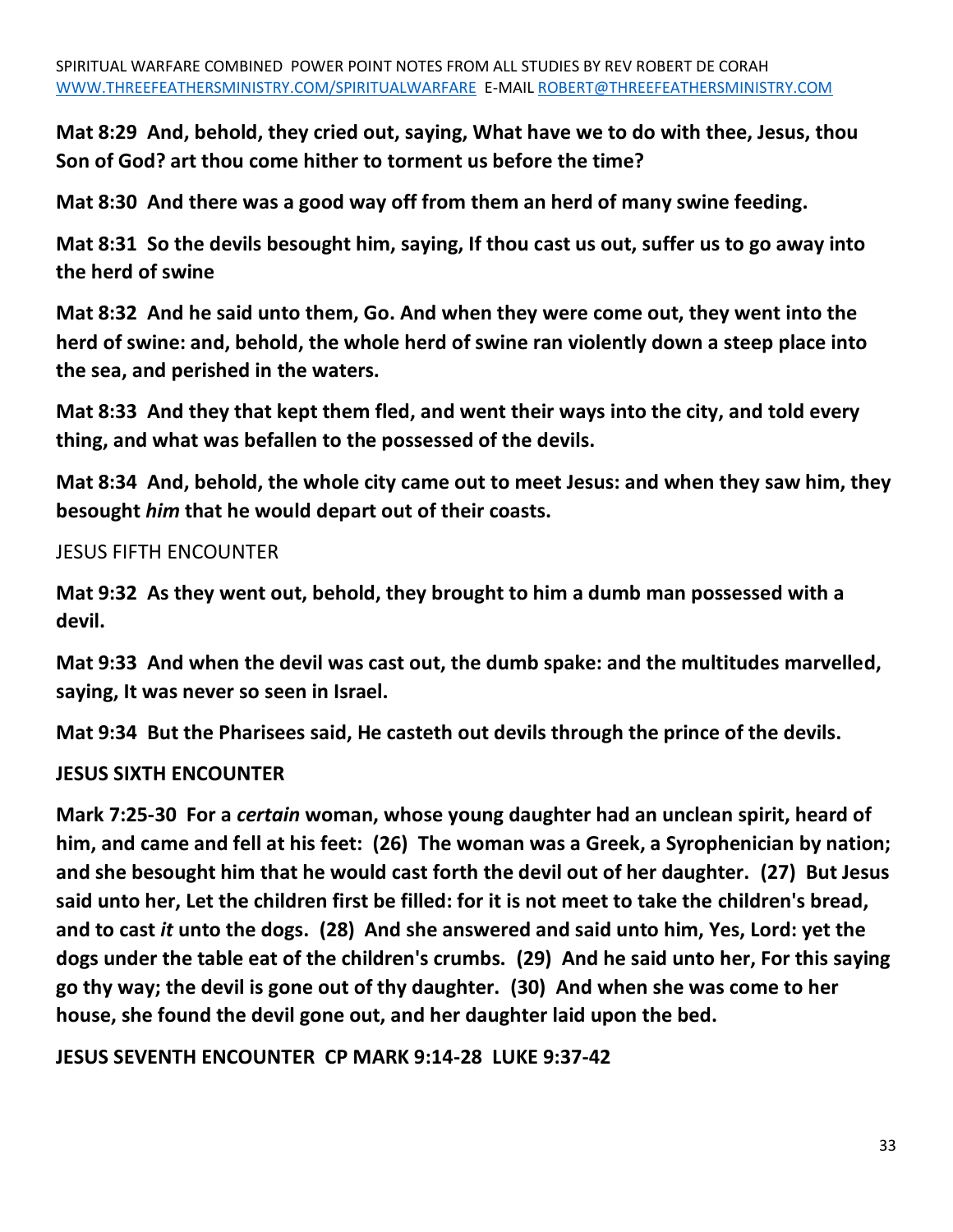**Matthew 17:14-21 And when they were come to the multitude, there came to him a** *certain* **man, kneeling down to him, and saying, (15) Lord, have mercy on my son: for he is lunatick, and sore vexed: for ofttimes he falleth into the fire, and oft into the water. (16) And I brought him to thy disciples, and they could not cure him. (17) Then Jesus answered and said, O faithless and perverse generation, how long shall I be with you? how long shall I suffer you? bring him hither to me. (18) And Jesus rebuked the devil; and he departed out of him: and the child was cured from that very hour. (19) Then came the disciples to Jesus apart, and said, Why could not we cast him out? (20) And Jesus said unto them, Because of your unbelief: for verily I say unto you, If ye have faith as a grain of mustard seed, ye shall say unto this mountain, Remove hence to yonder place; and it shall remove; and nothing shall be impossible unto you. (21) Howbeit this kind goeth not out but by prayer and fasting.**

# **JESUS EIGTH ENCOUNTER**

**Luke 11:14 And he was casting out a devil, and it was dumb. And it came to pass, when the devil was gone out, the dumb spake; and the people wondered.**

# **JESUS NINTH ENCOUNTER**

**Luke 13:10-17 And he was teaching in one of the synagogues on the sabbath. (11) And, behold, there was a woman which had a spirit of infirmity eighteen years, and was bowed together, and could in no wise lift up** *herself.* **(12) And when Jesus saw her, he called** *her to him,* **and said unto her, Woman, thou art loosed from thine infirmity. (13) And he laid** *his* **hands on her: and immediately she was made straight, and glorified God. (14) And the ruler of the synagogue answered with indignation, because that Jesus had healed on the sabbath day, and said unto the people, There are six days in which men ought to work: in them therefore come and be healed, and not on the sabbath day. (15) The Lord then answered him, and said,** *Thou* **hypocrite, doth not each one of you on the sabbath loose his ox or** *his* **ass from the stall, and lead** *him* **away to watering? (16) And ought not this woman, being a daughter of Abraham, whom Satan hath bound, lo, these eighteen years, be loosed from this bond on the sabbath day? (17) And when he had said these things, all his adversaries were ashamed: and all the people rejoiced for all the glorious things that were done by him.**

# **LUKE RECORDS ENCOUNTERS WITH DEMONS IN THE BOOK OF ACTS**

## **ENCOUNTER ONE**

Act 5:1 But a certain man named Ananias, with Sapphira his wife, sold a possession,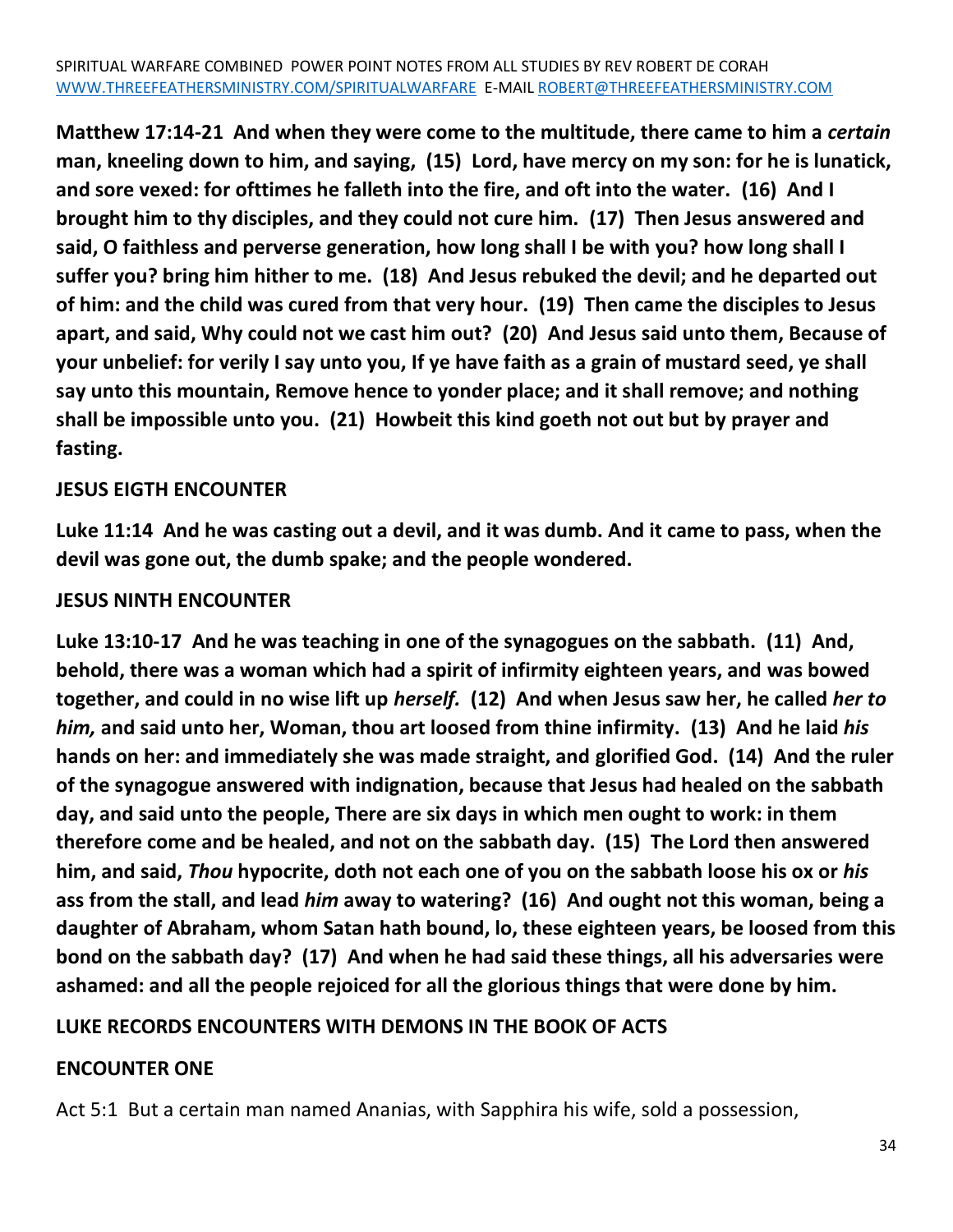Act 5:2 And kept back *part* of the price, his wife also being privy *to it,* and brought a certain part, and laid *it* at the apostles' feet.

Act 5:3 But Peter said, Ananias, **why hath Satan filled thine heart to lie** to the Holy Ghost, and to keep back *part* of the price of the land?

## **ENCOUNTER TWO**

that at the least the shadow of Peter passing by might overshadow some of them.

Act 5:16 There came also a multitude *out* of the cities round about unto Jerusalem, bringing sick folks, and them which **were vexed with unclean spirits**: and they were healed every one.

# SHAMAN MEDICINE MAN PRIEST

**Acts 8:9-24 But there was a certain man, called Simon, which beforetime in the same city used sorcery, and bewitched the people of Samaria, giving out that himself was some great one: (10) To whom they all gave heed, from the least to the greatest, saying, This man is the great power of God. (11) And to him they had regard, because that of long time he had bewitched them with sorceries. (12) But when they believed Philip preaching the things concerning the kingdom of God, and the name of Jesus Christ, they were baptized, both men and women. (13) Then Simon himself believed also: and when he was baptized, he continued with Philip, and wondered, beholding the miracles and signs which were done. (14) Now when the apostles which were at Jerusalem heard that Samaria had received the word of God, they sent unto them Peter and John: (15) Who, when they were come down, prayed for them, that they might receive the Holy Ghost: (16) (For as yet he was fallen upon none of them: only they were baptized in the name of the Lord Jesus.) (17) Then laid they** *their* **hands on them, and they received the Holy Ghost. (18) And when Simon saw that through laying on of the apostles' hands the Holy Ghost was given, he offered them money, (19) Saying, Give me also this power, that on whomsoever I lay hands, he may receive the Holy Ghost. (20) But Peter said unto him, Thy money perish with thee, because thou hast thought that the gift of God may be purchased with money. (21) Thou hast neither part nor lot in this matter: for thy heart is not right in the sight of God. (22) Repent therefore of this thy wickedness, and pray God, if perhaps the thought of thine heart may be forgiven thee. (23) For I perceive that thou art in the gall of bitterness, and** *in* **the bond of iniquity. (24) Then answered Simon, and said, Pray ye to the Lord for me, that none of these things which ye have spoken come upon me.**

FORTUNE TELLER HAD DEMON CAST OUT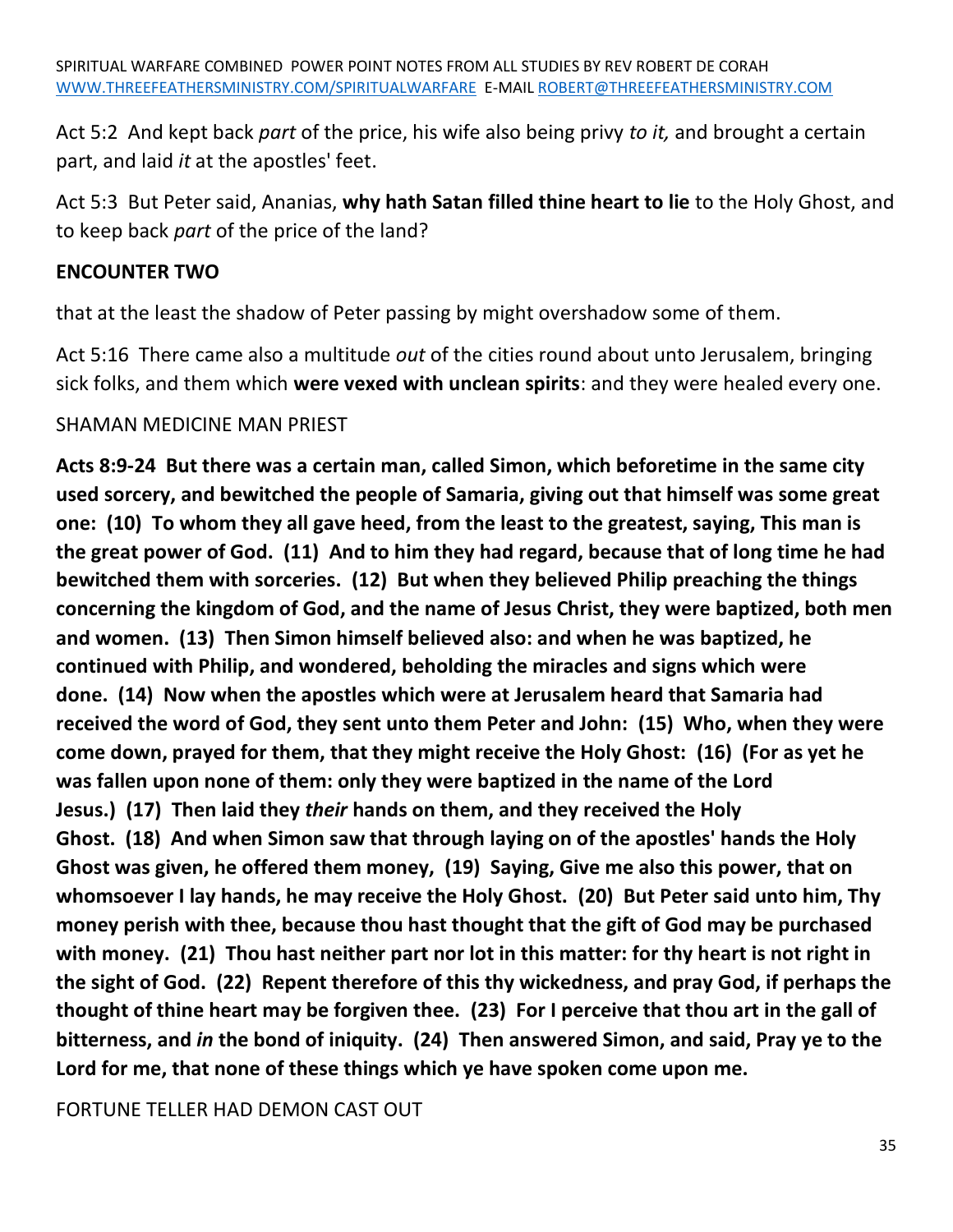**Act 16:16 And it came to pass, as we went to prayer, a certain damsel possessed with a spirit of divination met us, which brought her masters much gain by soothsaying:**

**Act 16:17 The same followed Paul and us, and cried, saying, These men are the servants of the most high God, which shew unto us the way of salvation.**

**Act 16:18 And this did she many days. But Paul, being grieved, turned and said to the spirit, I command thee in the name of Jesus Christ to come out of her. And he came out the same hour.**

**Act 16:19 And when her masters saw that the hope of their gains was gone, they caught Paul and Silas, and drew** *them* **into the marketplace unto the rulers,**

# UNBELIEVERS TRY TO CAST OUT DEMONS

**Acts 19:11-20 And God wrought special miracles by the hands of Paul: (12) So that from his body were brought unto the sick handkerchiefs or aprons, and the diseases departed from them, and the evil spirits went out of them. (13) Then certain of the vagabond Jews, exorcists, took upon them to call over them which had evil spirits the name of the Lord Jesus, saying, We adjure you by Jesus whom Paul preacheth. (14) And there were seven sons of** *one* **Sceva, a Jew,** *and* **chief of the priests, which did so. (15) And the evil spirit answered and said, Jesus I know, and Paul I know; but who are ye? (16) And the man in whom the evil spirit was leaped on them, and overcame them, and prevailed against them, so that they fled out of that house naked and wounded. (17) And this was known to all the Jews and Greeks also dwelling at Ephesus; and fear fell on them all, and the name of the Lord Jesus was magnified. (18) And many that believed came, and confessed, and shewed their deeds. (19) Many of them also which used curious arts brought their books together, and burned them before all** *men:* **and they counted the price of them, and found** *it* **fifty thousand** *pieces* **of silver. (20) So mightily grew the word of God and prevailed.**

# **GODDESS WORSHIP ATTACKS BELIEVERS**

**Act 19:24 For a certain** *man* **named Demetrius, a silversmith, which made silver shrines for Diana, brought no small gain unto the craftsmen;**

**Act 19:25 Whom he called together with the workmen of like occupation, and said, Sirs, ye know that by this craft we have our wealth.**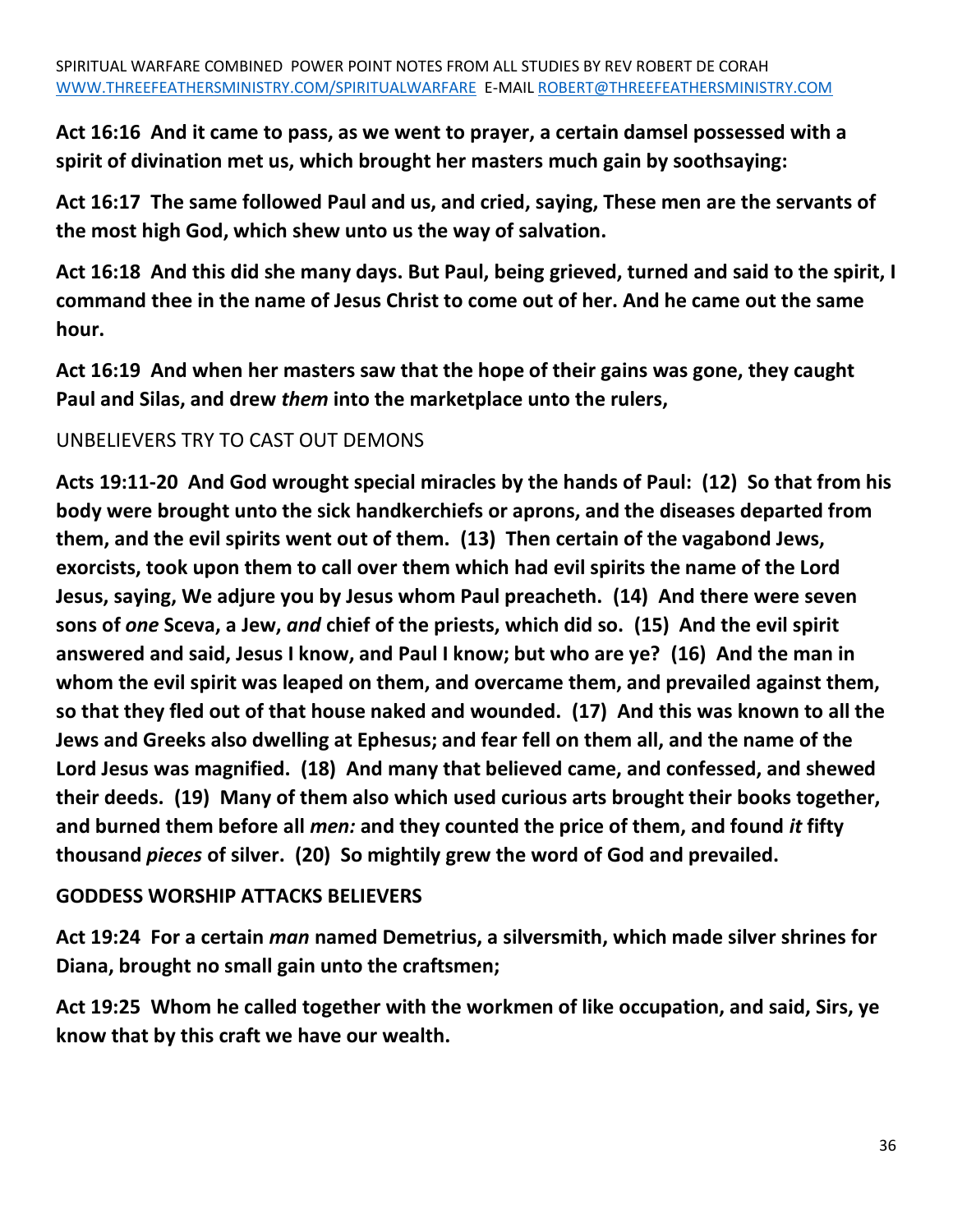**Act 19:26 Moreover ye see and hear, that not alone at Ephesus, but almost throughout all Asia, this Paul hath persuaded and turned away much people, saying that they be no gods, which are made with hands:**

**Act 19:27 So that not only this our craft is in danger to be set at nought; but also that the temple of the great goddess Diana should be despised, and her magnificence should be destroyed, whom all Asia and the world worshippeth.**

**Act 19:28 And when they heard** *these sayings,* **they were full of wrath, and cried out, saying, Great** *is* **Diana of the Ephesians.**

**Act 19:29 And the whole city was filled with confusion: and having caught Gaius and Aristarchus, men of Macedonia, Paul's companions in travel, they rushed with one accord into the theatre.**

**Act 19:30 And when Paul would have entered in unto the people, the disciples suffered him not.**

**Act 19:31 And certain of the chief of Asia, which were his friends, sent unto him, desiring**  *him* **that he would not adventure himself into the theatre.**

**Act 19:32 Some therefore cried one thing, and some another: for the assembly was confused; and the more part knew not wherefore they were come together.**

GODDESS WORSHIP ATTACKS PAUL

**Act 19:33 And they drew Alexander out of the multitude, the Jews putting him forward. And Alexander beckoned with the hand, and would have made his defence unto the people.**

**Act 19:34 But when they knew that he was a Jew, all with one voice about the space of two hours cried out, Great** *is* **Diana of the Ephesians.**

**Act 19:35 And when the townclerk had appeased the people, he said,** *Ye* **men of Ephesus, what man is there that knoweth not how that the city of the Ephesians is a worshipper of the great goddess Diana, and of the** *image* **which fell down from Jupiter?**

**Act 19:36 Seeing then that these things cannot be spoken against, ye ought to be quiet, and to do nothing rashly.**

**Act 19:37 For ye have brought hither these men, which are neither robbers of churches, nor yet blasphemers of your goddess.**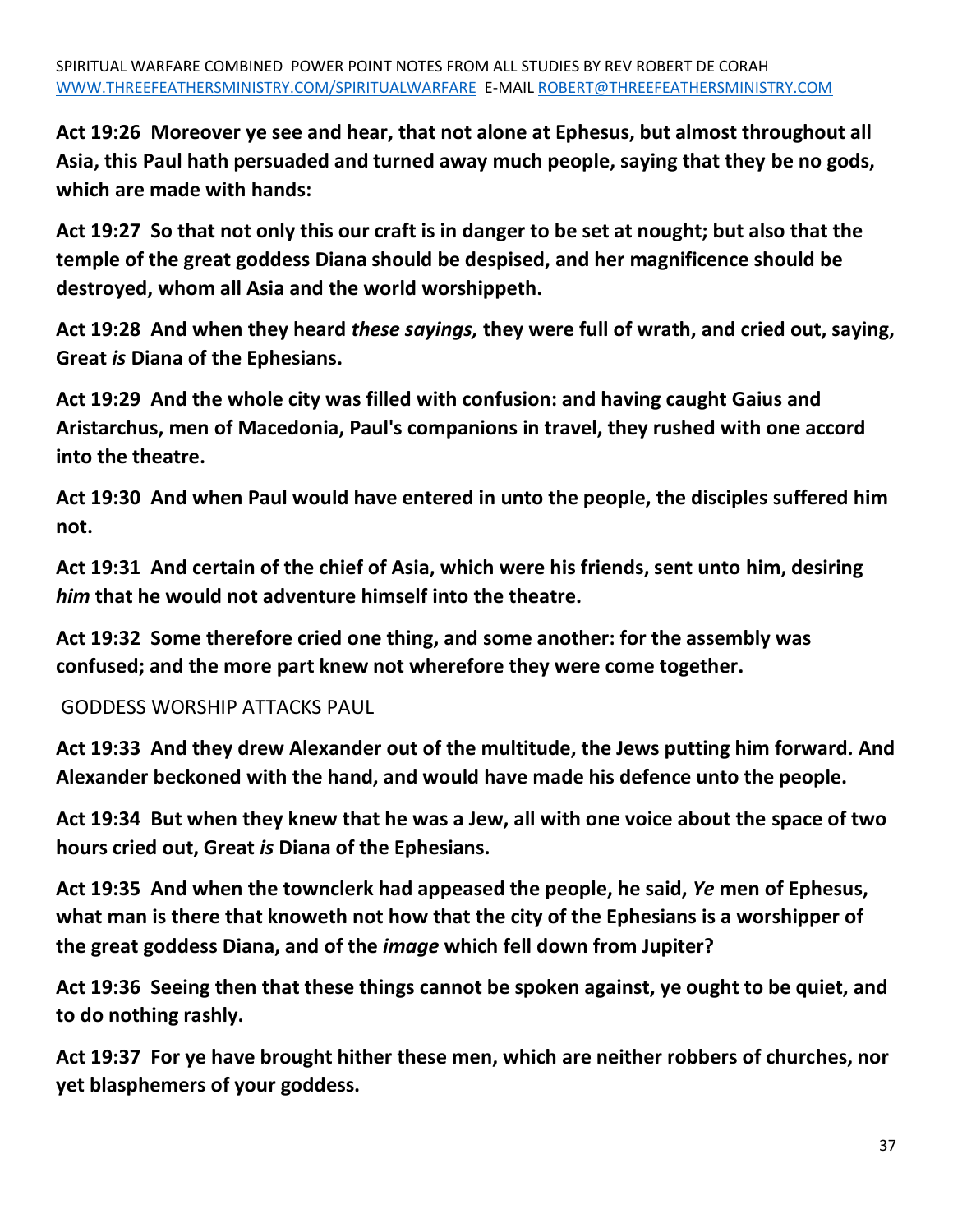**Act 19:38 Wherefore if Demetrius, and the craftsmen which are with him, have a matter against any man, the law is open, and there are deputies: let them implead one another.**

**Act 19:39 But if ye enquire any thing concerning other matters, it shall be determined in a lawful assembly.**

**Act 19:40 For we are in danger to be called in question for this day's uproar, there being no cause whereby we may give an account of this concourse.**

**Act 19:41 And when he had thus spoken, he dismissed the assembly.**

Paul's testimony about his ministry

**Act 26:17 Delivering thee from the people, and** *from* **the Gentiles, unto whom now I send thee,**

**Act 26:18 To open their eyes, and to turn them from darkness to light, and from the power of Satan unto God, that they may receive forgiveness of sins, and inheritance among them which are sanctified by faith that is in me.**

**Act 26:19 Whereupon, O king Agrippa, I was not disobedient unto the heavenly vision:**

God's promise

**Rom 8:38 For I am persuaded, that neither death, nor life, nor angels, nor principalities, nor powers, nor things present, nor things to come,**

**Rom 8:39 Nor height, nor depth, nor any other creature, shall be able to separate us from the love of God, which is in Christ Jesus our Lord.**

Rom 16:20 And the God of peace **shall bruise Satan under your feet shortly.** The grace of our Lord Jesus Christ *be* with you. Amen.

Sometimes satan is used as a whip

**1 Corinthians 5:1-7 It is reported commonly** *that there is* **fornication among you, and such fornication as is not so much as named among the Gentiles, that one should have his father's wife. (2) And ye are puffed up, and have not rather mourned, that he that hath done this deed might be taken away from among you. (3) For I verily, as absent in body, but present in spirit, have judged already, as though I were present,** *concerning* **him that hath so done this deed, (4) In the name of our Lord Jesus Christ, when ye are gathered together, and my spirit, with the power of our Lord Jesus Christ, (5) To deliver such an one unto Satan for the**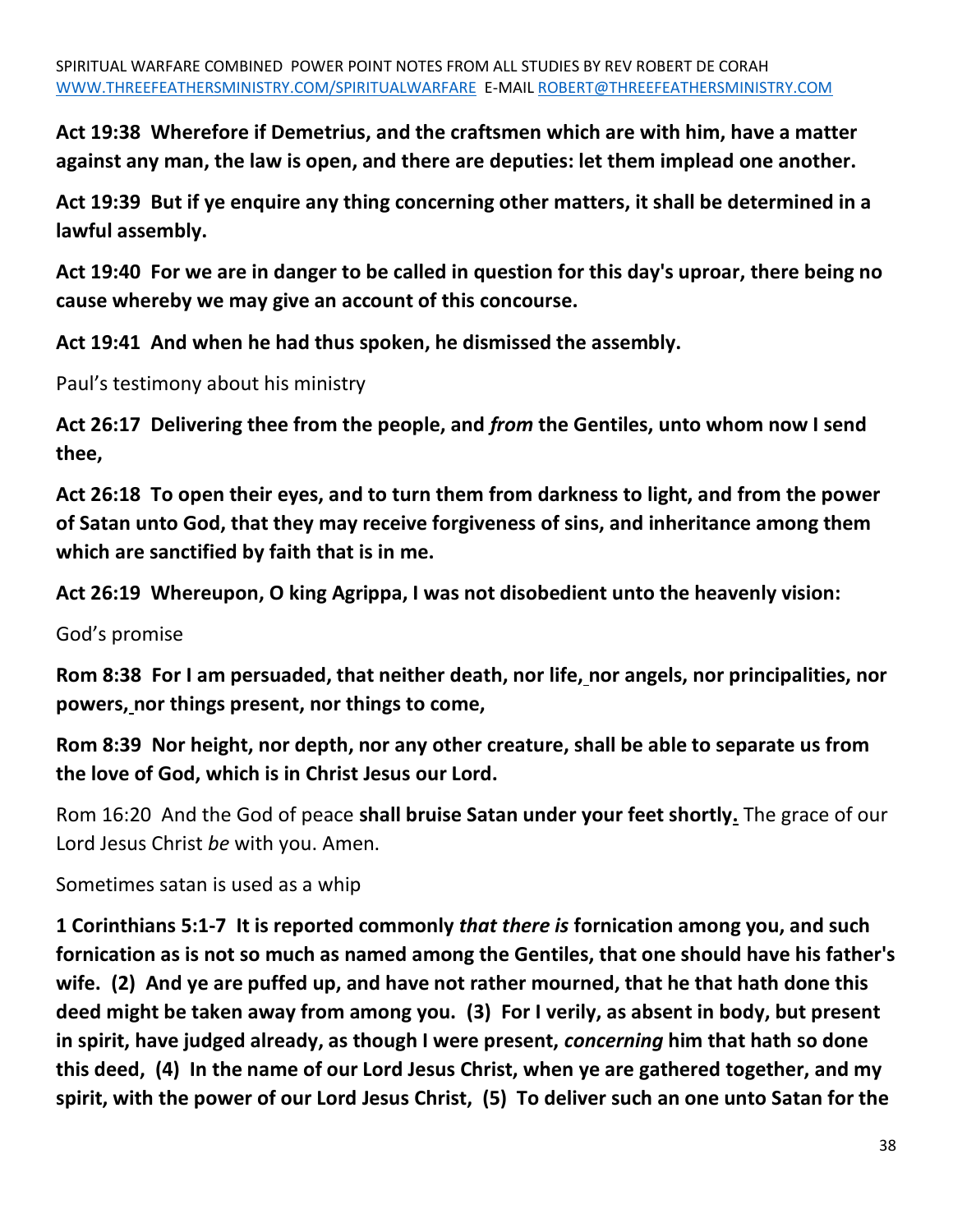**destruction of the flesh, that the spirit may be saved in the day of the Lord Jesus. (6) Your glorying** *is* **not good. Know ye not that a little leaven leaveneth the whole lump? (7) Purge out therefore the old leaven, that ye may be a new lump, as ye are unleavened. For even Christ our passover is sacrificed for us:**

Witholding sex in a marriage opens a door to satan

**1 Corinthians 7:1-6 Now concerning the things whereof ye wrote unto me:** *It is* **good for a man not to touch a woman. (2) Nevertheless,** *to avoid* **fornication, let every man have his own wife, and let every woman have her own husband. (3) Let the husband render unto the wife due benevolence: and likewise also the wife unto the husband. (4) The wife hath not power of her own body, but the husband: and likewise also the husband hath not power of his own body, but the wife. (5) Defraud ye not one the other, except** *it be* **with consent for a time, that ye may give yourselves to fasting and prayer; and come together again, that Satan tempt you not for your incontinency. (6) But I speak this by permission,** *and* **not of commandment.**

# **ANY WORSHIP OF ANYONE BUT JESUS CHRIST IS IDOLATRY**

**1Corinthians 10:14 Wherefore, my dearly beloved, flee from idolatry.**

**1 Corinthians 10:19-22 What say I then? that the idol is any thing, or that which is offered in sacrifice to idols is any thing? (20) But** *I say,* **that the things which the Gentiles sacrifice, they sacrifice to demons, and not to God: and I would not that ye should have fellowship with demons. (21) Ye cannot drink the cup of the Lord, and the cup of demons: ye cannot be partakers of the Lord's table, and of the table of demons. (22) Do we provoke the Lord to jealousy? are we stronger than he?**

# **CURSING JESUS EVIDENCE OF DEMONS AND YOU CAN NOT SAY JESUS CHRIST IS LORD WITH A DEMON SPIRIT BUT ONLY BY THE HOLY SPIRIT OF GOD SAY JESUS CHRIST IS LORD OUT LOUD**

**1 Corinthians 12:1-3 Now concerning spiritual** *gifts,* **brethren, I would not have you ignorant. (2) Ye know that ye were Gentiles, carried away unto these dumb idols, even as ye were led. (3) Wherefore I give you to understand, that no man speaking by the Spirit of God calleth Jesus accursed: and** *that* **no man can say that Jesus is the Lord, but by the Holy Ghost.**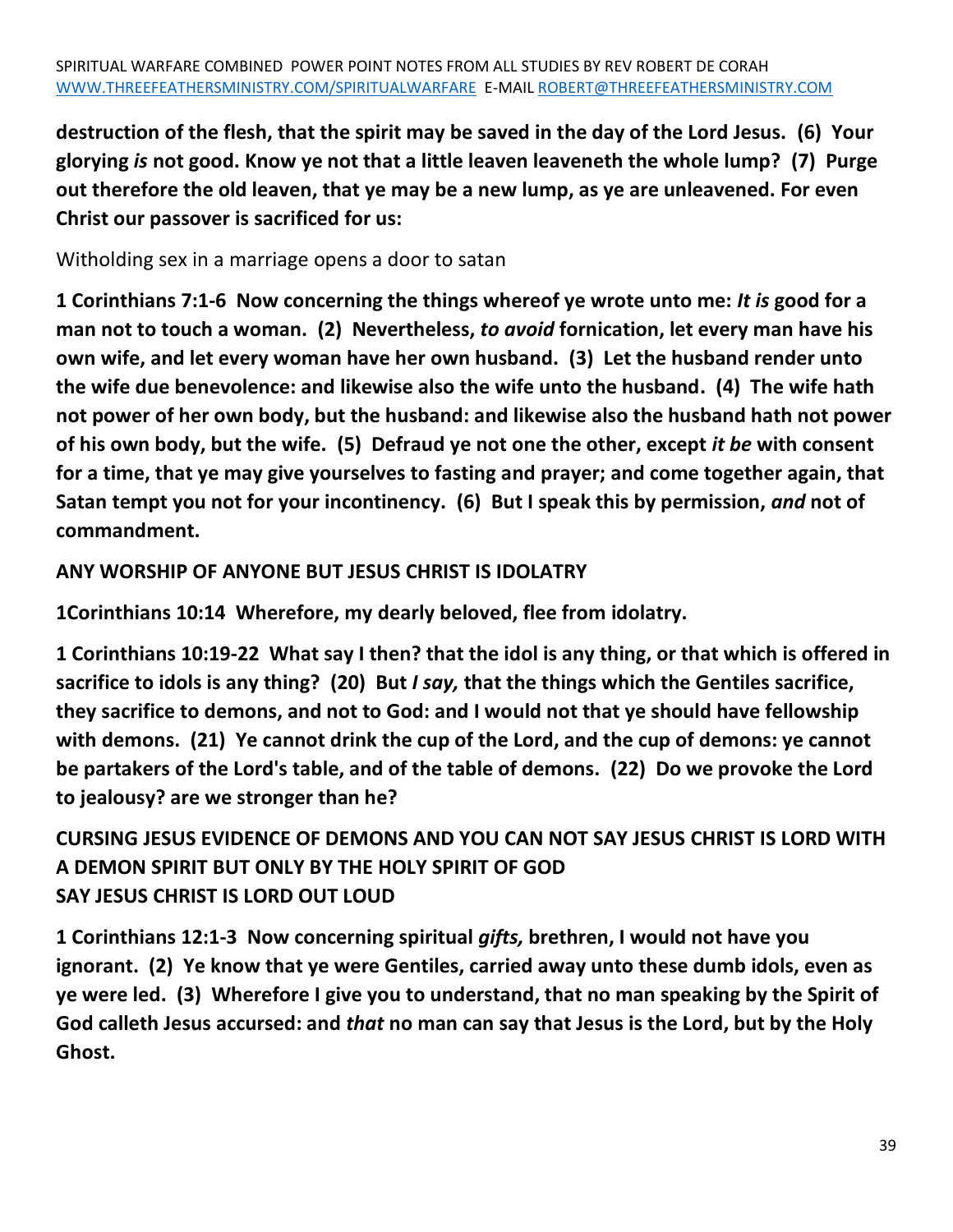**1 Corinthians 12:10 To another the working of miracles; to another prophecy; to another discerning of spirits; to another** *divers* **kinds of tongues; to another the interpretation of tongues:**

# **UNFORGIVENESS LEAVES ONE IN SATAN'S CLUTCHES**

**2 Corinthians 2:10-11 To whom ye forgive any thing, I** *forgive* **also: for if I forgave any thing, to whom I forgave** *it,* **for your sakes** *forgave I it* **in the person of Christ; (11) Lest Satan should get an advantage of us: for we are not ignorant of his devices.**

## **SATAN SPIRITUAL BLINDS LOST PEOPLE TRYING TO DRAG THEM TO HELL WITH HIMSELF**

**2 Corinthians 4:1-6 Therefore seeing we have this ministry, as we have received mercy, we faint not; (2) But have renounced the hidden things of dishonesty, not walking in craftiness, nor handling the word of God deceitfully; but by manifestation of the truth commending ourselves to every man's conscience in the sight of God. (3) But if our gospel be hid, it is hid to them that are lost: (4) In whom the god of this world hath blinded the minds of them which believe not, lest the light of the glorious gospel of Christ, who is the image of God, should shine unto them. (5) For we preach not ourselves, but Christ Jesus the Lord; and ourselves your servants for Jesus' sake. (6) For God, who commanded the light to shine out of darkness, hath shined in our hearts, to** *give* **the light of the knowledge of the glory of God in the face of Jesus Christ.**

## **SATAN MESSES WITH PEOPLE'S IMAGINATIONS AND THOUGHTS**

**2 Corinthians 10:3-5 For though we walk in the flesh, we do not war after the flesh: (4) (For the weapons of our warfare** *are* **not carnal, but mighty through God to the pulling down of strong holds;) (5) Casting down imaginations, and every high thing that exalteth itself against the knowledge of God, and bringing into captivity every thought to the obedience of Christ;**

## **SATAN DECEIVES WITH ANOTHER JESUS, SPIRIT & GOSPEL**

**2 Corinthians 11:3-4 But I fear, lest by any means, as the serpent beguiled Eve through his subtilty, so your minds should be corrupted from the simplicity that is in Christ. (4) For if he that cometh preacheth another Jesus, whom we have not preached, or** *if* **ye receive another spirit, which ye have not received, or another gospel, which ye have not accepted, ye might well bear with** *him.*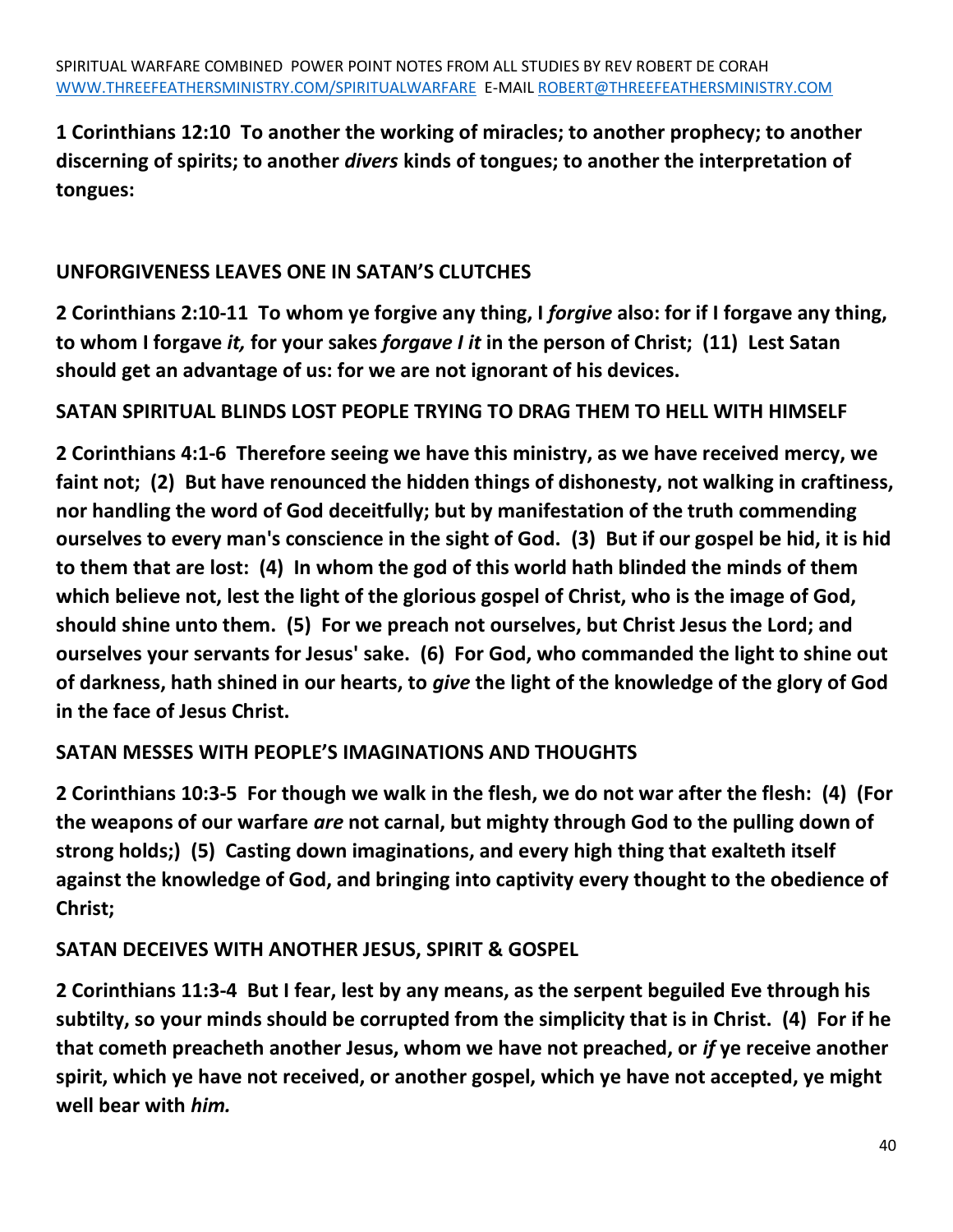# **FAKE MINISTERS OR TOOLS OF SATAN WOLVES IN SHEEPS CLOTHING**

**2 Corinthians 11:13-15 For such** *are* **false apostles, deceitful workers, transforming themselves into the apostles of Christ. (14) And no marvel; for Satan himself is transformed into an angel of light. (15) Therefore** *it is* **no great thing if his ministers also be transformed as the ministers of righteousness; whose end shall be according to their works.**

# **SOMETIMES SATAN IS ALLOWED TO KEEP US DEPENDENT ON GOD**

**2Co 12:7 And lest I should be exalted above measure through the abundance of the revelations, there was given to me a thorn in the flesh, the messenger of Satan to buffet me, lest I should be exalted above measure.**

**2Co 12:8 For this thing I besought the Lord thrice, that it might depart from me.**

**2Co 12:9 And he said unto me, My grace is sufficient for thee: for my strength is made perfect in weakness. Most gladly therefore will I rather glory in my infirmities, that the power of Christ may rest upon me.**

**2Co 12:10 Therefore I take pleasure in infirmities, in reproaches, in necessities, in persecutions, in distresses for Christ's sake: for when I am weak, then am I strong.**

# **SATAN BRINGS ANYTHING BUT JESUS DEATH AND RESURRECTION AND GOD'S GRACE**

**Galatians 1:6-9 I marvel that ye are so soon removed from him that called you into the grace of Christ unto another gospel: (7) Which is not another; but there be some that trouble you, and would pervert the gospel of Christ. (8) But though we, or an angel from heaven, preach any other gospel unto you than that which we have preached unto you, let him be accursed. (9) As we said before, so say I now again, If any** *man* **preach any other gospel unto you than that ye have received, let him be accursed.**

## **SATAN TEMPS YOU BACK TO YOUR OLD RELIGION REJECTING JESUS AS LORD AND SAVIOR**

**Galatians 4:8-11 Howbeit then, when ye knew not God, ye did service unto them which by nature are no gods. (9) But now, after that ye have known God, or rather are known of God, how turn ye again to the weak and beggarly elements, whereunto ye desire again to be in bondage? (10) Ye observe days, and months, and times, and years. (11) I am afraid of you, lest I have bestowed upon you labour in vain.**

**THE FLESH FEELS LIKE IDOLATRY AND WITCHCRAFT OR BEING A SHAMAN IS OK ACCEPTING SATAN'S POWER**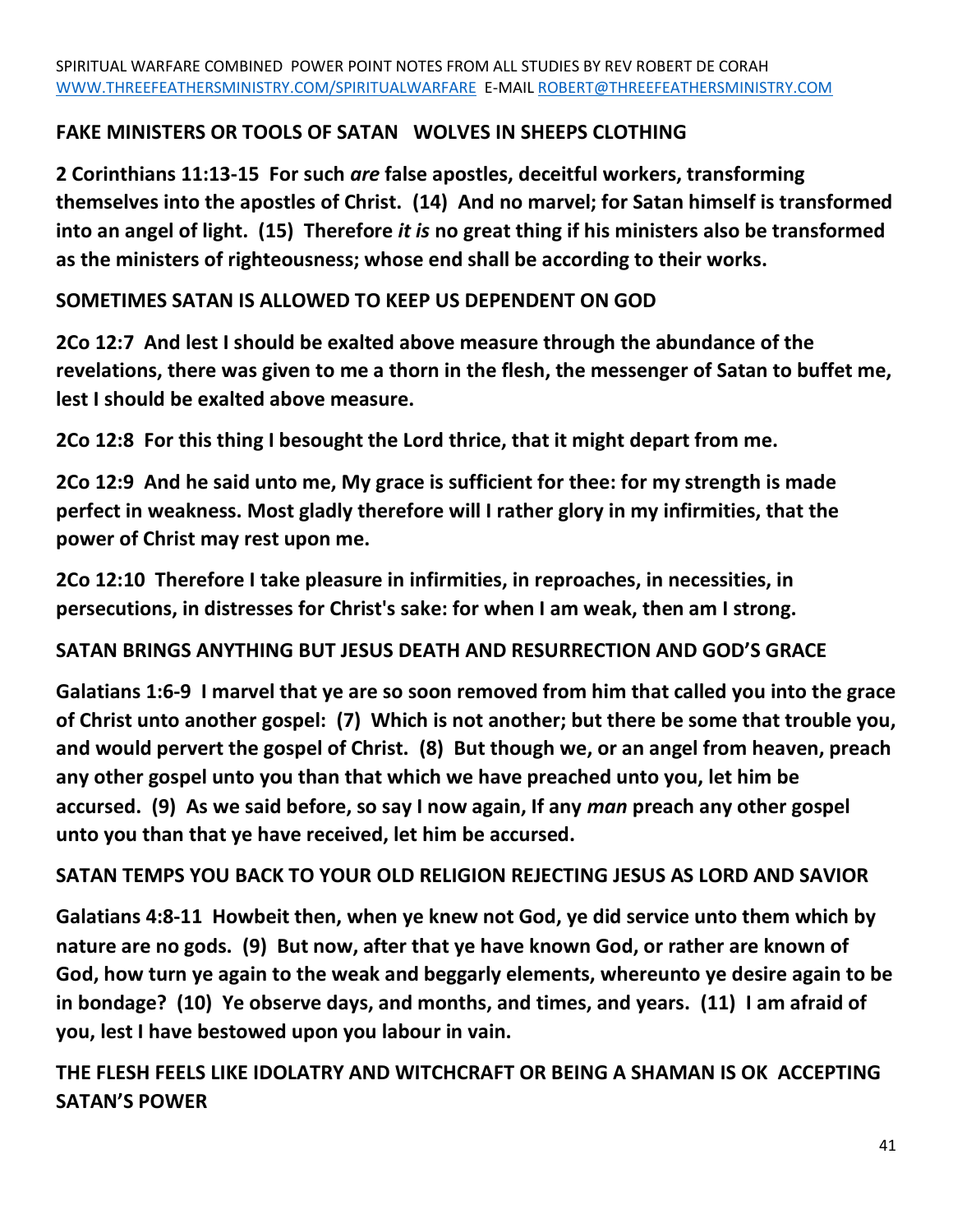**Galatians 5:19-21 Now the works of the flesh are manifest, which are** *these;* **Adultery, fornication, uncleanness, lasciviousness, (20) Idolatry, witchcraft, hatred, variance, emulations, wrath, strife, seditions, heresies, (21) Envyings, murders, drunkenness, revellings, and such like: of the which I tell you before, as I have also told** *you* **in time past, that they which do such things shall not inherit the kingdom of God.**

**JESUS IN HEAVENLY PLACES IS FAR ABOVE EVERY LEVEL OF DEMON**

**WE LIVED LIKE ANIMALS APART FROM JESUS CHRIST**

**ANGER AND NOT SETTLING QUARRELS OPEN US TO SATAN**

**IDOLATRY AND DARKNESS IN OUR WORDS AND WALK**

**AT THE CROSS SATAN WAS OPENLY DEFEATED**

**DELIVERED OUT OF HELL AND SATAN'S FAMILY**

**DELIVERED OUT OF HELL AND SATAN'S FAMILY**

**WHY GO BACK TO CEREMONIES REPLACING JESUS CHRIST AS HEAD?**

**IF YOU ACCEPT JESUS AS SAVIOR YOU MUST RENOUNCE YOUR IDOL WORSHIPPING RELIGION**

**SATAN TRIES TO HINDER OUR MINISTRY**

**SATAN TRIES TO TEMPT YOU TO LEAVE YOUR FAITH IN JESUS CHRIST**

**DO NOT STAGGER THROUGH LIFE DRUNK BUT ARM YOURSELF TO LIVE FOR JESUS CHRIST**

**DOCTRINES OF DEMONS DO NOT MARRY LIVE TOGETHER & VEGANISM**

**ANTICHRIST TRIES TO BECOME GOD LIKE SATAN TRIED**

**FIGHT DO NOT GIVE IN BECAUSE GIVING IN MEANS SATAN COMES IN**

**PASTORS DON'T START STRUTTING NOR LIVE A LIFE CONTRADICTING YOUR CALLING**

**SATAN USES FEAR GOD USES LOVE POWER AND HEALS OUR MINDS**

**DON'T ARGUE HOBBY HORSES RECOVER PEOPLE CAPTIVE TO SATAN**

**JESUS TOOK THE FEAR OF DEATH AWAY AND HELPS THE TEMPTED HAVING DESTROYED SATAN'S POWER**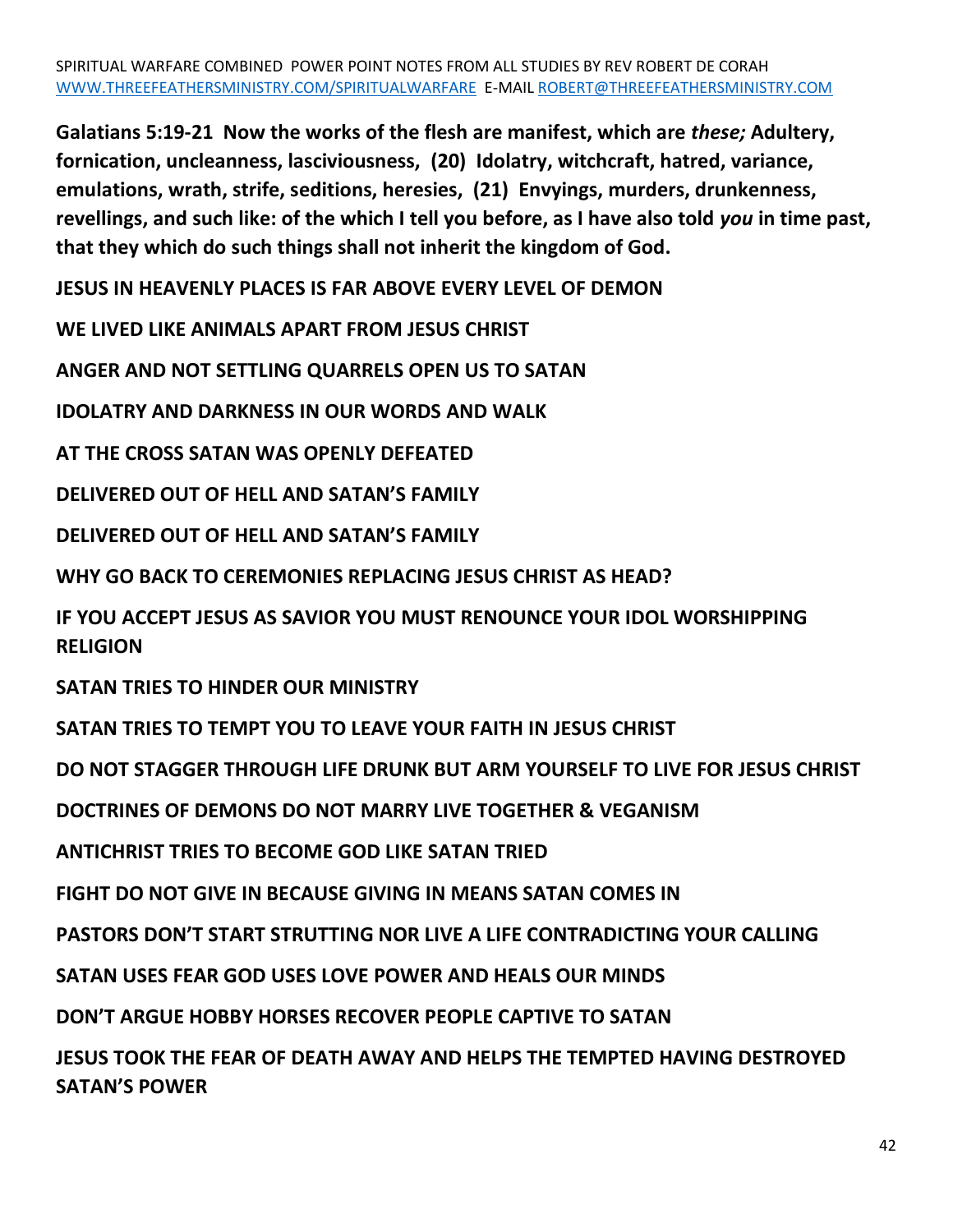SPIRITUAL WARFARE COMBINED POWER POINT NOTES FROM ALL STUDIES BY REV ROBERT DE CORAH [WWW.THREEFEATHERSMINISTRY.COM/SPIRITUALWARFARE](http://www.threefeathersministry.com/SPIRITUALWARFARE) E-MAIL [ROBERT@THREEFEATHERSMINISTRY.COM](mailto:ROBERT@THREEFEATHERSMINISTRY.COM)

#### **OUR FOUL MOUTH SET ON FIRE BY HELL RUINING OUR RELATIONSHIPS**

**GIVE UP YOUR SATANIC IDOLS AND DRUNKEDNESS**

**WATCH OUT FOR SATAN PROWLING YOU HAVE BEEN FORWARNED**

**DO NOT GO AROUND BRAGGING AS IF YOU ARE BIG CHIEF WHEN TALKING ABOUT SATAN AND HIS DEMONS**

**ONE OF THE MARKS OF CHRISTIAN GROWTH IS OVERCOMING SATAN**

**JESUS DESTROYS THE WORKS OF SATAN**

**ASK PERSON IS JESUS GOD COME IN THE FLESH BORN OF A VIRGIN**

**BORN OF GOD KEEPING OURSELF CLEAN SATAN CAN NOT TOUCH HIM IN THE NAME OF JESUS CHRIST CLAIM AS YOU ARE FIGHTING SATAN**

**The LORD JESUS CHRIST rebukes you Satan or demons**

**OPPOSED BY CHURCHES RUN BY THE DEVIL AT TIMES**

**SATAN CONVINCES YOU TO EXCUSE CEREMONIES TO IDOLS AND ENCOURAGING SEX OUTSIDE OF MARRIAGE** 

**JEZEBEL WOMEN ENCOURAGING IDOLATRY AND SEX OUTSIDE OF MARRIAGE BECAME A SATANIC DOCTRINE THAT GOD HAS TO JUDGE**

**FIVE MONTHS SATAN LET'S OUT FALLEN ANGELS TO TORMENT MAN**

**FOUR FALLEN ANGELS LET LOOSE WKTH AND ARMY OF 200,000,00 TO KILL 1/3 OF MANKIND AFTER ¼ ALREADY KILLED REVELATION 6**

**SATAN HATES ISRAEL AND JESUS WHO IS CHRIST THE LORD**

**SATAN TRIES ISAIAH 14 AGAIN BY ASSAULTING HEAVEN ITSELF**

**SATAN AND THE ANTICHRIST RECEIVE WORSHIP AS GOD**

**SATANIC TRINITY RELEASES DEMONS TO PREPARE FOR ARMAGEDDON**

**SATAN BOUND FOR 1000 YEARS WHILE KING JESUS REIGNS**

**SATAN RELEASED & GATHERS LOST TO ATTACK JERUSALEM CAST INTO THE LAKE OF FIRE FOREVER AND EVER**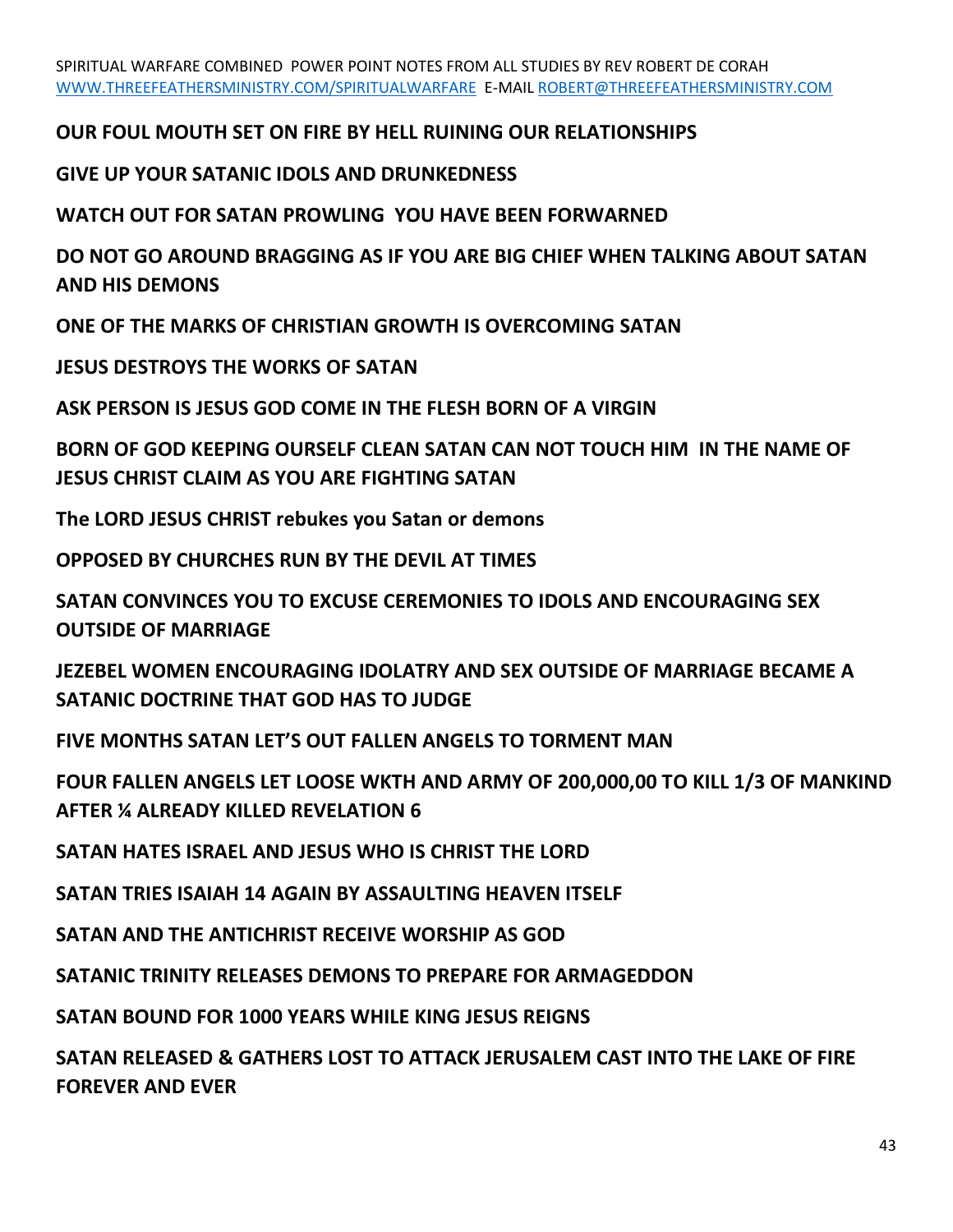- Signs of demons
- Demons are like squatters they will go as far as you let them
- SPIRITUAL PRAYER FOR PROTECTION AND BLESSING
- *Dear God, I submit myself to you and the Holy Spirit's person and power. I no confess my sins and any sin that gives Satan a reason for being here in this house or church, asking that you will forgive and cleanse my sin. Any grounds that my sin has given Satan to be here I now put back under the shed blood of Jesus Christ and claim this house and all that is in it for Jesus Christ. In the name of the Lord Jesus Christ I command any demon spirit to leave this house and never return because the Bible says "Submit yourselves to God and resist the devil and he will flee." By the power of the name of the Lord Jesus Christ and his precious blood and His holy word I command that you never come back. I now ask God that your holy angels will protect this house and the presence of your Holy Spirit will be here testifying of the salvation that comes through Jesus Christ. I claim* 1Jn 5:18 We know that whosoever is born of God sinneth not; but he that is begotten of God keepeth himself, and that wicked one toucheth him not.
- • *IN JESUS CHRIST NAME I PRAY!*
- Definition of demon possession and oppression
- **Charles Ryrie defines demon possession as** *A demon residing in a person, exerting direct control and influence over that person, with certain derangement of mind and/or body. Demon possession is to be distinguished from demon influence or demon activity in relation to a person. The work of the demon in the latter is from the outside; in demon possession it is from within. By this definition a Christian cannot be possessed by a demon since he is indwelt by the Holy Spirit. However, a believer can be the target of demonic activity to such an extent that he may give the appearance of demon possession.* **(Charles C. Ryrie, Study-Graph: Bible Doctrine II)**
- Original language speaking of demons
- **DEMON POSSESSION**
- **This word comes from the Greek word** *daimonízomai***, which means to be inhabited, possessed, and controlled by a demon.**
- **(2) It is found 13 times in the N.T. (Mat 4:24; 8:16, 28, 33; 9:32; 12:22; 15:22; Mar 1:32; 5:15, 16, 18; Luk 8:36; Joh 10:21)**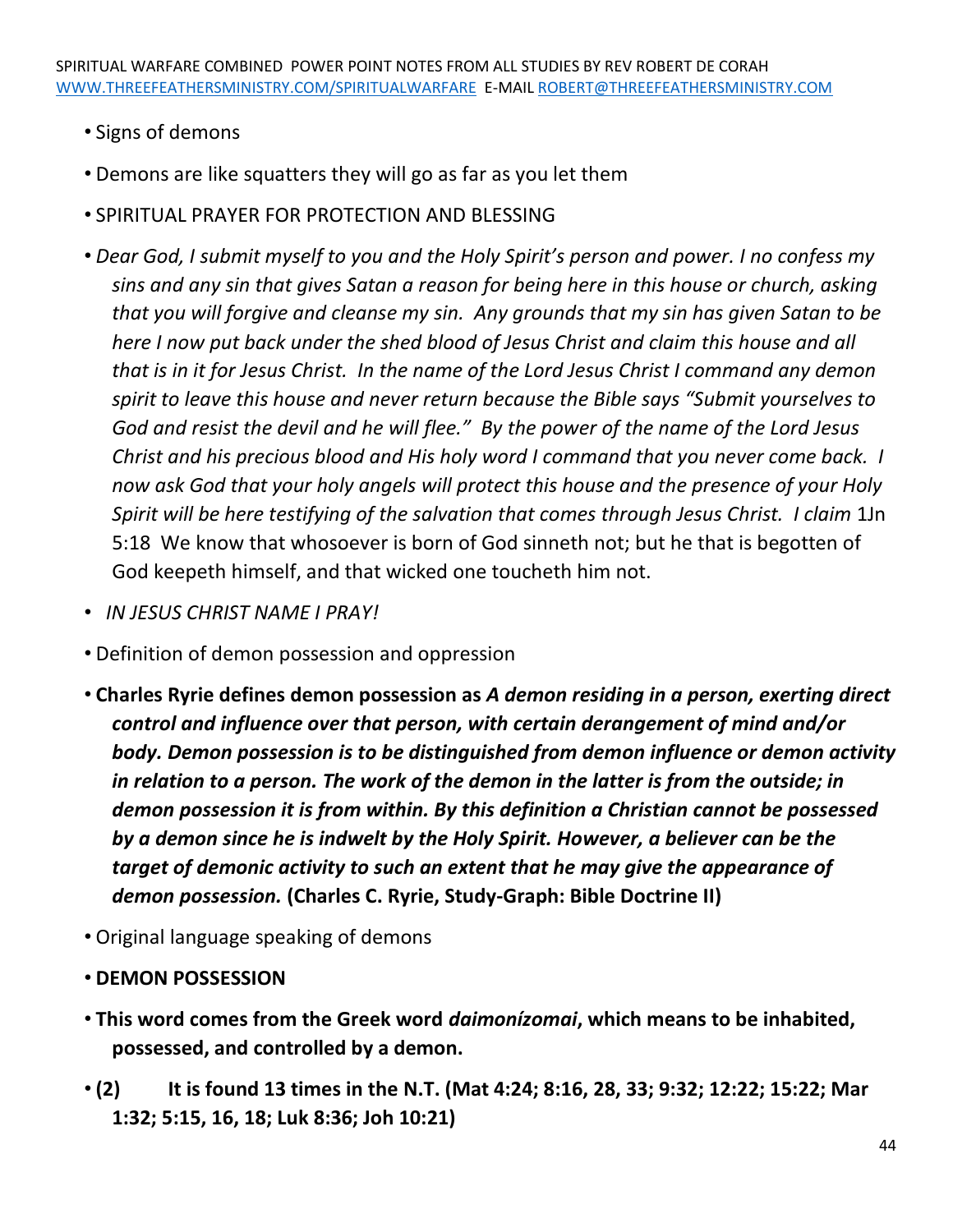- **(3) It is always in the passive voice and is usually a present participle. So it would be translated, "being possessed and controlled by a demon."**
- **(4) Mar 5:18 and Luk 8:36 are aorist passive participles referring that the demon no longer inhabits and possesses the individual.**
- HAS AN UNCLEAN SPIRIT WE SAY SPIRIT GUIDE
- **"Has a Demon or Unclean Spirit"**
- **(1) The phrase "has a demon" (***daimónion échei***) implies that there is a demon dwelling within an individual (Mat 11:18; Luk 4:33; 7:33; Joh 7:20; 8:48, 49, 52; 10:20).**
- **(2) In Mar 3:30, the phrase is used with an "unclean spirit" but carries the same idea of possession or habitation.**
- "Troubled With Unclean Spirits" PEOPLE SEEK SPIRIT GUIDES = DEMONS
- **(1) Two Scriptures are given with the expression of being "troubled" (***enochléō***) or "afflicted" (***ochléō***) with unclean spirits.**
- **(2) The word** *ochléō* **means to disturb or torment and very well could explain what happens to a person when possessed (cp. Mar 5:5).**
- MARK 5 SIGNS OF DEMONS
- **Mar 5:1 And they came over unto the other side of the sea, into the country of the Gadarenes.**
- **Mar 5:2 And when he was come out of the ship, immediately there met him out of the tombs a man with an unclean spirit,**
- **Mar 5:3 Who had** *his* **dwelling among the tombs; and no man could bind him, no, not with chains: (UNUSUAL PHYSICAL STRENTH)**
- Mark 5 signs of demons
- **Mar 5:4 Because that he had been often bound with fetters and chains, and the chains had been plucked asunder by him, and the fetters broken in pieces: neither could any**  *man* **tame him.**
- **Mar 5:5 And always, night and day, he was in the mountains, and in the tombs, crying, and** *cutting himself with stones***. (FITS OF RAGE OR CUTTING OR SELF HARM)**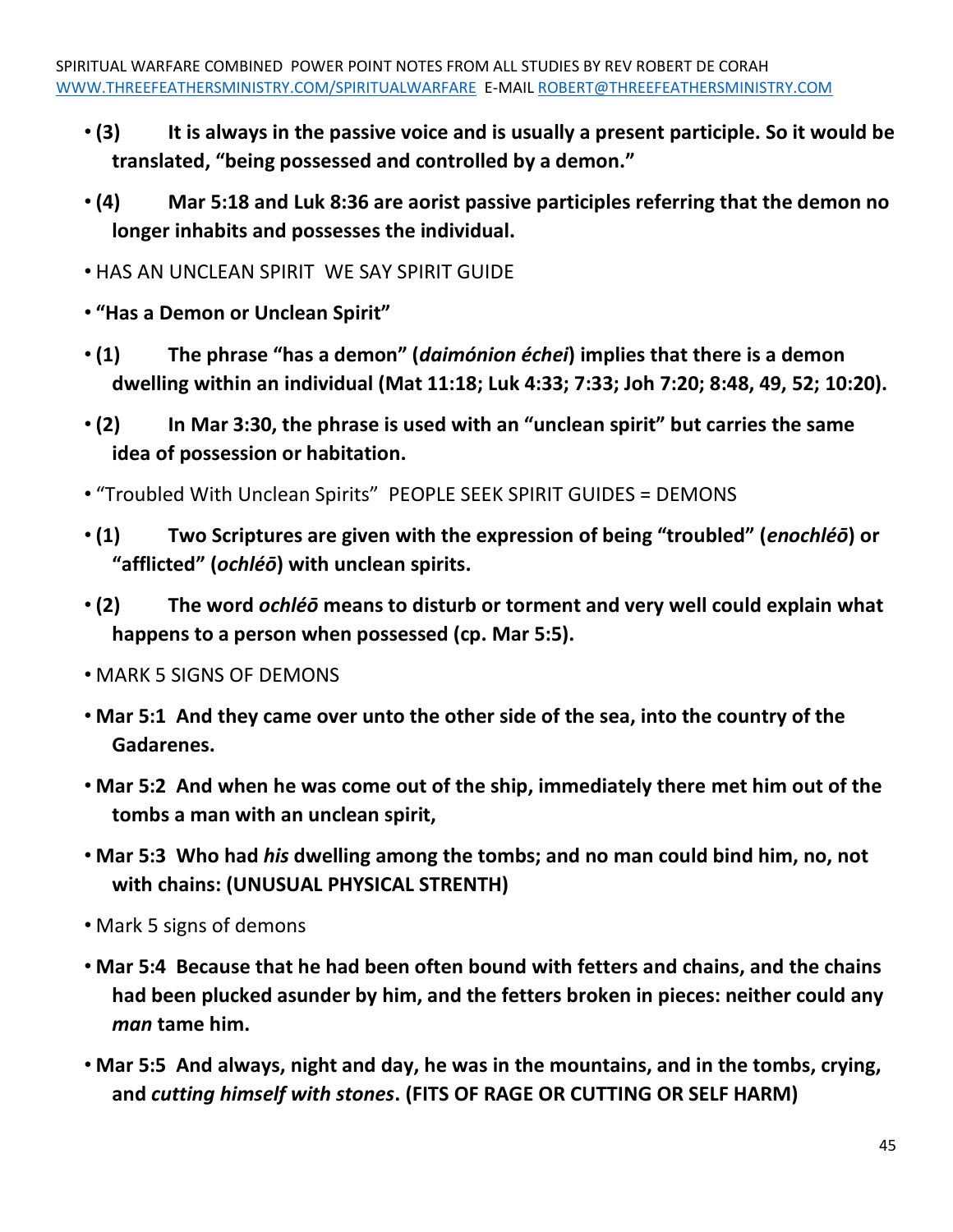- **Mar 5:6 But when he saw Jesus afar off, he ran and worshipped him, (MAN IN RIGHT MIND WANTS JESUS)**
- MARK 5 SIGNS OF DEMONS
- **Mar 5:7 And cried with a loud voice, and said, What have I to do with thee, Jesus,** *thou* **Son of the most high God? I adjure thee by God, that thou torment me not. (RESISTANCE TO JESUS) SPEAKS CLAIRVOYENT**
- **Mar 5:8 For he said unto him, Come out of the man,** *thou* **unclean spirit.**
- **Mar 5:9 And he asked him, What** *is* **thy name? And he answered, saying, My name** *is* **Legion: for we are many. NEED TO KNOW WHO IS INSIDE ASK TO IDENTIFY**
- MARK 5 SIGNS OF DEMONS
- Mar 5:10 And he besought him much that he would not send them away out of the country.
- Mar 5:11 Now there was there nigh unto the mountains a great herd of swine feeding.
- Mar 5:12 And all the devils besought him, saying, Send us into the swine, that we may enter into them. ALWAYS WANT TO BE IN A BODY
- Mar 5:13 And forthwith Jesus gave them leave. And the unclean spirits went out, and entered into the swine: and the herd ran violently down a steep place into the sea, (they were about two thousand;) and were choked in the sea. WHEN YOU CAST THEM OUT FORBID THEM FROM ENTERING PETS OR CHILDREN OR ANYTHING NEARBY OCCULT **TRANSFERENCE**
- MARK 5 SIGNS OF DEMONS
- **Mar 5:14 And they that fed the swine fled, and told** *it* **in the city, and in the country. And they went out to see what it was that was done.**
- **Mar 5:15 And they come to Jesus, and see him that was possessed with the devil, and had the legion, sitting, and clothed, and in his right mind: and they were afraid.**
- **Mar 5:16 And they that saw** *it* **told them how it befell to him that was possessed with the devil, and** *also* **concerning the swine.**
- **Mar 5:17 And they began to pray him to depart out of their coasts.**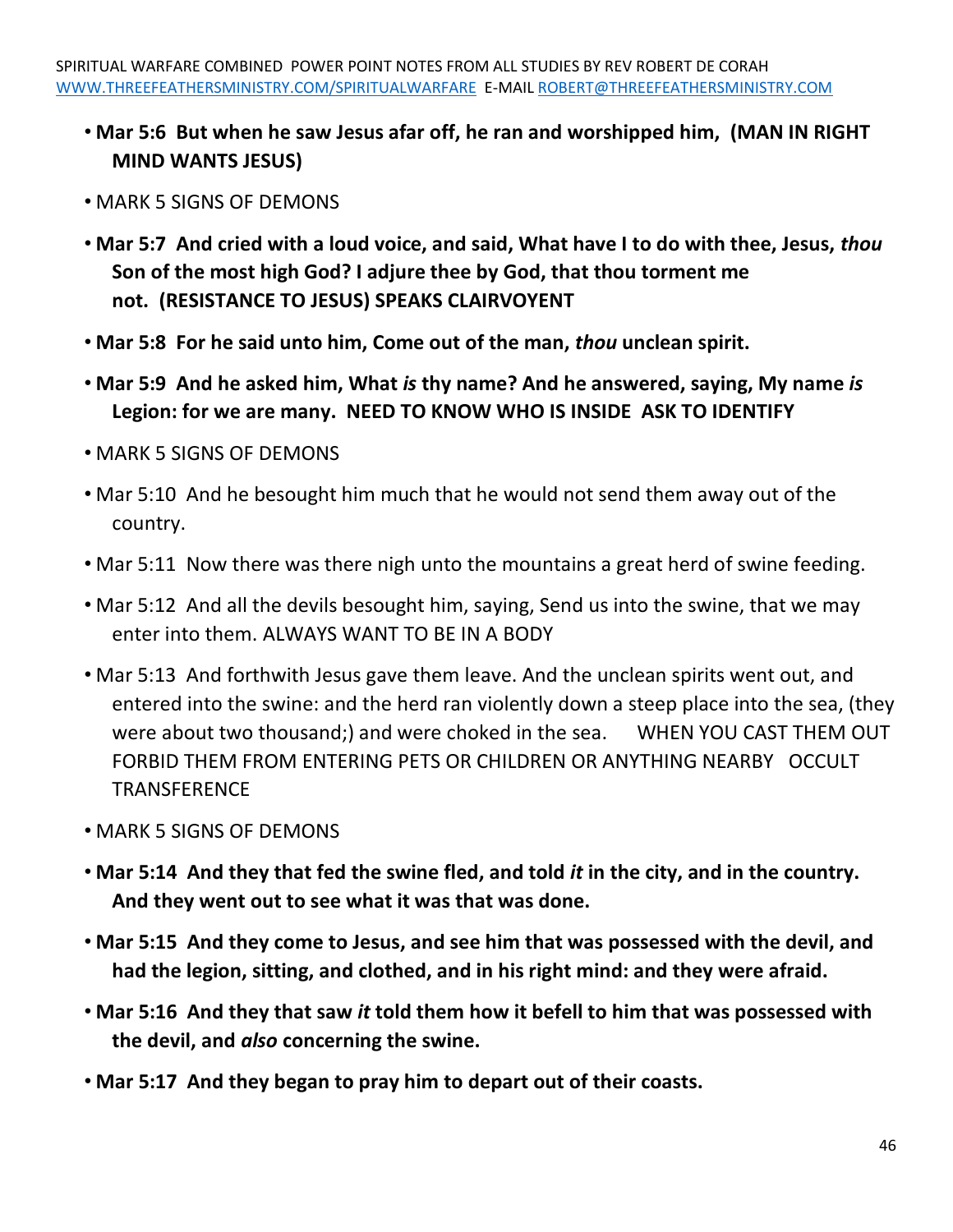- MARK 5 SIGNS OF DEMON POSSESSION
- **Mar 5:18 And when he was come into the ship, he that had been possessed with the devil prayed him that he might be with him.**
- **Mar 5:19 Howbeit Jesus suffered him not, but saith unto him, Go home to thy friends, and tell them how great things the Lord hath done for thee, and hath had compassion on thee.**
- **Mar 5:20 And he departed, and began to publish in Decapolis how great things Jesus had done for him: and all** *men* **did marvel.**
- SIGNS OF DEMON POSSESSION
- **SUMMARY**
- **INDWELLING V2**
- **UNUSUAL PHYSICAL STRENGTH V3 IN JESUS CHRIST NAME COMMAND DEMONS NOT GIVE HIM/HER SUPERNATURAL STRENGTH**
- **FITS OF RAGE V4**
- **SPLITTING OF PERSONALITY VV 6, 7**
- **RESISTANCE TO SPIRITUAL THINGS V 7**
- **CLAIRVOYANT POWERS KNOWS THINGS DO NOT DISCUSS THINGS**
- **ALTERATION OF PERSONALITY HELLISH V 9 LEGION**
- **OCCULT TRANSFERENCE V 13 CAST OUT AND WENT INTO PIGS**
- DEMONIC MANIFESTATIONS IN THE NEW TESTAMENT
- (1) Convulsions (Mar 1:26; 5:4; 9:20-26; Luk 4:35; 9:42)
- (2) Falling (Mat 17:15)
- (3) Stretched and disjointed body movements (Mar 9:18)
- (4) Deformity (Luk 13:11)
- (5) Foaming at the mouth (Mar 9:18, 20; Luk 9:39)
- (6) Shrieking and screaming (Mar 1:26; 5:5; 9:26; Act 8:7)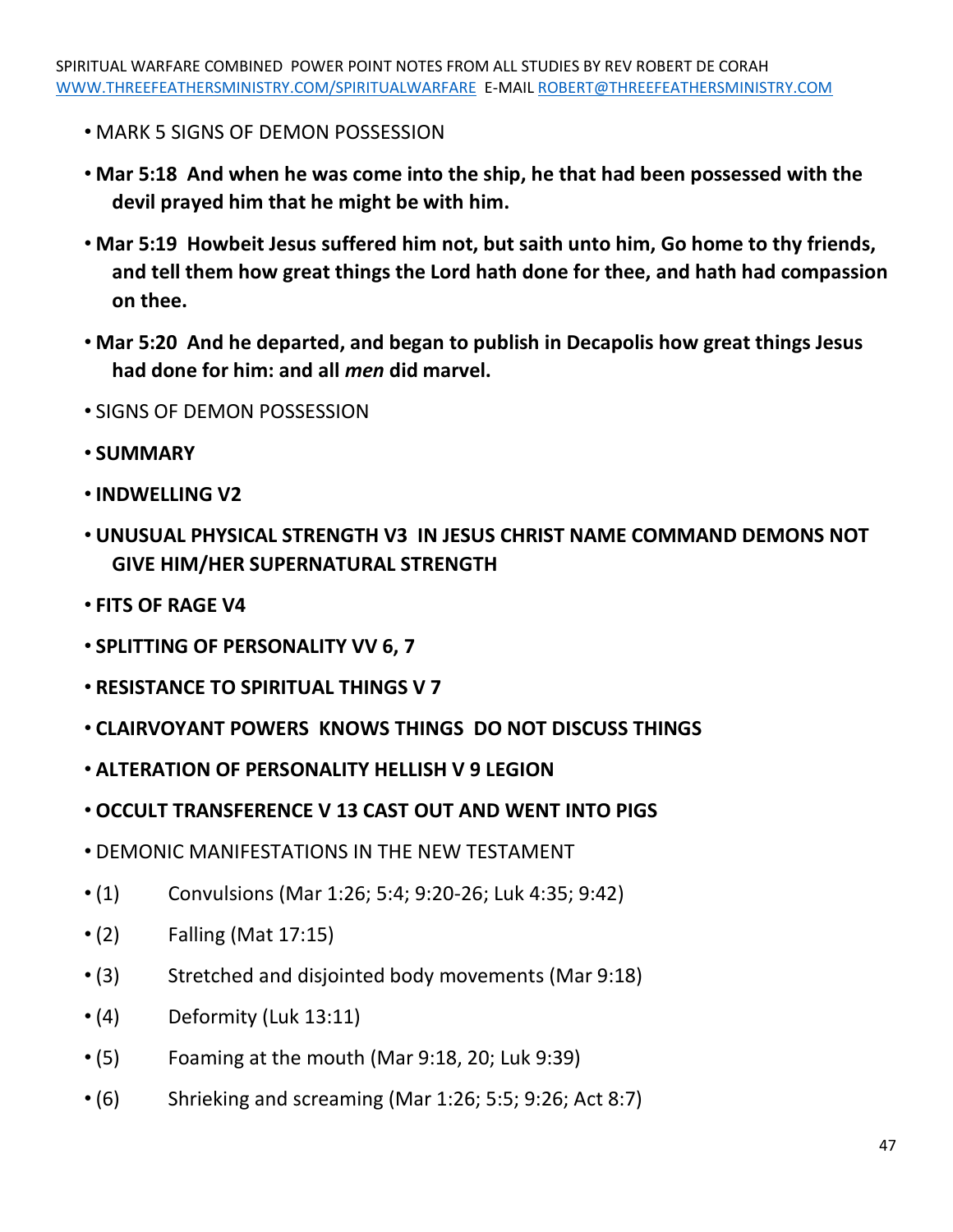SPIRITUAL WARFARE COMBINED POWER POINT NOTES FROM ALL STUDIES BY REV ROBERT DE CORAH [WWW.THREEFEATHERSMINISTRY.COM/SPIRITUALWARFARE](http://www.threefeathersministry.com/SPIRITUALWARFARE) E-MAIL [ROBERT@THREEFEATHERSMINISTRY.COM](mailto:ROBERT@THREEFEATHERSMINISTRY.COM)

- (7) Demons speaking (Mar 1:34; 3:11; 8:31; Luk 4:41; 8:28; Act 16:17; 19:15)
- (8) Deaf (Mar 9:25-26; Luk 11:14)
- (9) Mute (Mar 9:25, 32-33; Luk 11:14)
- (10) Blindness (Mat 12:22)
- DEMONIC MANIFESTATIONS IN THE NEW TESTAMENT
- **(11) Super-human strength (Mar 5:4; Luk 8:29; Act 19:16)**
- **(12) Self-destruction (Mar 5:4, 5; Luk 9:39)**
- **(13) Violence (Mat 8:28; Mar 5:4; Act 19:16)**
- **(14) Isolation (Luk 8:29)**
- **(15) Lunacy (Mat 17:15; Mar 5:15; Luk 8:35; Joh 10:20)**
- **(16) Nakedness (Mar 5:15; Luk 8:27; Act 19:16)**
- **(17) Divination (Act 16:16)**
- **(18) Leave and return (Mat 12:45)**
- **(19) Reluctance to leave (Mat 17:16)**
- **(20) Multiple demons (Mat 12:45; Mar 5:15; Luke 8:30)**
- MIDDLE AGES SIGNS OF DEMONS
- *(1) The ability to curse/blaspheme in languages unknown to the person.*
- *(2) The ability to find secret things, read the mind, and divine future happenings.*
- *(3) The ability to make physical efforts abnormal for that person.*
- *(4) The act of spitting or vomiting every object the demons would have made the person swallow.*
- *(5) Fear and/or hatred of holy objects.*
- *(6) The inability to say the word "Christ*."
- (7) Other characteristics noted by people at that time: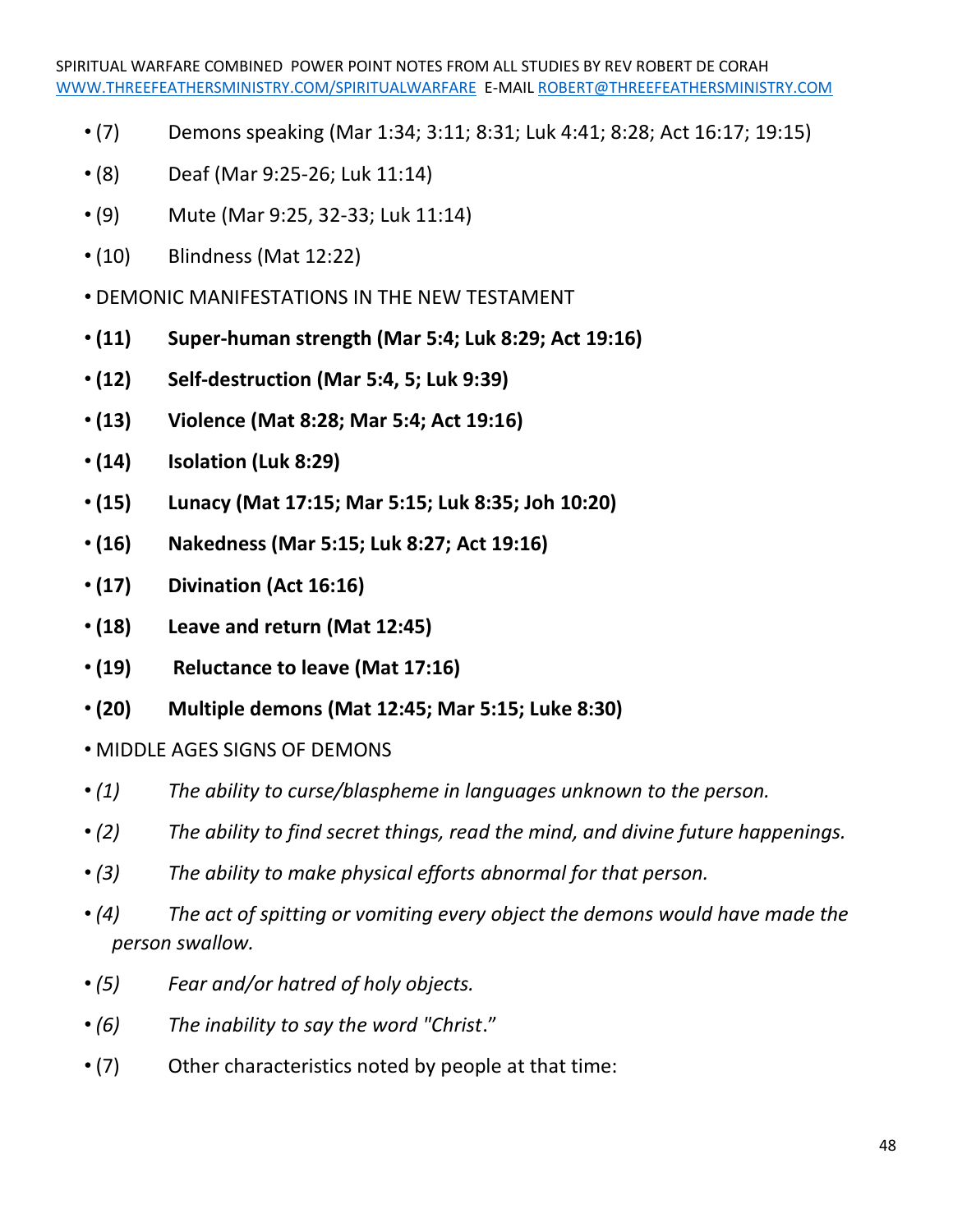- (a) …*that oppressed persons had an ugly and terrible aspect, wrathful eyes, bluish*  lips, foam coming off their mouth; their body was almost permanently shaking, when *they spoke their tongue came abnormally out, their speech consisted mainly in curses and blasphemies, and they were able to imitate animal sounds as well as to speak with human-like voices with a strange sound and a different pitch of theirs. However, these symptoms as described are not always in accordance with scripture* (ibid).
- THREE GOALS OF SATAN AND DEMONS
- **Joh 10:10 The thief cometh not, but for to steal, and to kill, and to destroy: I am come that they might have life, and that they might have** *it* **more abundantly.**
- **STEAL YOUR TESTIMONY, VICTORIOUS LIFE, MINISTRIES, MARRIAGE, CHILDREN, BLESSINGS**
- **KILL ATTEMPTS TO TAKE YOUR LIFE OR HELP YOU COMMIT SUICIDE**
- **DESTROY GOD'S WORK AND EVERYTHING YOU HAVE AND MINISTRY AND YOUR HEALTH, YOUR MIND, EMOTIONAL PEACE, YOU FULLFILLING GOD'S WILL**
- 4 DOORWAYS TO HAVE DEMONIC INVOLVEMENT
- **S.O.U.L. In an earlier chapter I introduced four doorways that give the**
- **devil a place in our lives: Sin, the Occult, Unforgiveness, and Lineage. Each**
- **of these issues has a remedy. The remedy for sin is repentance. The**
- **remedy for the occult is renunciation. The remedy for unforgiveness is**
- **forgiveness and the remedy for sins that come to us through our family line**
- **is to cut them off.**
- 7 DOORWAYS TO HAVE DEMONIC INVOLVEMENT
- **Neil nderson's "Steps to Freedom" is a comprehensive inventory of the**
- •**seven most common areas in which we surrender legal ground to the devil**
- **occult, deception, bitterness, pride, rebellion, habitual sin, and**
- **generational sin). (It is an excellent tool for walking yourself or someone**
- **else through the renunciations and prayers most commonly required to**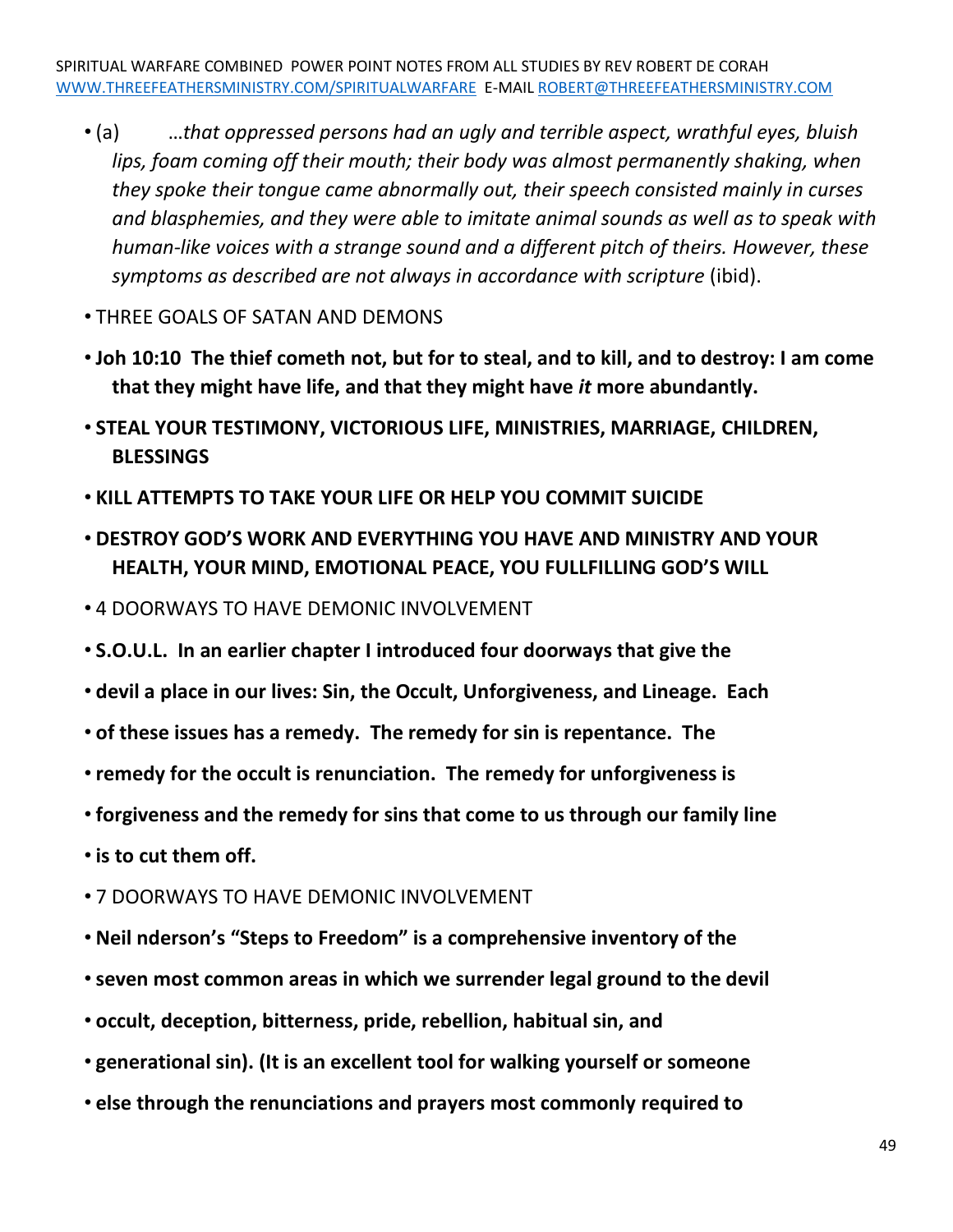- **reclaim surrendered ground.**
- SIN THAT CREATES A STRONGHOLD HAS TO BE DEALT WITH IN REPENTANCE AND CLAIMING BACK THE GROUND YIELDED

**"In the name of Jesus, I confess my participation in \_\_\_\_\_. I** 

**renounce my participation in this sin and hereby cancel the ground in** 

**my life claimed by my enemy. In the name of Jesus, I now command** 

**every demon who took advantage of this ground to renounce their** 

**claim on me and leave. ANY DEMONS THAT ARE IN ME OR AROUND ME I CAST OUT IN THE NAME OF JESUS CHRIST AND FORBIDE YOU TO GO INTO ANYONE HERE OR ANY ANIMAL AND YOU ARE TO GO TO THE PIT AND MAY GOD'S HOLY ANGELS TAKE YOU THERE SO YOU CAN NOT ESCAPE AND COME HERE.**

• Involvement with the occult

**ENCHANTMENTS or casting spells**

**which comes from the Hebrew word for serpent or to hiss or whisper = a magic spell, to charm, to prognosticate, or divine is forbidden. Witches use them for supernatural effects. They are a spell or prayer to Satan**

**Lev 19:26 (KJV) neither shall ye use enchantment, nor observe times.**

- **שׁ ַחָנnâchash** *naw-khash '***A primitive root; properly to** *hiss***, that is,** *whisper* **a (magic) spell; generally to** *prognosticate: -* **X certainly, divine, enchanter, (use) X enchantment, learn by experience, X indeed, diligently observe.**
- Involvement with the occult **Familiar spirits**

SPIRIT GUIDES to mumble; hollow sound; a necromancer; a ventriloquist; ANCESTEROL spirit guides are forbidden. SPIRIT IMITATES SOMEONE YOU OFTEN KNOW WHO DIED Any fortune telling with whatever device is forbidden. Lev 19:31 (KJV) Regard not them that have familiar spirits

• ובֹא' ôb *obe* From the same as H1 (apparently through the idea of *prattling* a father's name); properly a *mumble*, that is, a water *skin* (from its hollow sound); hence a *necromancer* (ventriloquist, as from a jar): - bottle, familiar spirit.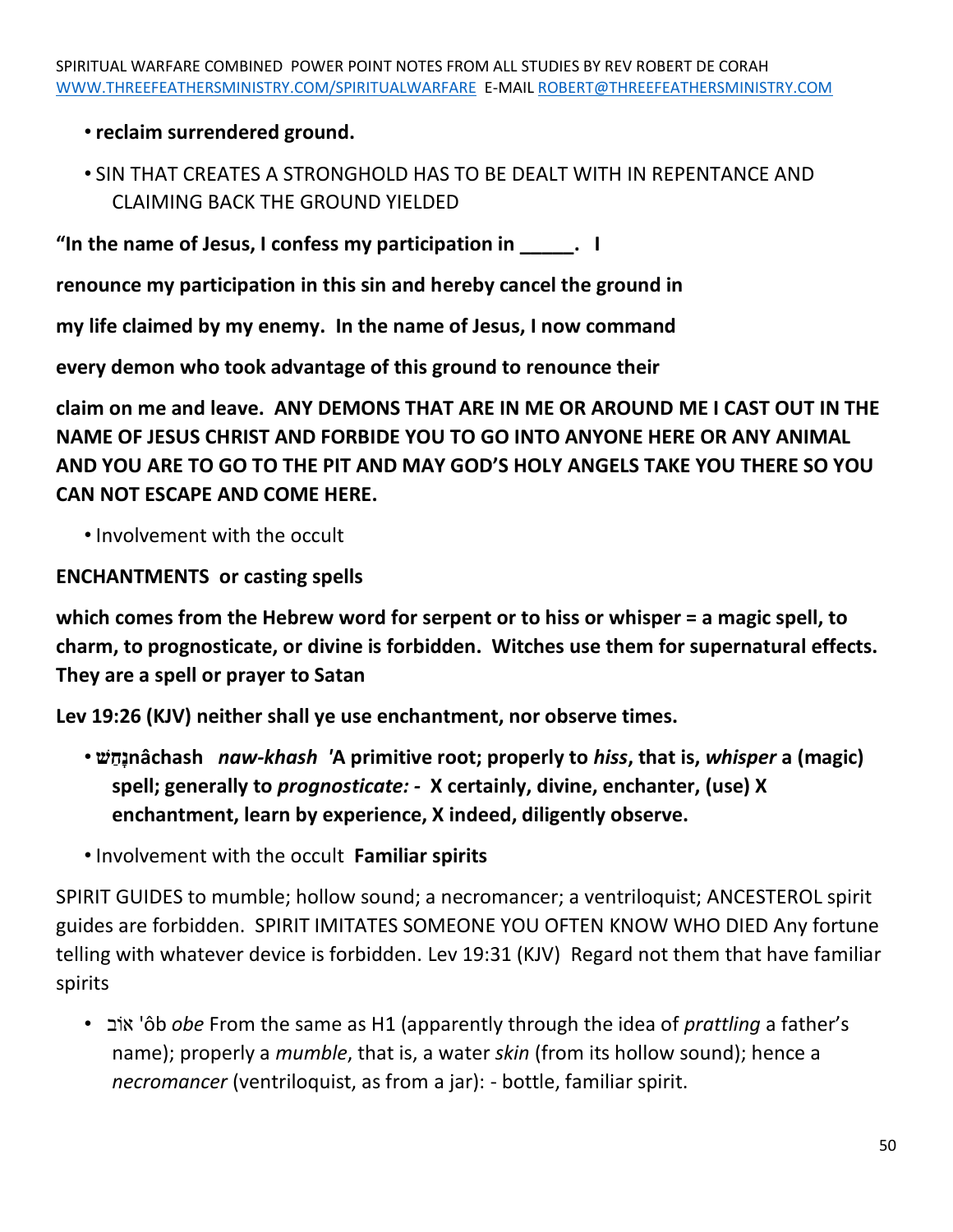"A woman that hath," etc.; literally "*a woman, a mistress of Ob,*" *i.e.*, of "a spirit by which the dead are conjured up." (*Erdmann*.) "*Ob* signifies properly a *leathern bottle*, and is applied in several passages of Scripture to magicians, because, being possessed by an evil spirit, and swollen by inhalation of some gaseous substance, which made them pant and heave, they spoke with a soft hollow voice, as out of a leathern bottle."

- Involvement with the occult **WIZARDS**
- **(1Ch 10:13) So Saul died for his transgression which he committed against the LORD,**  *even* **against the word of the LORD, which he kept not, and also for asking counsel of one that had a familiar spirit, to enquire of it;**
- **(2Ch 33:6) And he caused his children to pass through the fire in the valley of the son of Hinnom: also he observed times, and used enchantments, and used witchcraft, and dealt with a familiar spirit, and with wizards: he wrought much evil in the sight of the LORD, to provoke him to anger.**
- **(Isa 8:19) And when they shall say unto you, Seek unto them that have familiar spirits, and unto wizards that peep, and that mutter: should not a people seek unto their God? for the living to the dead?**
- **SOMEONE WHO CONTACTS THE SPIRIT WORLD AND NOT GOD THROUGH THE NAME OF JESUS CHRIST OFTEN THINKING THEY ARE CONTACTING A PERSON WHO DIED………PEOPLE WHEN THEY DIE GO TO HEAVEN OR HELL AND ARE NOT HANGING AROUND HERE**
- Involvement with the occult **DIVINATION OFTEN FIRE IS USED TO TOSS SOMETHING INTO IT TO CREATE INCENCE OR SMOKE TO MAKE CONTACT ….ETC**
- **that useth divination: The precise import of the terms here used to express these unhallowed practices cannot be clearly ascertained. He that useth divination, kosaim, kesamim, seems a general term for the various species after specified; observer of times, meonain, one who pretends to foretell by the clouds, planets, etc.; enchanter menachesh, a diviner, either by means of serpents, or by inspecting the entrails of beasts, the flight of birds, etc.; a witch, mecashsheph, one who used magical fumigations, etc.; a charmer, one who uses spells, or a peculiar conjunction of words, or tying knots, etc.; a consulter with familiar spirits, a wizard, a cunning man; necromancer, one who seeks enquiries of the dead. Exo\_22:18; Lev\_19:26, Lev\_19:31,**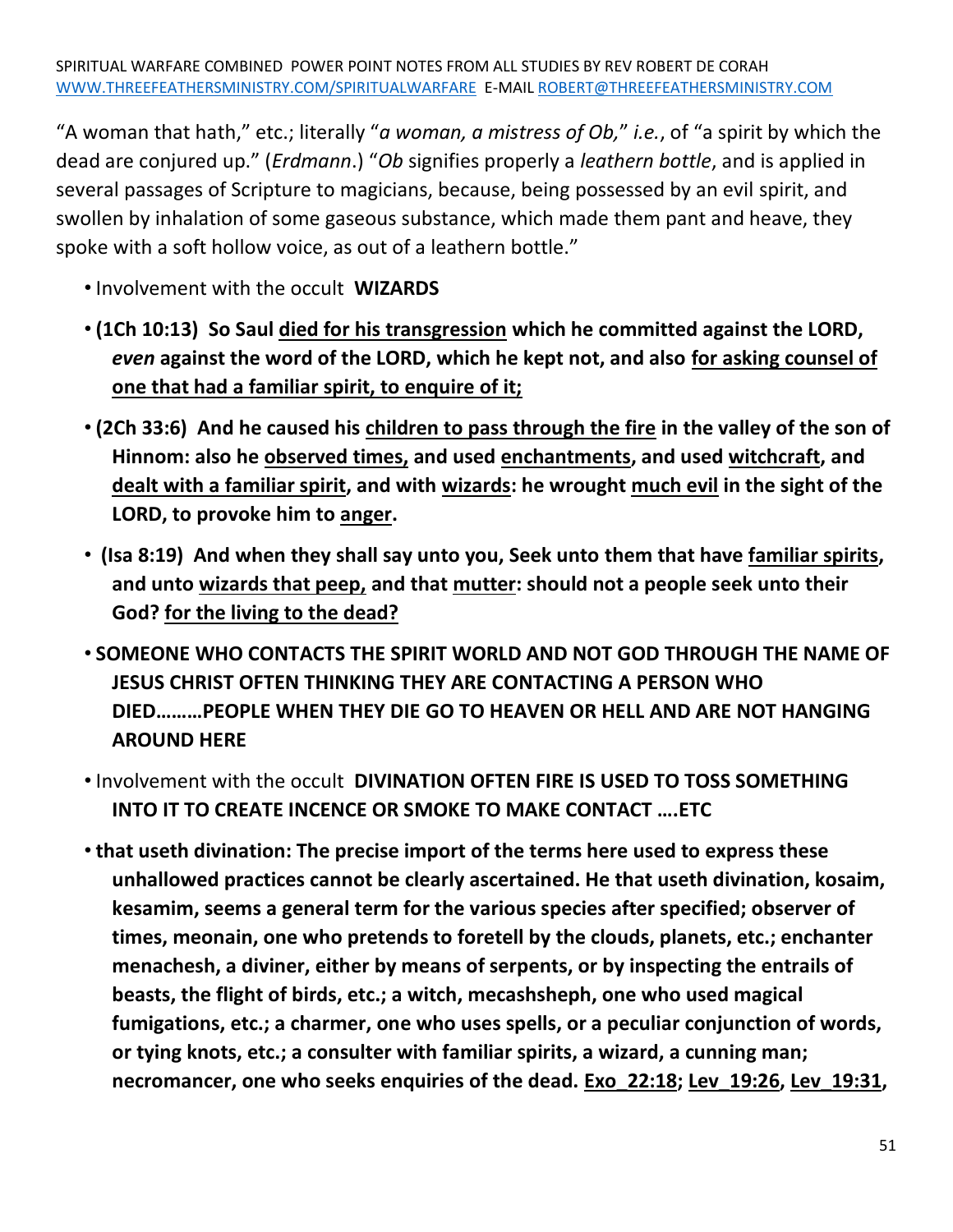# **Lev\_20:26-27; 1Sa\_28:3, 1Sa\_28:7, 1Sa\_28:9; 1Ch\_10:13; 2Ch\_33:6; Isa\_8:19-20, Isa\_47:13; Act\_19:19; Gal\_5:20**

• Involvement with the occult **SEEK VISIONS**

**Jer\_14:14 Then the LORD said unto me, The prophets prophesy lies in my name: I sent them not, neither have I commanded them, neither spake unto them: they prophesy unto you a false vision and divination, and a thing of nought, and the deceit of their heart.**

**Eze\_12:24 For there shall be no more any vain vision nor flattering divination within the house of Israel.**

**Eze\_13:6 They have seen vanity and lying divination, saying, The LORD saith: and the LORD hath not sent them: and they have made** *others* **to hope that they would confirm the word.**

**TO MAKE SURE THE INFORMATION YOU ARE RECEIVING IS FROM GOD SAY IN THE NAME OF JESUS CHRIST IS JESUS CHRIST LORD? IS JESUS CHRIST COME IN THE FLESH IN OTHER WORDS TEST THE SPIRITS. MY GRANDMOTHER THEY CALLED THE OLD LADY BORN IN 1897 IN MONTANA SHARED VISION QUEST SEEING LARGE SNAKES AND THE SEEKER KNEW IT WAS SATAN AND LEFT TO GET AWAY.**

• **DRUGS OR SORCERY = drugs used with spells is forbidden.**

**. Rev 9:20-21 (KJV) And the rest of the men which were not killed by these plagues yet repented not of the works of their hands, that they should not worship devils, and idols of gold, and silver, and brass, and stone, and of wood: which neither can see, nor hear, nor walk: 21 Neither repented they of their murders, nor of their sorceries, nor of their fornication, nor of their thefts. φαρμακείαPharmakeia** *far-mak-i'-ah* **From G5332; medication drugs ("pharmacy"), that is, (by extension) magic (literal or figurative): - sorcery, witchcraft.**

• **Isa\_47:9 But these two** *things* **shall come to thee in a moment in one day, the loss of children, and widowhood: they shall come upon thee in their perfection for the multitude of thy sorceries,** *and* **for the great abundance of thine enchantments. ף ֶּשׁ ֶּכKesheph** *keh'-shef* **From H3784;** *magic: -* **sorcery, witchcraft.bewitched them with sorceries.**

**Act\_8:9 But there was a certain man, called Simon, which beforetime in the same city used sorcery, and bewitched the people of Samaria, giving out that himself was some great one:**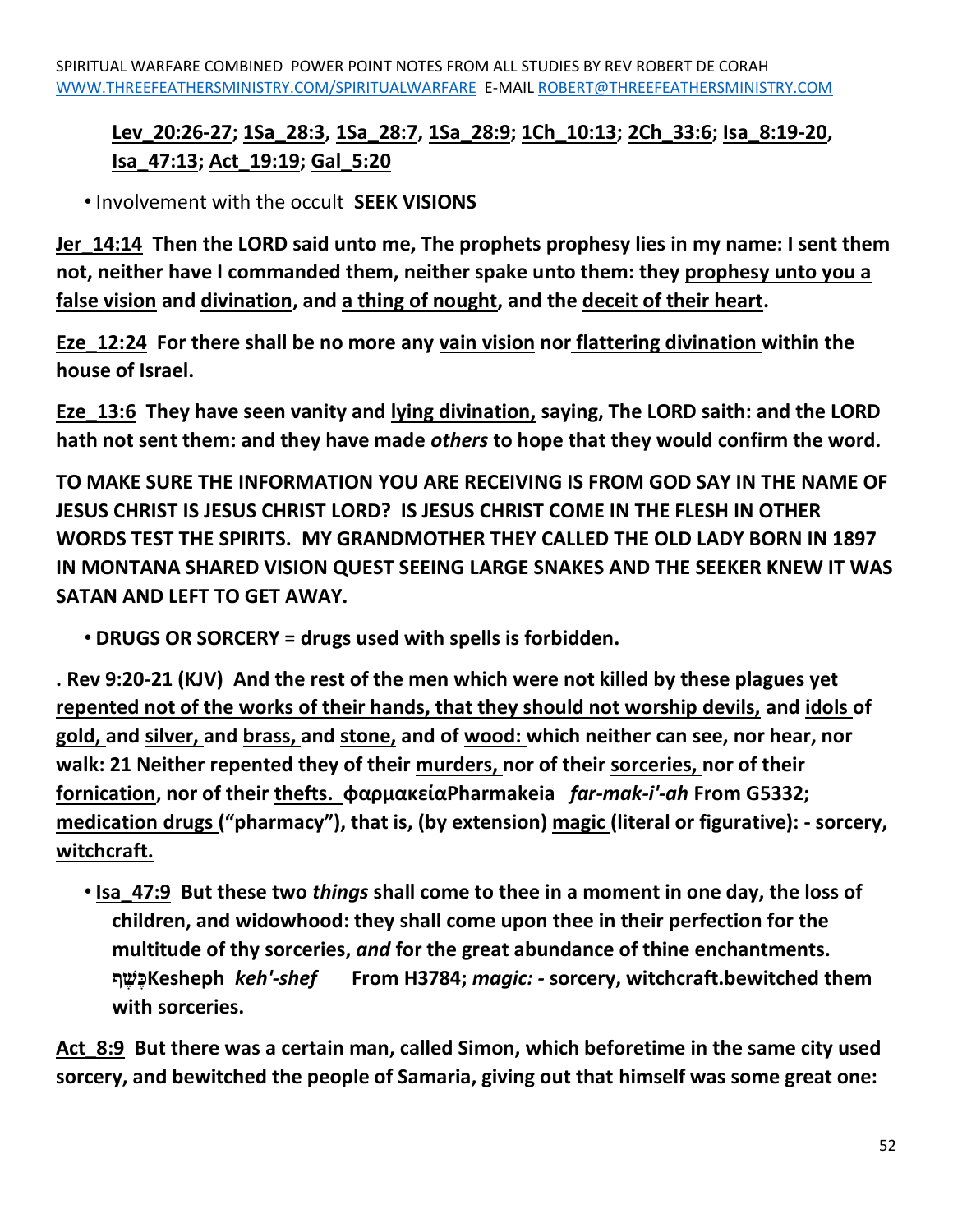**Rev\_9:21 Neither repented they of their murders, nor of their sorceries, nor of their fornication, nor of their thefts.**

**Rev\_18:23 And the light of a candle shall shine no more at all in thee; and the voice of the bridegroom and of the bride shall be heard no more at all in thee: for thy merchants were the great men of the earth; for by thy sorceries were all nations deceived.**

• BREAKING OCCULT BONDAGE

**Ending Satan's claim on your life because of occult activity begins with the three C's You must confess that you did it cancel any claim the Enemy may have on you, and command the demons to leave. It is sometimes also necessary to destroy the occult objects you own or that have been used to grant them access to your world.** 

**A MEDICINE MAN GAVE HIS HEART TO JESUS. THIRTEEN OWLS MET HIM SITTING ON HIS TREE STAREING AT HIM. HE SAID IT IS A GOOD DAY TO DIE. I HAVE ACCEPTED JESUS AS MY SAVIOR AND WILL GO TO HEAVEN.**

**I GAVE MY HEART TO JESUS NOW I GIVE MY HOUSE THIS LAND THAT TREE TO HIM AND WITH THAT THE DEMON BIRDS FLY OFF. RENOUNCE THE CERMONIES AND THE ITEMS USED TO CURSE OTHERS SUCH AS BREAKING UP MARRIAGES…ETC.**

• BREAKING OCCULT BONDAGE

Has any native practices brought spirits that are bad into your life, in your home, dreams, visions, healing powers, fortune telling, unbridled lust, blacking out, knowledge you never had, overwhelming feelings of hate, falsely accusing other, lying all the time, murderous thoughts, feelings like you want to commit suicide? HAVE YOU SEEN SPIRITS IN YOUR HOME, YARD OR IN SOME CEREMONY THAT WAS NOT JESUS CHRIST? HAVE YOU THOUGHT YOU WERE CONTACTING YOUR ANCESTORS BUT FOUND OUT THEY WERE FAMILIAR SPIRITS IMITATING YOUR LOVED ONE. EASY WAY TO TELL THE DIFFERENCE IS COMMAND THE SPIRIT TO LEAVE THE HOUSE AND NOT COME BACK. YOU LOVED ONES WOULD HAVE STAYED. Voice in your head, personalities not yours, aversion to the name of Jesus Christ?

• UNFORGIVENESS NEEDS FORGIVENESS WHICH IS NOT THE SAME AS RECONCILIATION

**1. Ask God to help you think about the person in the way in which they are the most offensive to you. This helps you get your heart engaged, so that you can forgive from your heart.**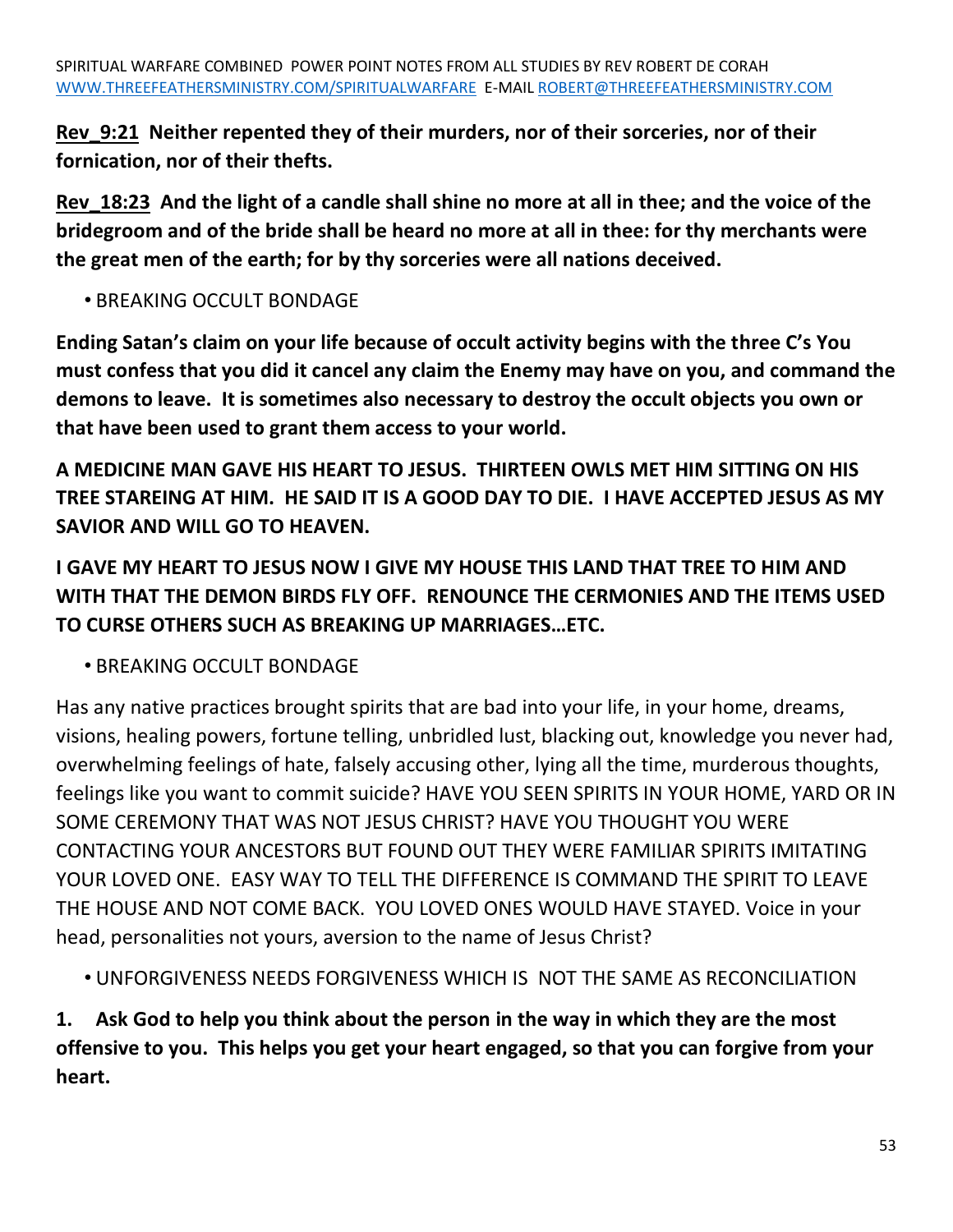**2. Reflect on the negative emotions and negative consequences you have had to bear because of what the other person has done.**

**3. Make a declaration "In the name of Jesus I choose to forgive \_\_\_for " and list the wrong behavior and negative consequences imposed against you.** 

**4. Ask Jesus to help you think about the person in the way in which He wants you to think about them. Ask him to help you understand why He loves that person, so that you can learn to lovethem, too.** 

# **5. Pray a blessing on the person you forgave, and ask the Lord to bring them what is good (even if that good thing is repentance that leads to life).**

• UNFORGIVENESS NEEDS FORGIVENESS WHICH IS NOT THE SAME AS RECONCILIATION

Dealing with generational sin follows the same three C pattern as before.

Confess the sin that gave the ground. In this case it is the sin of an ancestor. You can confess all sins generally that have given ground whether you know about the sin or not, but it is a good idea to list the ones of which you are specifically aware especially if they were habitual or traumatic. Cancel the ground claimed by the enemy because of that sin.

Specifically cancel any claim they may have on future generations.

Command the demons to leave. IN THE NAME OF OUR LORD JESUS CHRIST WE SUBMIT OURSELVES THEREFORE TO GOD AND RESIST THE DEVIL AND HE HAS TO FLEE FROM US

# • UNFORGIVENESS NEEDS FORGIVENESS WHICH IS NOT THE SAME AS RECONCILIATION

# **Dealing with generational sin follows the same three C pattern as before.**

**Confess the sin that gave the ground. In this case it is the sin of an ancestor. You can confess all sins generally that have given ground whether you know about the sin or not, but it is a good idea to list the ones of which you are specifically aware especially if they were habitual or traumatic. Cancel the ground claimed by the enemy because of that sin.** 

**Specifically cancel any claim they may have on future generations.** 

**Command the demons to leave.** 

• Prayer for cancelling generational ground OR LINEAGE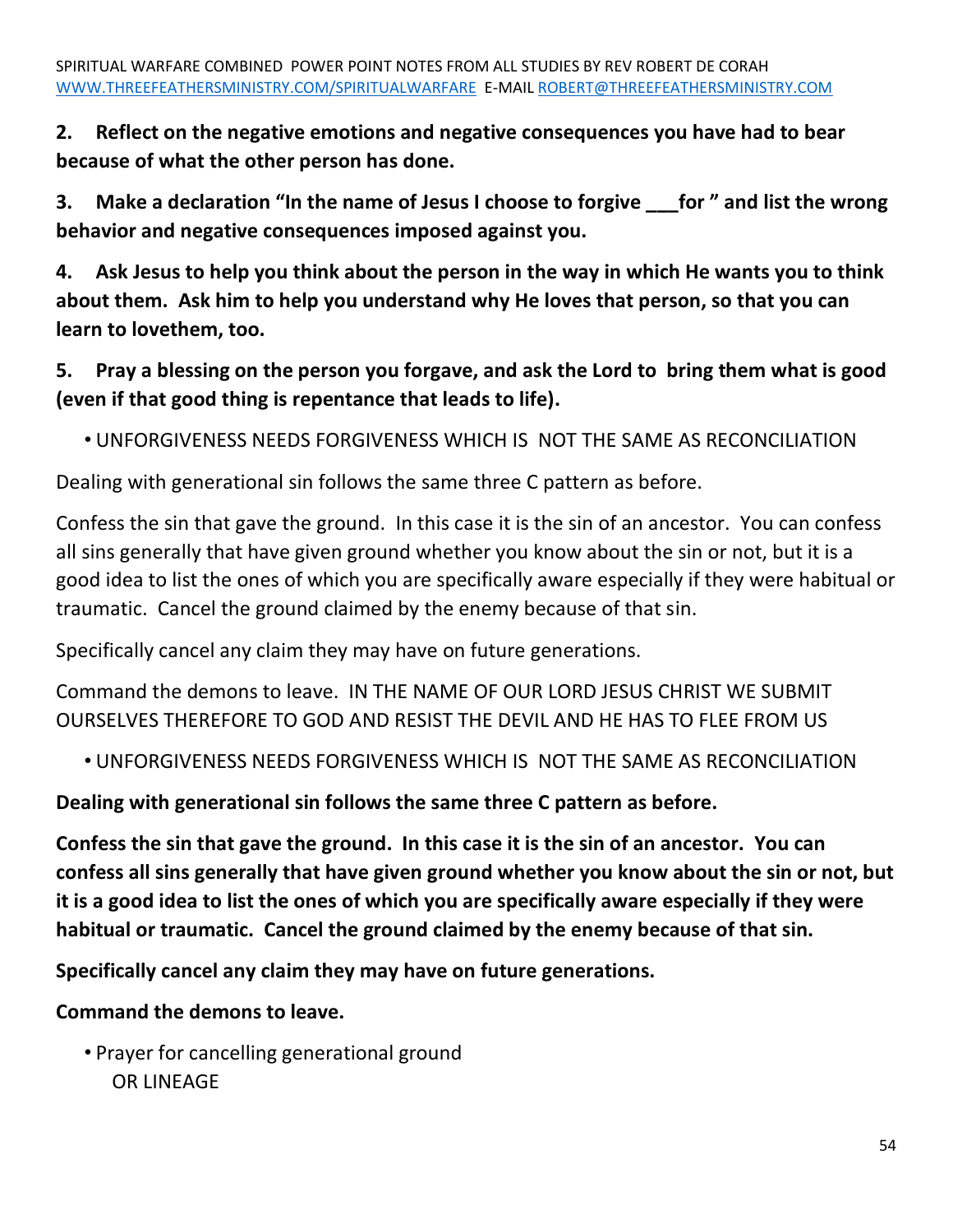*In the name of my Lord Jesus Christ, I cancel the legal ground surrendered*

*by my \_\_\_\_ (list specifics of what you know). Here and now, I renounce any*

*claim that any demons have on me, my children, or any other member of*

*my family because of the sins of my ancestors or myself BE IT INVOLVEMENT WITH THE OCCULT, NATIVE PRACTICES, ANCESTERAL WORSHIP, INVITING SPIRIT GUIDES IN, SEXUAL SINS, ALCOHOLISM OR DRUGS, DEMONIC GIFTS OF PROPESY OR HOT HAND HEALING OR ANY OTHER THING I DO NOT KNOW ABOUT. In the name of Jesus I command every evil spirit assigned to me or my family as a result of these sins to leave now and go where the Lord Jesus sends you.* 

- SATAN MESSES WITH YOUR MIND AND IMAGINATIION
- **2 Corinthians 10:3-5 For though we walk in the flesh, we do not war after the flesh: (4) (For the weapons of our warfare** *are* **not carnal, but mighty through God to the pulling down of strong holds;) (5) Casting down imaginations, and every high thing that exalteth itself against the knowledge of God, and bringing into captivity every thought to the obedience of Christ;**

**ELSE WHERE THE BIBLE SAYS DEMONS VEX US OR MESS WITH OUT THINKING TRYING TO DOMINATE US WITH TEMPTATION, FEELING OF GUILT, ACCUSING EVERYONE AROUND US, LYING THOUGHTS, DEPRESSION TO THE POINT OF SUICIDE, OUR MINDS WON'T SHUT DOWN, TAPE RECORDER PLAYING THE SAME SINS OVER AND OVER AGAIN WITH THE GOAL OF TRYING TO GET INTO YOUR BODY IS POSSIBLE**

- **WE NEE TO CONFESS THIS SIN AND RENOUNCE THE STRONG HOLD SATAN HAS SUCH AS THROUGH SOUL SINS WHERE WE SINNED TOGETHER WITH SOMEBODY THAT KEEPS PLAYING OVER AND OVER AGAIN. WE NEED TO ASK JESUS CHRIST TO TAKE CONTROL OF OUR THOUGHTS AND RENEW OUR MINDS ROMANS 23:1-2**
- **Dr. Mark I. Bubeck's "Round Up" Prayer**

**I worship and honor my heavenly Father, the Lord Jesus Christ and the Holy** 

**Spirit the true and living God Who promised "= will never leave you or**

**forsake you " = welcome and honor the unseen presence of my Lord Hesus**

**Christ who promised always to be with us when we meet in His name. I**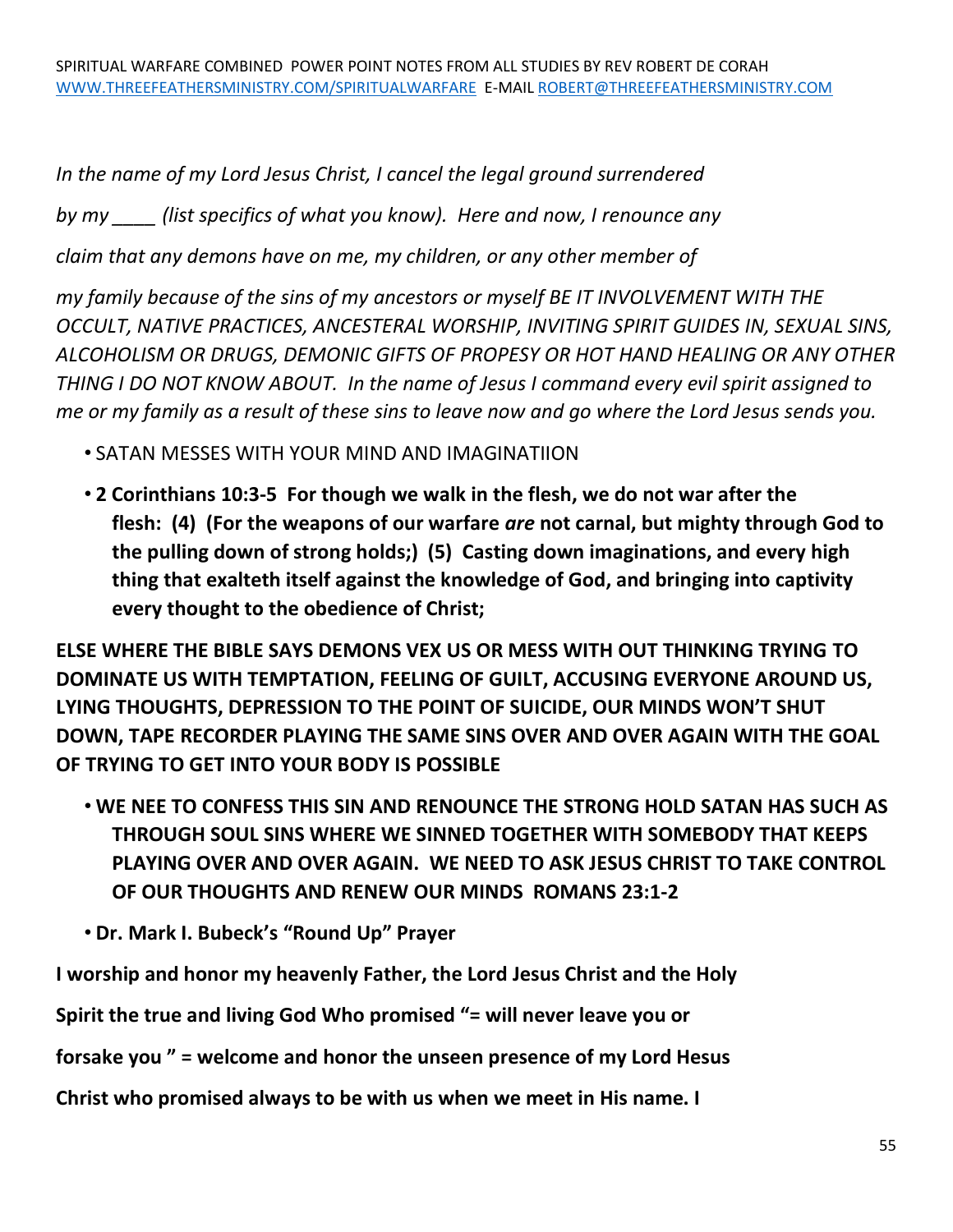**honor and thank You, Lord Jesus Christ, for Your invisible presence in this very place with us. I ask You to be in charge and to effect only Your will and plan in our lives. I yield fully to Your will in the eviction of any and all wicked spirit control from my life. I desire the Holy Spirit to do the sanctifying work within my whole person and being that He is there to do. I ask You, Lord Jesus Christ, to assign Your holy angels to protect us from any strategies of darkness designed to oppose this prayer for freedom**

• **Dr. Mark I. Bubeck's "Round Up" Prayer**

**Keep Satan and all his opposing hosts of evil away from us. I also ask You to insure that wicked spirits evicted from my presence will depart quickly and directly to the place where You consign them to go. In the Name of my Lord Jesus Christ and by the power of His blood, I affirm my authority over all wicked spirits assigned to control me and hinder my life and witness for Christ. I now command all lingering wicked spirits assigned to harass, rule and control me to cease their work and be bound in the presence of the Lord Jesus Christ. I bind in all back-up systems and replacer wicked spirits assigned to rebuild evicted strongholds.**

#### • **Dr. Mark I. Bubeck's "Round Up" Prayer**

They may not do that! I command all those spirits assigned against me to be and remain whole spirits. I forbid any dividing, restructuring or multiplying of wicked spirit activity against me. There is to be one-way traffic of evil spirit activity out of my life and to the place the Lord Jesus Christ consigns them. I pull in from other family members all those wicked spirits working under the chain of authority established by the powers of darkness assigned to rule over me.

## • **Dr. Mark I. Bubeck's "Round Up" Prayer**

**I command them all to be bound together here in the presence of my Lord Jesus Christ in that spiritual realm where He dwells with me and they know His presence. I bind all of your**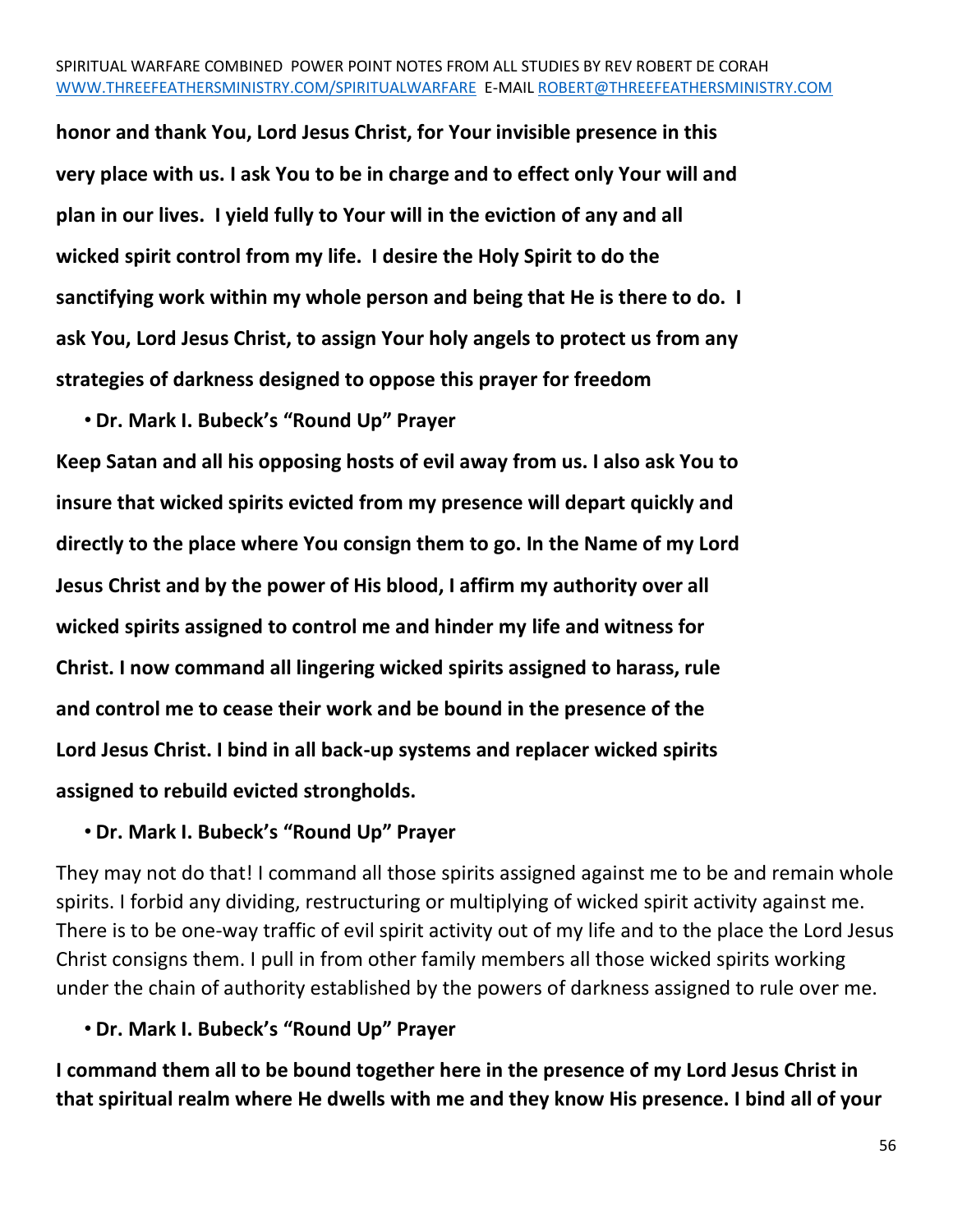**wicked ears open and it is my will that you must hear and obey Him who is your Creator and Conqueror. I declare the Lord Jesus Christ to be my Redeemer and Lord. I affirm that God has seated me with Christ Jesus in the heavenly realms far above al principalities and supernatural powers of darkness and evil.**

# • **Dr. Mark I. Bubeck's "Round Up" Prayer**

Lord Jesus Christ, I ask You to tell all of these powers of darkness assigned to afflict and rule over me where they must go. I want them out of my life and confined where they can never trouble me again. I yield fully to Your sovereign plan for my life and all of the purposes You have in this battle I have been facing. I ask You, Lord Jesus Christ, to tell them clearly where they must go. *(A brief pause is in order to honor the Lord Jesus Christ's work of addressing His authority and victory against those powers of darkness bound in accountability before Him)* I now ask the Holy Spirit dwelling within my person to effect the will of the Lord Jesus Christ concerning these afflicting powers of darkness.

# • **Dr. Mark I. Bubeck's "Round Up" Prayer**

**Just as You forced them out of people's lives in response to Jesus' commands when He walked on this earth, I ask You to accomplish that for me now. I ask You, Spirit of the living God, to evict from my conscious, sub-conscious and unconscious mind all control of any wicked powers. Break all of their power and control over my thought processes. They must go where the Lord Jesus Christ sends them. Sweep them away and make my mind clear of any wicked spirit control.**

• **Dr. Mark I. Bubeck's "Round Up" Prayer**

**I now ask that the Holy Spirit would renew and** 

**sanctify my mind. Cleanse and take full control of my conscious, unconscious and subconscious mind, precious Holy Spirit. Set it totally apart for the Glory of God and the service of my Lord Jesus Christ. I deliberately yield my mind to the Lordship of Christ the truth of God's Word and the will of my heavenly Father.** 

• **Dr. Mark I. Bubeck's "Round Up" Prayer**

**I now ask that the Holy Spirit would look all through my emotions on the conscious, subconscious and unconscious level. Evict any controlling powers of darkness and may the holy angels escort them to the placewhere the Lord Jesus Christ is commanding them to go. Clean them out and totally away from my person. I ask that the gracious Holy Spirit would take**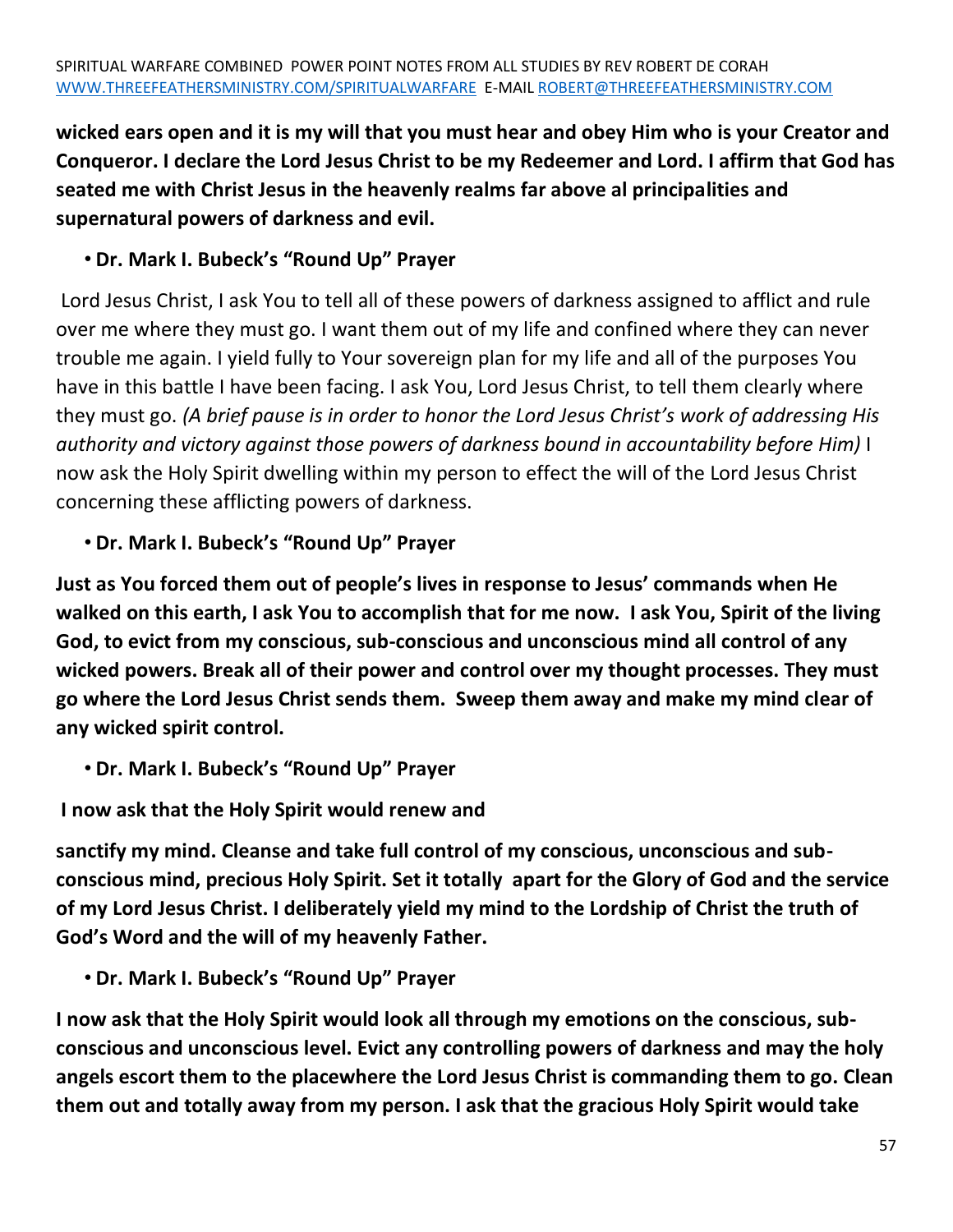**control of my emotions on every level of the function of my feelings. Sanctify my emotions Fill my emotions with the Spirit's fruit love joypeace, patience, gentleness, meekness, faithfulness and self-control.** 

```
• Dr. Mark I. Bubeck's "Round Up" Prayer
```
**I welcome the Holy Spirit's internal control of my feelings. I look to the Spirit of God to sanctify and renew my emotions. I reach out to experience the Lord's plan for my emotional freedom and spiritual well-being. I now askthat the Holy Spirit would look all through my conscious, unconscious and sub-conscious will for any control of wicked powers. Evict them now to where the Lord Jesus Christ is commanding them to go. Sweep my will** 

**totally clean from evil control and manipulation.** 

• **Dr. Mark I. Bubeck's "Round Up" Prayer**

**May the Holy Spirit of the true and living God renew and sanctify my will fully for the glory of God. Will within me to do the will of God. May the Lordship of Jesus Christ be obediently lived out in my life by the :oly Spirit's full control of my will I offer my body in all of its parts and functions as an expression of my spiritual worship to You. I ask that You would have the Holy Spirit to look through my body for any controlling activity of wicked spirits and all through my brain for any fallen spirit's affliction or control Evict them totally away from this physical control center for the function of my mind and body.**

• **Dr. Mark I. Bubeck's "Round Up" Prayer**

**I offer my brain and its capacities for the quickening, renewing control of the Holy Spirit. Sanctify and refresh my brain so that it functions in spiritual harmony with Your control of my whole person. Look all through the senses of my body and sever any wicked spirit control of my eyes, ears, smell, touch or taste. Look all through the organs of my body for any defiling work of the kingdom of darkness. Sanctify my body organs and their function by the quickening work of the Holy Spirit.**

```
• Dr. Mark I. Bubeck's "Round Up" Prayer
```
**I ask You to look all through the sexual organs and function of my body for any evil spirit activity. Set apart my sexuality for Your glory and for Your Holy plan of**

**moral purity and sexual intimacy only in the bonds of marriage. I ask that the Holy Spirit would search out all my bones, blood circulation, nerve circuitry, muscles, tissues, glands,**